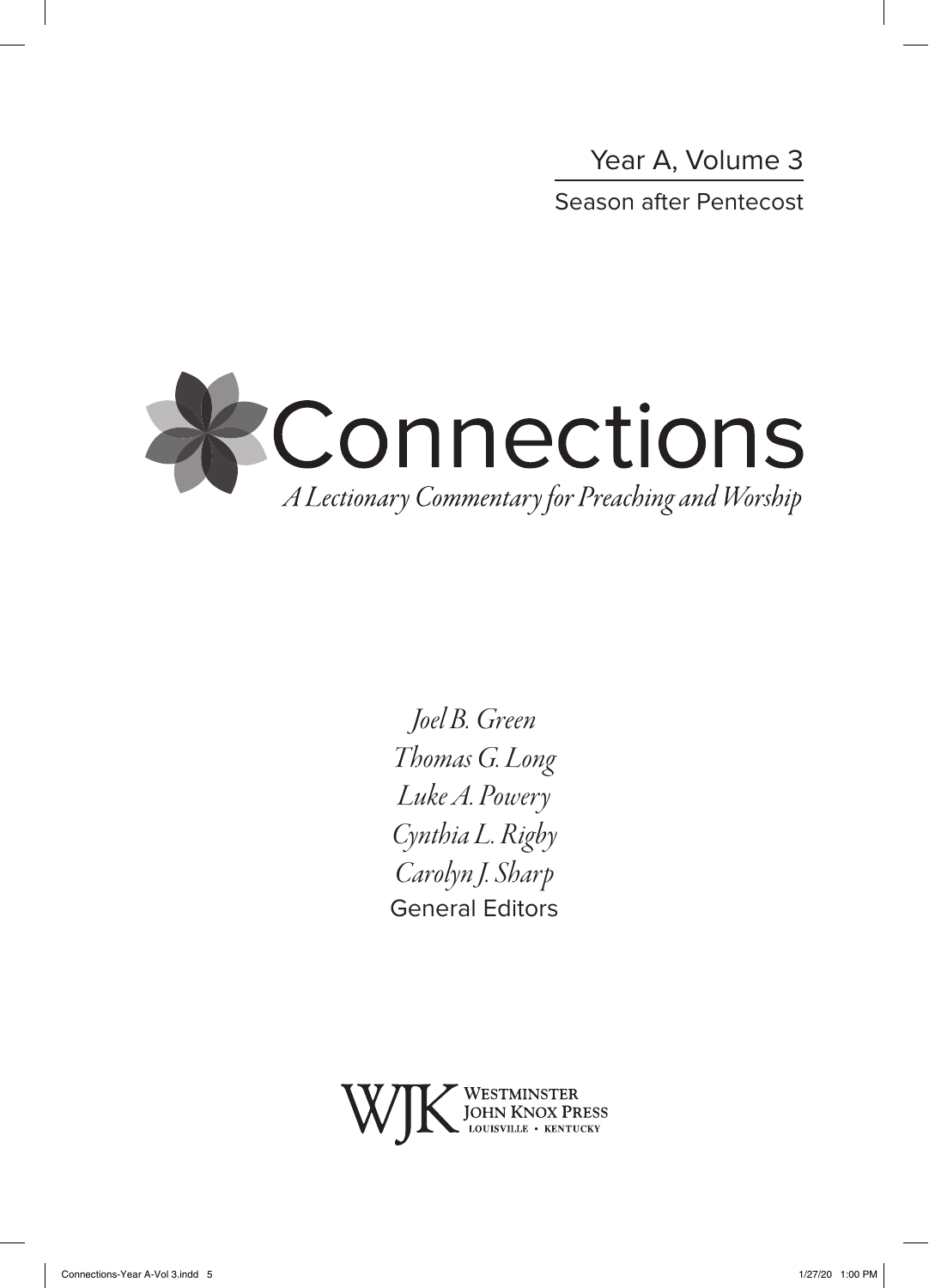# **Contents**

| <b>LIST OF SIDEBARS</b>                                  | хi       |
|----------------------------------------------------------|----------|
| <b>PUBLISHER'S NOTE</b>                                  | xiii     |
| INTRODUCING CONNECTIONS                                  | XV       |
| INTRODUCING THE REVISED<br><b>COMMON LECTIONARY</b>      | xvii     |
| <b>Trinity Sunday</b>                                    |          |
| Genesis $1:1-2:4a$                                       | 2        |
| Psalm 8                                                  | 8        |
| 2 Corinthians 13:11-13                                   | 10       |
| Matthew 28:16-20                                         | 14       |
| Proper 3 (Sunday between                                 |          |
| May 22 and May 28 inclusive)                             |          |
| Isaiah 49:8-16a                                          | 18       |
| Psalm 131<br>1 Corinthians 4:1-5                         | 23<br>25 |
| Matthew 6:24-34                                          | 29       |
| Proper 4 (Sunday between May<br>29 and June 4 inclusive) |          |
| Deuteronomy 11:18-21,                                    |          |
| 26-28 and Genesis 6:9-22;                                |          |
| 7:24; 8:14-19                                            | 33       |
| Psalm 31:1-5, 19-24 and                                  |          |
| Psalm 46                                                 | 38       |
| Romans 1:16-17; 3:22b-28                                 | 42       |
| Matthew 7:21-29                                          | 46       |
| Proper 5 (Sunday between                                 |          |
| June 5 and June 11 inclusive)                            |          |
| Hosea 5:15-6:6 and                                       |          |
| Genesis 12:1-9                                           | 50       |
| Psalm 50:7-15 and                                        |          |
| Psalm 33:1-12                                            | 55       |
| Romans 4:13-25                                           | 58       |
| Matthew 9:9-13, 18-26                                    | 63       |

| Proper 6 (Sunday between June |    |
|-------------------------------|----|
| 12 and June 18 inclusive)     |    |
| Exodus 19:2-8a and            |    |
| Genesis 18:1-15 (21:1-7)      | 68 |
| Psalm 100 and Psalm 116:1-2,  |    |
| $12 - 19$                     | 73 |
| Romans 5:1-8                  | 76 |
| Matthew 9:35-10:8 (9-23)      | 80 |
|                               |    |

## Proper 7 (Sunday between

June 19 and June 25 inclusive)

| Jeremiah 20:7-13 and        |    |
|-----------------------------|----|
| Genesis $21:8-21$           |    |
| Psalm $69:7-10$ $(11-15)$ , |    |
| 16-18 and Psalm 86:1-10,    |    |
| $16 - 17$                   | 91 |
| Romans $6:1b-11$            | 94 |
| Matthew 10:24-39            | 98 |
|                             |    |

## Proper 8 (Sunday between

## June 26 and July 2 inclusive)

| Jeremiah 28:5-9 and          |     |
|------------------------------|-----|
| Genesis $22:1-14$            | 102 |
| Psalm $89:1-4$ , $15-18$ and |     |
| Psalm 13                     | 108 |
| Romans 6:12-23               | 111 |
| Matthew 10:40–42             | 116 |
|                              |     |

## Proper 9 (Sunday between

## July 3 and July 9 inclusive)

| Zechariah 9:9-12 and     |     |
|--------------------------|-----|
| Genesis 24:34-38, 42-49, |     |
| $58 - 67$                | 120 |
| Psalm 145:8-14 and       |     |
| Psalm $45:10-17$ or      |     |
| Song of Solomon 2:8-13   | 126 |
| Romans 7:15-25a          | 130 |
| Matthew 11:16-19, 25-30  | 135 |
|                          |     |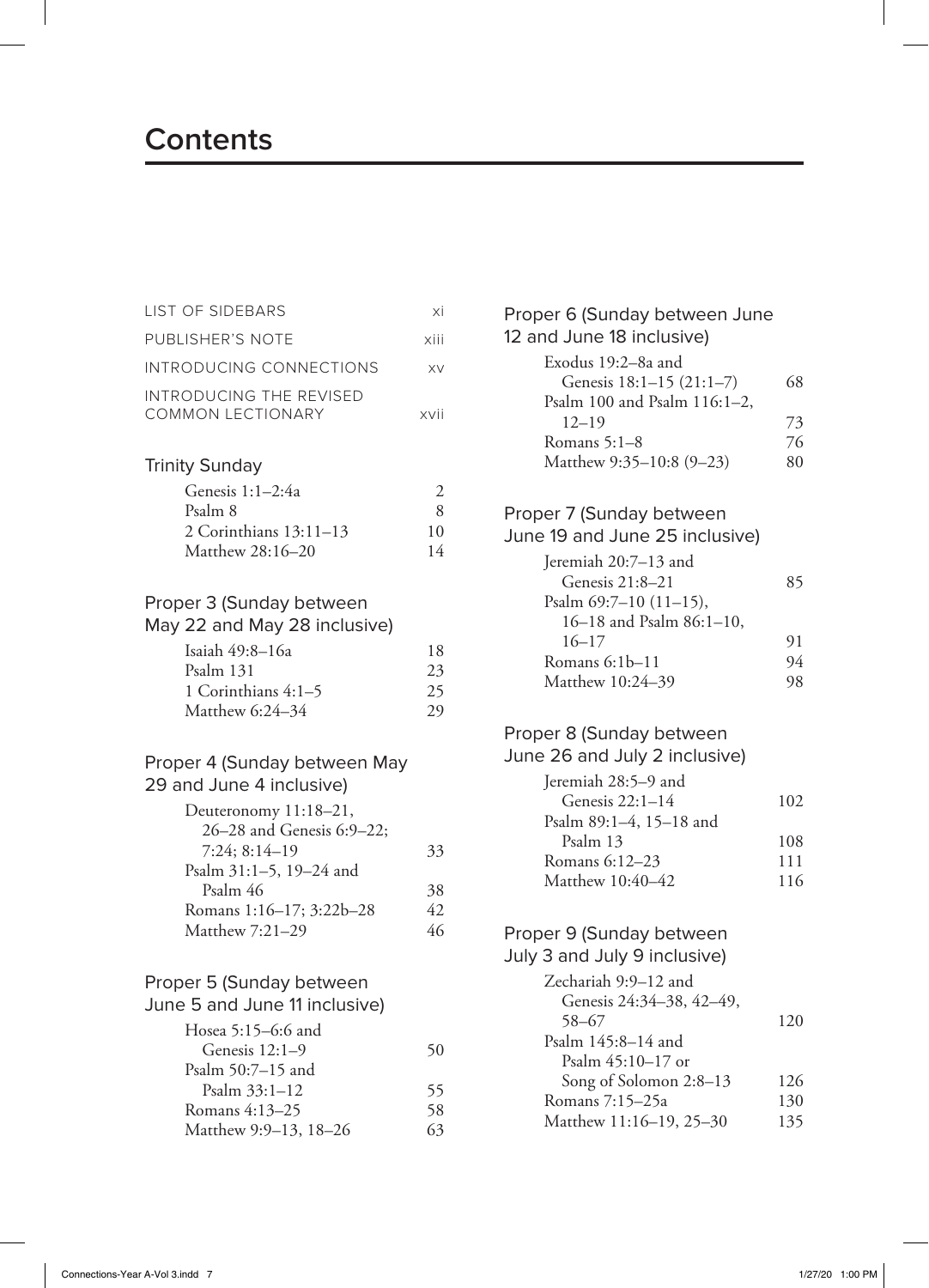| Proper 11 (Sunday between<br>July 17 and July 23 inclusive)<br>Isaiah 44:6-8 and<br>Genesis 28:10-19a<br>157<br>Psalm 86:11-17 and<br>Psalm 139:1-12, 23-24<br>162<br>Romans 8:12-25<br>165<br>Matthew 13:24-30, 36-43<br>169<br>Proper 12 (Sunday between<br>July 24 and July 30 inclusive)<br>1 Kings 3:5-12 and<br>Genesis 29:15-28<br>173<br>Psalm 119:129-136 and<br>Psalm 105:1-11, 45b or<br>Psalm 128<br>178<br>Romans 8:26-39<br>182<br>Matthew 13:31-33, 44-52<br>187<br>Proper 13 (Sunday between<br>July 31 and August 6 inclusive)<br>Isaiah $55:1-5$ and<br>Genesis 32:22-31<br>192<br>Psalm 145:8-9, 14-21<br>and Psalm 17:1–7, 15<br>197<br>Romans 9:1-5<br>200 |
|---------------------------------------------------------------------------------------------------------------------------------------------------------------------------------------------------------------------------------------------------------------------------------------------------------------------------------------------------------------------------------------------------------------------------------------------------------------------------------------------------------------------------------------------------------------------------------------------------------------------------------------------------------------------------------|
|                                                                                                                                                                                                                                                                                                                                                                                                                                                                                                                                                                                                                                                                                 |
|                                                                                                                                                                                                                                                                                                                                                                                                                                                                                                                                                                                                                                                                                 |
|                                                                                                                                                                                                                                                                                                                                                                                                                                                                                                                                                                                                                                                                                 |
|                                                                                                                                                                                                                                                                                                                                                                                                                                                                                                                                                                                                                                                                                 |
|                                                                                                                                                                                                                                                                                                                                                                                                                                                                                                                                                                                                                                                                                 |
|                                                                                                                                                                                                                                                                                                                                                                                                                                                                                                                                                                                                                                                                                 |
|                                                                                                                                                                                                                                                                                                                                                                                                                                                                                                                                                                                                                                                                                 |
|                                                                                                                                                                                                                                                                                                                                                                                                                                                                                                                                                                                                                                                                                 |
|                                                                                                                                                                                                                                                                                                                                                                                                                                                                                                                                                                                                                                                                                 |
|                                                                                                                                                                                                                                                                                                                                                                                                                                                                                                                                                                                                                                                                                 |
|                                                                                                                                                                                                                                                                                                                                                                                                                                                                                                                                                                                                                                                                                 |
|                                                                                                                                                                                                                                                                                                                                                                                                                                                                                                                                                                                                                                                                                 |
|                                                                                                                                                                                                                                                                                                                                                                                                                                                                                                                                                                                                                                                                                 |
|                                                                                                                                                                                                                                                                                                                                                                                                                                                                                                                                                                                                                                                                                 |
|                                                                                                                                                                                                                                                                                                                                                                                                                                                                                                                                                                                                                                                                                 |
|                                                                                                                                                                                                                                                                                                                                                                                                                                                                                                                                                                                                                                                                                 |
|                                                                                                                                                                                                                                                                                                                                                                                                                                                                                                                                                                                                                                                                                 |
|                                                                                                                                                                                                                                                                                                                                                                                                                                                                                                                                                                                                                                                                                 |
|                                                                                                                                                                                                                                                                                                                                                                                                                                                                                                                                                                                                                                                                                 |
|                                                                                                                                                                                                                                                                                                                                                                                                                                                                                                                                                                                                                                                                                 |
| Matthew 14:13-21<br>205                                                                                                                                                                                                                                                                                                                                                                                                                                                                                                                                                                                                                                                         |
|                                                                                                                                                                                                                                                                                                                                                                                                                                                                                                                                                                                                                                                                                 |
| Proper 14 (Sunday between<br>August 7 and August 13 inclusive)                                                                                                                                                                                                                                                                                                                                                                                                                                                                                                                                                                                                                  |
| 1 Kings 19:9-18 and                                                                                                                                                                                                                                                                                                                                                                                                                                                                                                                                                                                                                                                             |
| Genesis 37:1-4, 12-28<br>209                                                                                                                                                                                                                                                                                                                                                                                                                                                                                                                                                                                                                                                    |
| Psalm 85:8-13 and                                                                                                                                                                                                                                                                                                                                                                                                                                                                                                                                                                                                                                                               |
| Psalm 105:1-6, 16-22, 45b<br>214                                                                                                                                                                                                                                                                                                                                                                                                                                                                                                                                                                                                                                                |
| Romans 10:5-15<br>217<br>Matthew 14:22-33<br>222                                                                                                                                                                                                                                                                                                                                                                                                                                                                                                                                                                                                                                |

#### Proper 15 (Sunday between August 14 and August 20 inclusive)

| Isaiah 56:1, 6–8 and     |      |
|--------------------------|------|
| Genesis $45:1-15$        | 227  |
| Psalm 67 and Psalm 133   | 233  |
| Romans 11:1–2a, 29–32    | 236  |
| Matthew 15:(10-20) 21-28 | 2.40 |

# Proper 16 (Sunday between August

| 21 and August 27 inclusive) |  |
|-----------------------------|--|
|-----------------------------|--|

| Isaiah $51:1-6$ and     |     |
|-------------------------|-----|
| Exodus 1:8-2:10         | 245 |
| Psalm 138 and Psalm 124 | 251 |
| Romans $12:1-8$         | 254 |
| Matthew 16:13–20        | 258 |

# Proper 17 (Sunday between August

## 28 and September 3 inclusive)

| Jeremiah 15:15-21 and     |      |
|---------------------------|------|
| Exodus $3:1-15$           | 262  |
| Psalm $26:1-8$ and        |      |
| Psalm 105:1-6, 23-26, 45b | 268  |
| Romans 12:9-21            | 2.72 |
| Matthew 16:21-28          | 276  |
|                           |      |

## Proper 18 (Sunday

# between September 4 and

## September 10 inclusive)

| 281 |
|-----|
|     |
| 286 |
| 289 |
| 294 |
|     |

## Proper 19 (Sunday

between September 11 and

September 17 inclusive)

| 298 |
|-----|
|     |
|     |
| 303 |
| 307 |
| 311 |
|     |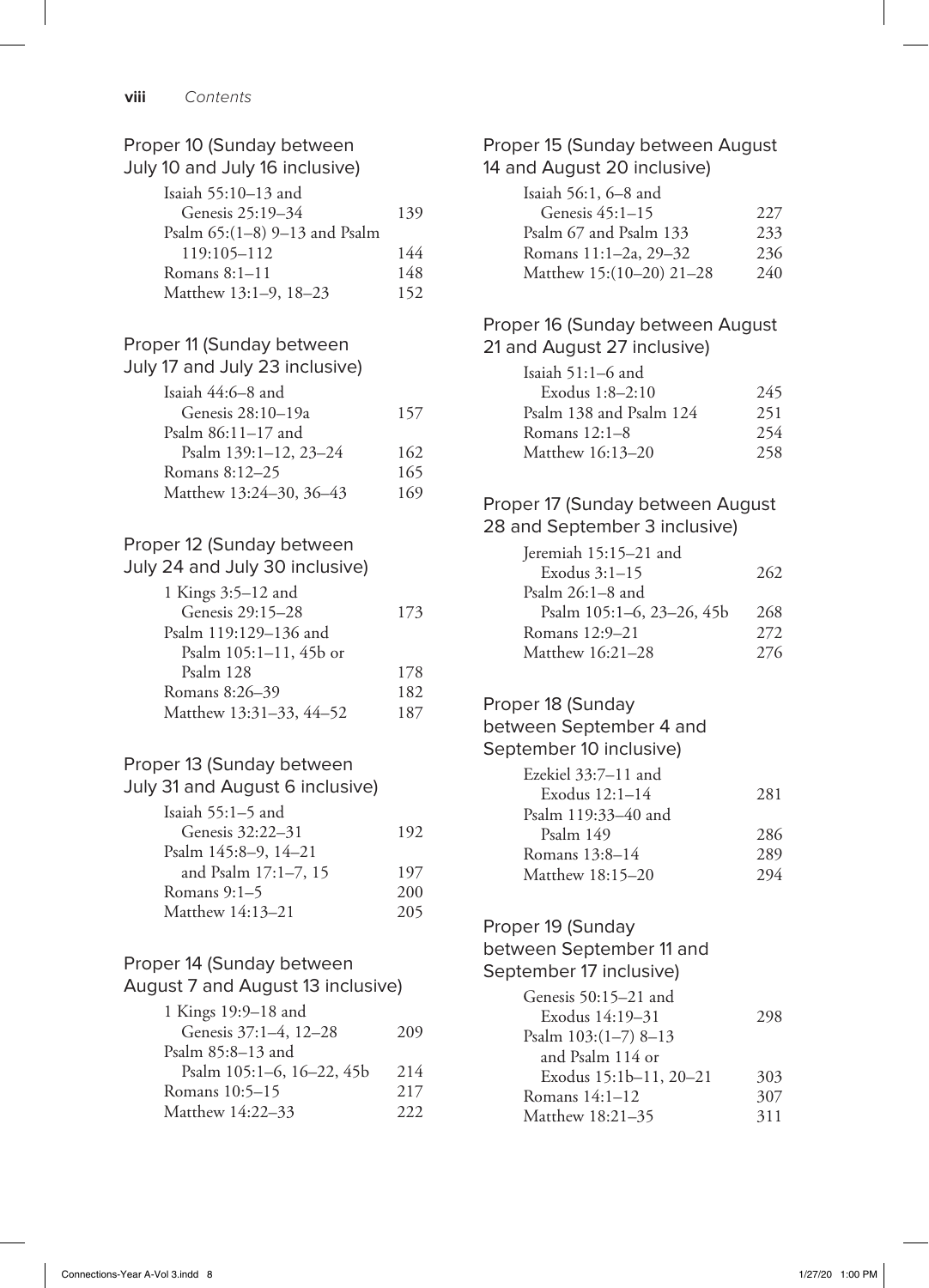| Proper 20 (Sunday        |
|--------------------------|
| between September 18 and |
| .                        |

| Jonah 3:10-4:11 and<br>Exodus 16:2–15<br>316<br>Psalm $145:1-8$ and |  |
|---------------------------------------------------------------------|--|
|                                                                     |  |
|                                                                     |  |
|                                                                     |  |
| Psalm 105:1-6, 37-45<br>322                                         |  |
| Philippians 1:21-30<br>325                                          |  |
| Matthew 20:1-16<br>329                                              |  |

#### Proper 21 (Sunday between September 25 and October 1 inclusive)

| Ezekiel 18:1-4, 25-32 and |     |
|---------------------------|-----|
| Exodus 17:1–7             | 334 |
| Psalm $25:1-9$ and        |     |
| Psalm 78:1-4, 12-16       | 340 |
| Philippians 2:1-13        | 343 |
| Matthew 21:23-32          | 348 |
|                           |     |

## Proper 22 (Sunday between

#### October 2 and October 8 inclusive)

| 353 |
|-----|
| 359 |
| 362 |
| 367 |
|     |

## Proper 23 (Sunday between

## October 9 and October 15 inclusive)

| Isaiah $25:1-9$ and         |     |
|-----------------------------|-----|
| Exodus 32:1-14              | 372 |
| Psalm 23 and Psalm 106:1–6, |     |
| $19 - 23$                   | 377 |
| Philippians 4:1-9           | 380 |
| Matthew 22:1-14             | 385 |

### Proper 24 (Sunday

#### between October 16 and

| October 22 inclusive)    |     |
|--------------------------|-----|
| Isaiah $45:1-7$ and      |     |
| Exodus 33:12–23          | 389 |
| Psalm 96:1-9 (10-13) and |     |
| Psalm 99                 | 395 |
| 1 Thessalonians 1:1–10   | 399 |
| Matthew 22:15–22         | 403 |
|                          |     |

| Proper 25 (Sunday                |     |
|----------------------------------|-----|
| between October 23 and           |     |
| October 29 inclusive)            |     |
| Leviticus $19:1-2$ , $15-18$ and |     |
| Deuteronomy 34:1-12              | 407 |
| Psalm 1 and Psalm 90:1-6,        |     |
| $13 - 17$                        | 412 |
| 1 Thessalonians 2:1-8            | 416 |
| Matthew 22:34-46                 | 420 |
|                                  |     |

#### All Saints

| 424 |
|-----|
| 429 |
| 431 |
| 435 |
|     |

## Proper 26 (Sunday

## between October 30 and

#### November 5 inclusive)

| 440 |
|-----|
|     |
| 446 |
| 449 |
| 454 |
|     |

## Proper 27 (Sunday

#### between November 6 and November 12 inclusive)

| Joshua 24:1-3a, 14-25         |     |
|-------------------------------|-----|
| and Amos 5:18-24              | 458 |
| Psalm $78:1-7$ and Psalm $70$ | 464 |
| 1 Thessalonians 4:13-18       | 467 |
| Matthew 25:1-13               | 471 |

## Proper 28 (Sunday

between November 13 and November 19 inclusive)

| Zephaniah 1:7, 12-18    |     |
|-------------------------|-----|
| and Judges $4:1-7$      | 475 |
| Psalm 90:1-8 (9-11), 12 |     |
| and Psalm 123           | 481 |
| 1 Thessalonians 5:1-11  | 484 |
| Matthew 25:14-30        | 488 |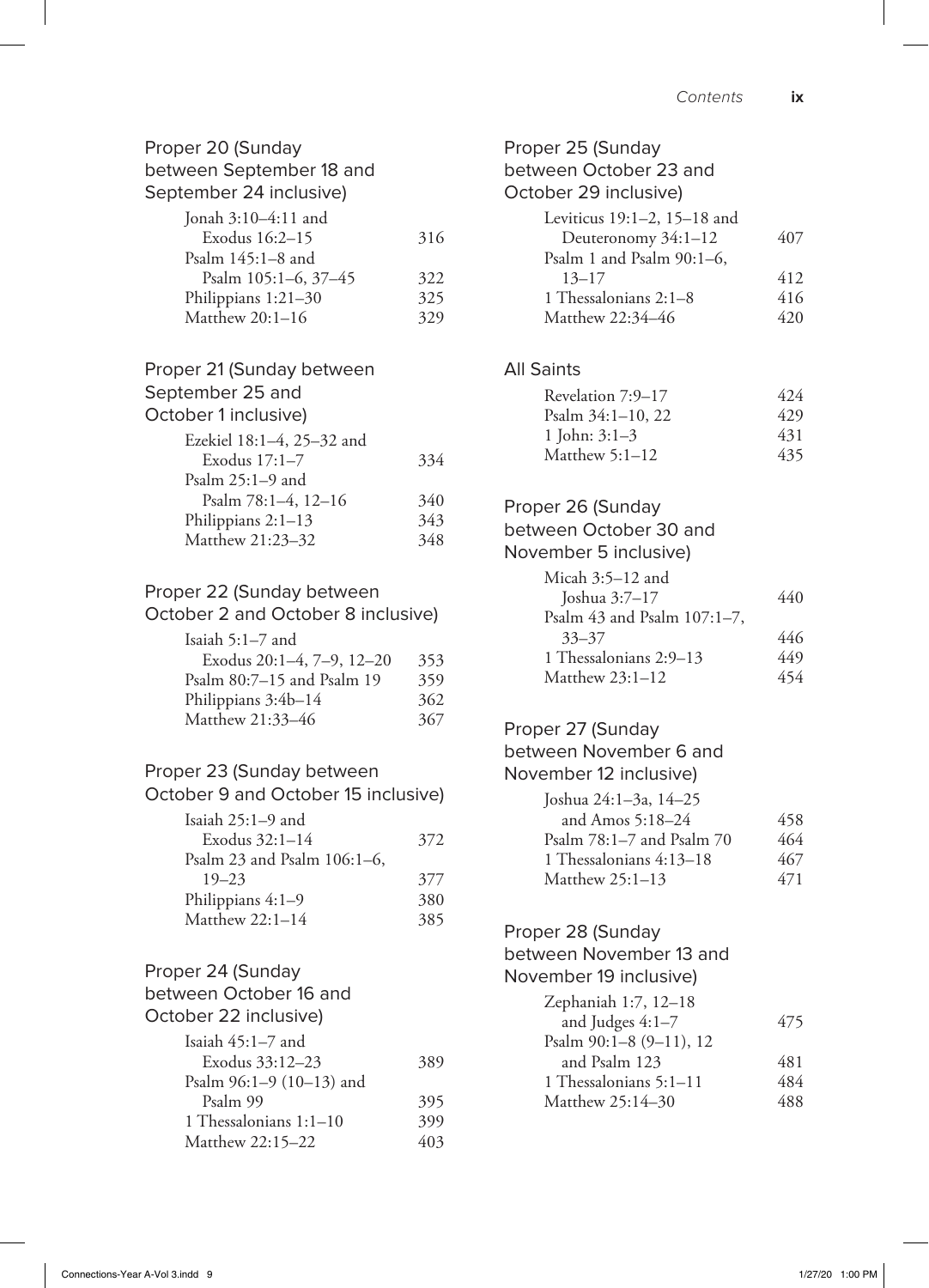| Proper 29 (Reign of Christ)                            |            | <b>CONTRIBUTORS</b>                         | 511 |
|--------------------------------------------------------|------------|---------------------------------------------|-----|
| Ezekiel 34:11-16, 20-24                                | 493        | <b>AUTHOR INDEX</b>                         | 515 |
| Psalm $95:1-7a$ and Psalm $100$<br>Ephesians $1:15-23$ | 498<br>501 | <b>SCRIPTURE INDEX</b>                      | 517 |
| Matthew 25:31–46                                       | 506        | COMPREHENSIVE SCRIPTURE<br>INDEX FOR YEAR A | 531 |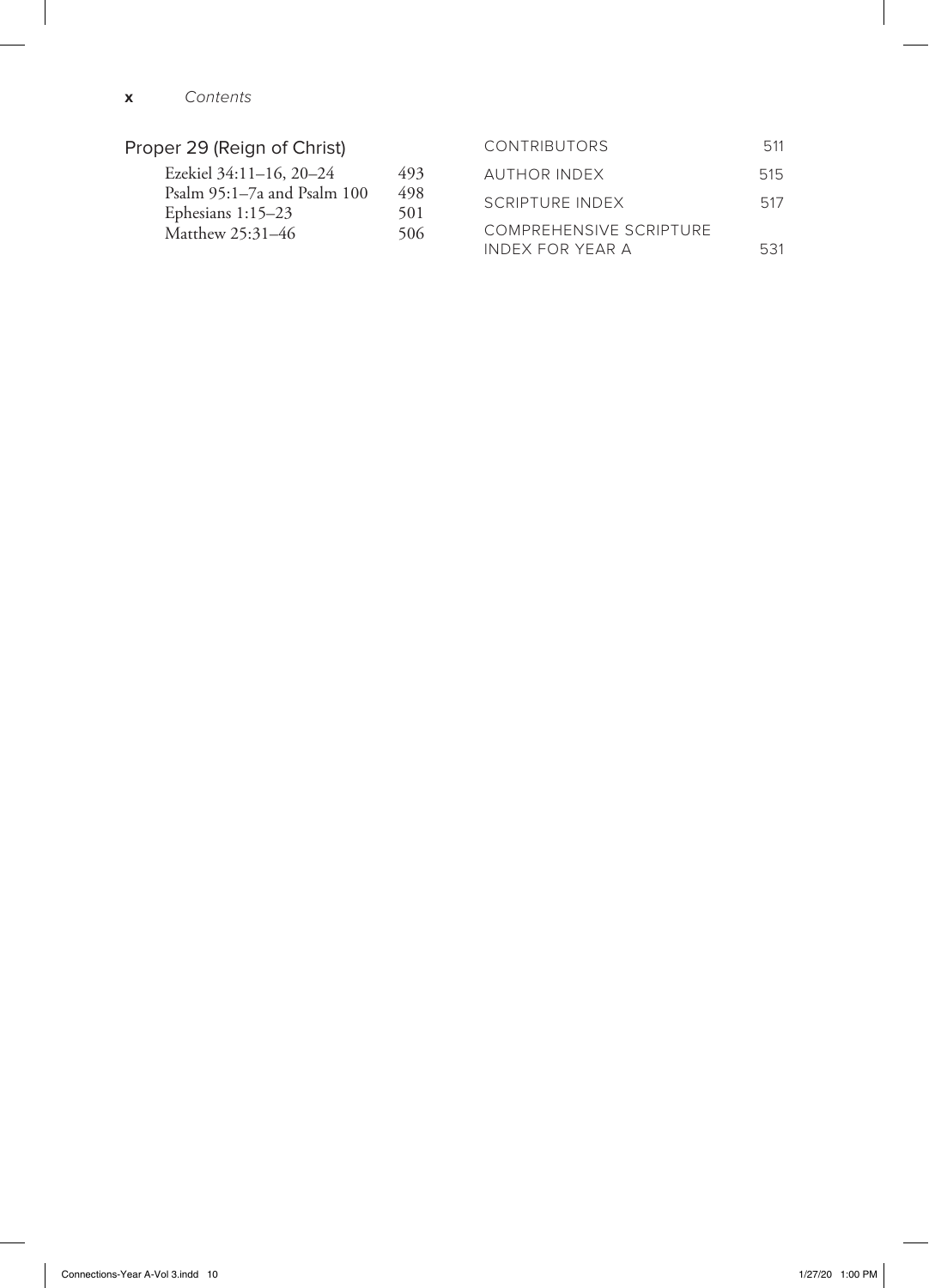"The preaching of the Word of God is the Word of God," says the Second Helvetic Confession. While that might sound like an exalted estimation of the homiletical task, it comes with an implicit warning: "A lot is riding on this business of preaching. Get it right!"

Believing that much does indeed depend on the church's proclamation, we offer Connections: A Lectionary Commentary for Preaching and Worship. Connections embodies two complementary convictions about the study of Scripture in preparation for preaching and worship. First, to best understand an individual passage of Scripture, we should put it in conversation with the rest of the Bible. Second, since all truth is God's truth, we should bring as many "lenses" as possible to the study of Scripture, drawn from as many sources as we can find. Our prayer is that this unique combination of approaches will illumine your study and preparation, facilitating the weekly task of bringing the Word of God to the people of God.

We at Westminster John Knox Press want to thank the superb editorial team that came together to make Connections possible. At the heart of that team are our general editors: Joel B. Green, Thomas G. Long, Luke A. Powery, Cynthia L. Rigby, and Carolyn J. Sharp. These gifted scholars and preachers have poured countless hours into brainstorming, planning, reading, editing, and supporting the project. Their passion for authentic preaching and transformative worship shows up on every page. They pushed the writers and their fellow editors, they pushed us at the press, and most especially they pushed themselves to focus always on what you, the users of this resource, genuinely need. We are grateful to Kimberley Bracken Long for her innovative vision of what commentary on the Psalm readings could accomplish, and for recruiting a talented group of liturgists and preachers to implement that vision. Bo Adams has shown creativity and insight in exploring an array of sources to provide the sidebars that accompany each worship day's commentaries. At the forefront of the work have been the members of our editorial board, who helped us identify writers, assign passages, and most especially carefully edit each commentary. They have cheerfully allowed the project to intrude on their schedules in order to make possible this contribution to the life of the church. Most especially we thank our writers, drawn from a broad diversity of backgrounds, vocations, and perspectives. The distinctive character of our commentaries required much from our writers. Their passion for the preaching ministry of the church proved them worthy of the challenge.

A project of this size does not come together without the work of excellent support staff. Above all we are indebted to project manager Joan Murchison. Joan's fingerprints are all over the book you hold in your hands; her gentle, yet unconquerable, persistence always kept it moving forward in good shape and on time. We also wish to thank Pam Jarvis, who skillfully compiled the dozens of separate commentaries and sidebars into this single volume.

Finally, our sincere thanks to the administration, faculty, and staff of Austin Presbyterian Theological Seminary, our institutional partner in producing Connections. President Theodore J. Wardlaw and Dean David H. Jensen have been steadfast friends of the project, enthusiastically agreeing to our partnership, carefully overseeing their faculty and staff's work on it, graciously hosting our meetings, and enthusiastically using their platform to promote Connections among their students, alumni, and friends.

It is with much joy that we commend Connections to you, our readers. May God use this resource to deepen and enrich your ministry of preaching and worship.

WESTMINSTER JOHN KNOX PRESS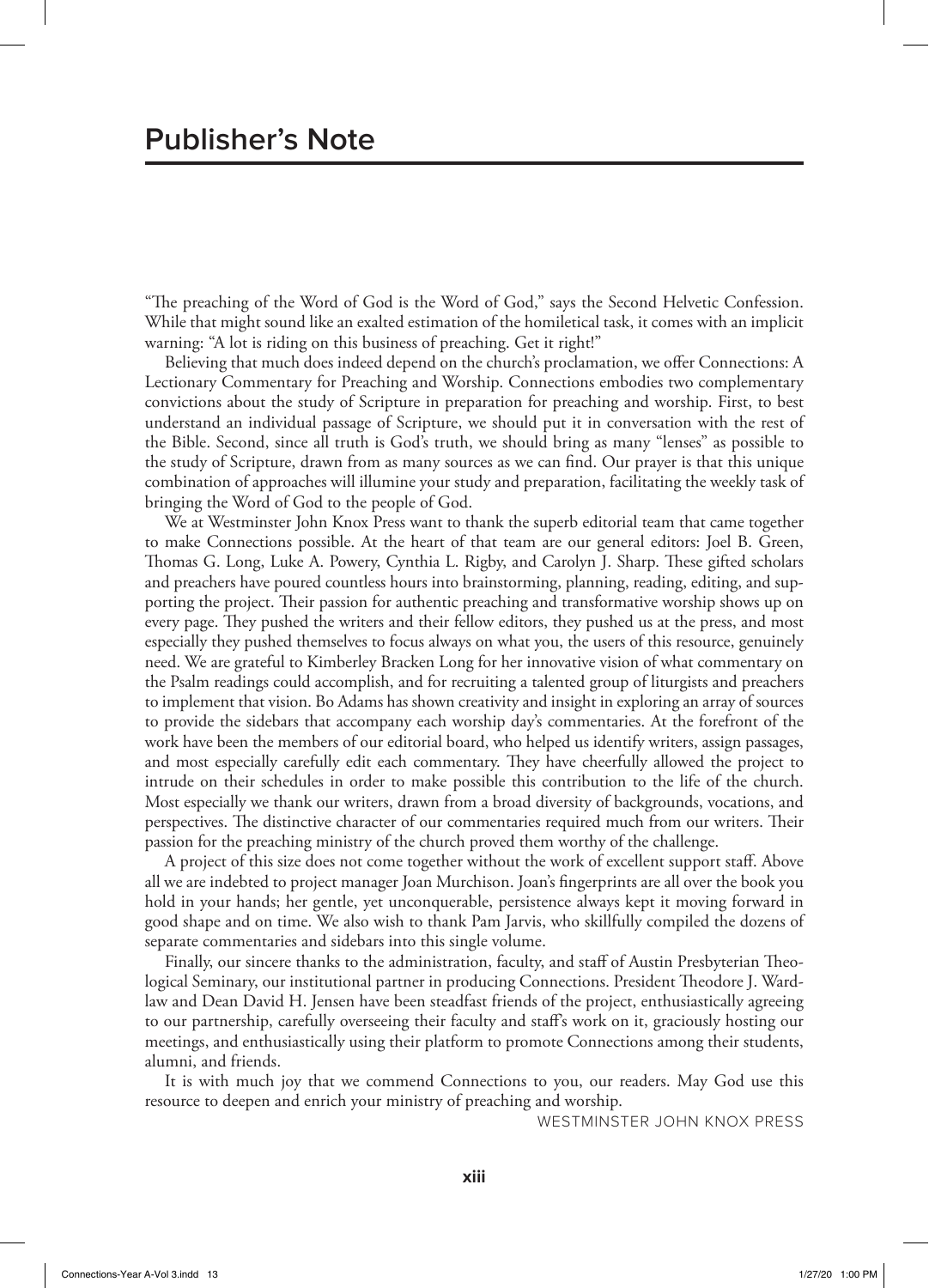Connections is a resource designed to help preachers generate sermons that are theologically deeper, liturgically richer, and culturally more pertinent. Based on the Revised Common Lectionary (RCL), which has wide ecumenical use, the hundreds of essays on the full array of biblical passages in the three-year cycle can be used effectively by preachers who follow the RCL, by those who follow other lectionaries, and by nonlectionary preachers alike.

The essential idea of Connections is that biblical texts display their power most fully when they are allowed to interact with a number of contexts, that is, when many connections are made between a biblical text and realities outside that text. Like the two poles of a battery, when the pole of the biblical text is connected to a different pole (another aspect of Scripture or a dimension of life outside Scripture), creative sparks fly and energy surges from pole to pole.

Two major interpretive essays, called Commentary 1 and Commentary 2, address every scriptural reading in the RCL. Commentary 1 explores preaching connections between a lectionary reading and other texts and themes within Scripture, and Commentary 2 makes preaching connections between the lectionary texts and themes in the larger culture outside of Scripture. These essays have been written by pastors, biblical scholars, theologians, and others, all of whom have a commitment to lively biblical preaching.

The writers of Commentary 1 surveyed five possible connections for their texts: the immediate literary context (the passages right around the text), the larger literary context (for example, the cycle of David stories or the passion narrative), the thematic context (such as other feeding stories, other parables, or other passages on the theme of hope), the lectionary context (the other readings for the day in the RCL), and the canonical context (other places in the whole of the Bible that display harmony, or perhaps tension, with the text at hand).

The writers of Commentary 2 surveyed six possible connections for their texts: the liturgical context (such as Advent or Easter), the ecclesial context (the life and mission of the church), the social and ethical context (justice and social responsibility), the cultural context (such as art, music, and literature), the larger expanse of human knowledge (such as science, history, and psychology), and the personal context (the life and faith of individuals).

In each essay, the writers selected from this array of possible connections, emphasizing those connections they saw as most promising for preaching. It is important to note that, even though Commentary 1 makes connections inside the Bible and Commentary 2 makes connections outside the Bible, this does not represent a division between "what the text *meant* in biblical times versus what the text *means* now." *Every* connection made with the text, whether that connection is made within the Bible or out in the larger culture, is seen as generative for preaching, and each author provokes the imagination of the preacher to see in these connections preaching possibilities for today. Connections is not a substitute for traditional scriptural commentaries, concordances, Bible dictionaries, and other interpretive tools. Rather, Connections begins with solid biblical scholarship and then goes on to focus on the act of preaching and on the ultimate goal of allowing the biblical text to come alive in the sermon.

Connections addresses every biblical text in the RCL, and it takes seriously the architecture of the RCL. During the seasons of the Christian year (Advent through Epiphany and Lent through Pentecost), the RCL provides three readings and a psalm for each Sunday and feast day: (1) a first reading, usually from the Old Testament; (2) a psalm, chosen to respond to the first reading; (3) a second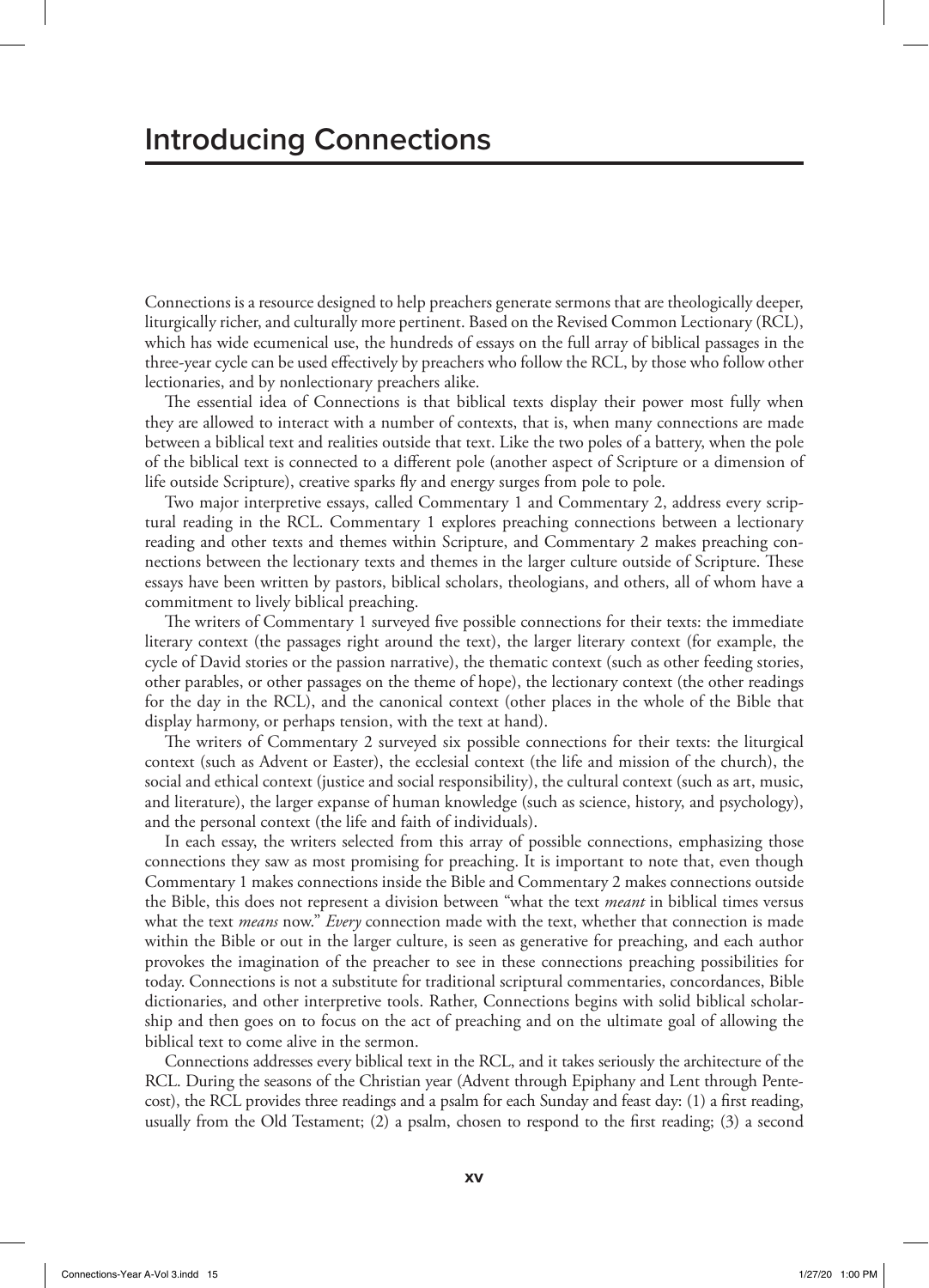reading, usually from one of the New Testament epistles; and (4) a Gospel reading. The first and second readings are chosen as complements to the Gospel reading for the day.

During the time between Pentecost and Advent, however, the RCL includes an additional first reading for every Sunday. There is the usual complementary reading, chosen in relation to the Gospel reading, but there is also a "semicontinuous" reading. These semicontinuous first readings move through the books of the Old Testament more or less continuously in narrative sequence, offering the stories of the patriarchs (Year A), the kings of Israel (Year B), and the prophets (Year C). Connections covers both the complementary and the semicontinuous readings.

The architects of the RCL understand the psalms and canticles to be prayers, and they selected the psalms for each Sunday and feast as prayerful responses to the first reading for the day. Thus, the Connections essays on the psalms are different from the other essays, and they have two goals, one homiletical and the other liturgical. First, they comment on ways the psalm might offer insight into preaching the first reading. Second, they describe how the tone and content of the psalm or canticle might inform the day's worship, suggesting ways the psalm or canticle may be read, sung, or prayed.

Preachers will find in Connections many ideas and approaches to sustain lively and provocative preaching for years to come. But beyond the deep reservoir of preaching connections found in these pages, preachers will also find here a habit of mind, a way of thinking about biblical preaching. Being guided by the essays in Connections to see many connections between biblical texts and their various contexts, preachers will be stimulated to make other connections for themselves. Connections is an abundant collection of creative preaching ideas, and it is also a spur to continued creativity.

> JOEL B. GREEN THOMAS G. LONG LUKE A. POWERY CYNTHIA L. RIGBY CAROLYN J. SHARP *General Editors*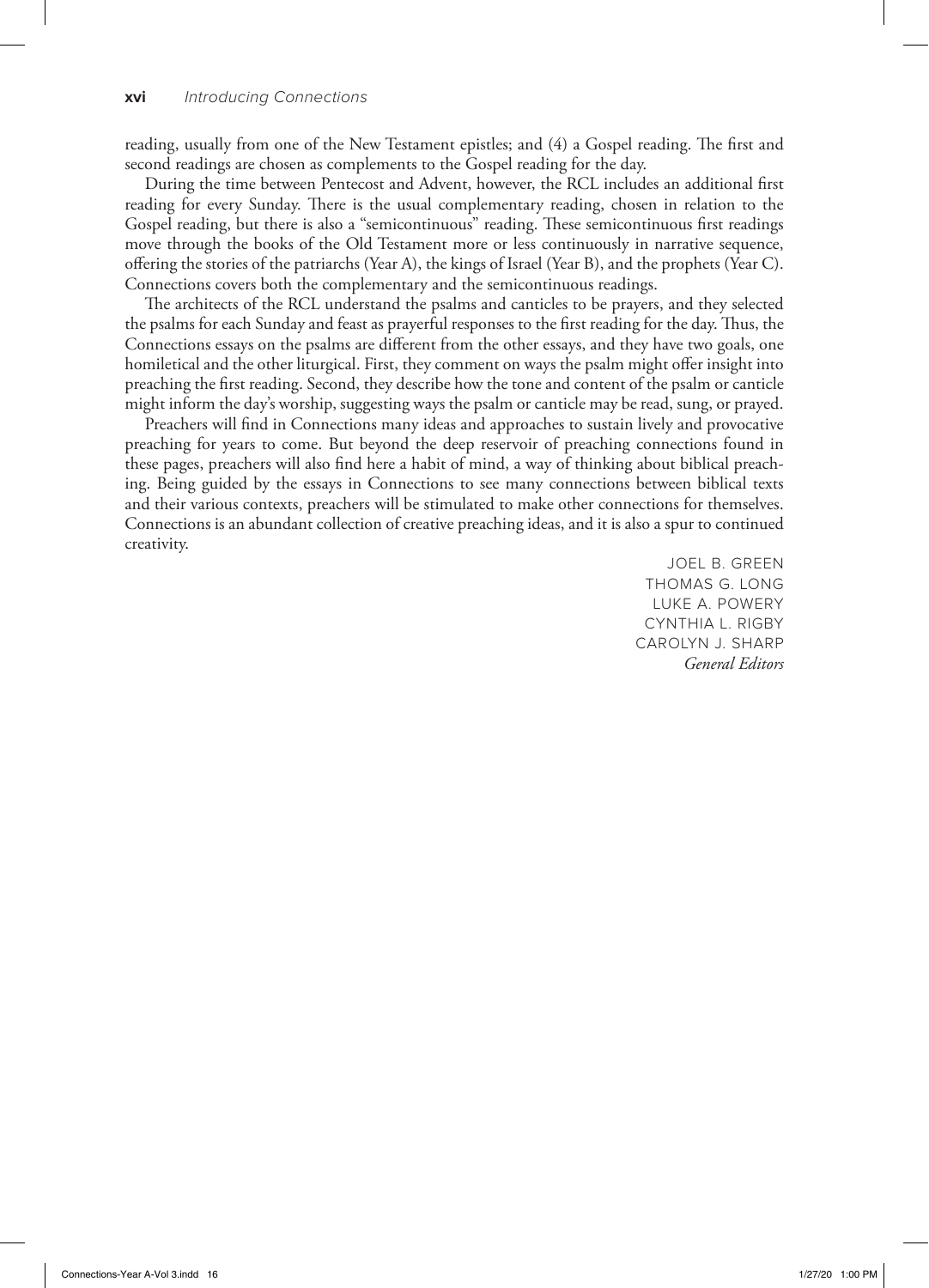To derive the greatest benefit from Connections, it will help to understand the structure and purpose of the Revised Common Lectionary (RCL), around which this resource is built. The RCL is a three-year guide to Scripture readings for the Christian Sunday gathering for worship. "Lectionary" simply means a selection of texts for reading and preaching. The RCL is an adaptation of the Roman Lectionary (of 1969, slightly revised in 1981), which itself was a reworking of the medieval Western-church one-year cycle of readings. The RCL resulted from six years of consultations that included representatives from nineteen churches or denominational agencies. Every preacher uses a lectionary—whether it comes from a specific denomination or is the preacher's own choice—but the RCL is unique in that it positions the preacher's homiletical work within a web of specific, ongoing connections.

The RCL has its roots in Jewish lectionary systems and early Christian ways of reading texts to illumine the biblical meaning of a feast day or time in the church calendar. Among our earliest lectionaries are the lists of readings for Holy Week and Easter in fourth-century Jerusalem.

One of the RCL's central connections is intertextuality; multiple texts are listed for each day. This lectionary's way of reading Scripture is based on Scripture's own pattern: texts interpreting texts. In the RCL, every Sunday of the year and each special or festival day is assigned a group of texts, normally three readings and a psalm. For most of the year, the first reading is an Old Testament text, followed by a psalm, a reading from one of the epistles, and a reading from one of the Gospel accounts.

The RCL's three-year cycle centers Year A in Matthew, Year B in Mark, and Year C in Luke. It is less clear how the Gospel according to John fits in, but when preachers learn about the RCL's arrangement of the Gospels, it makes sense. John gets a place of privilege because John's Gospel account, with its high Christology, is assigned for the great feasts. Texts from John's account are also assigned for Lent, Sundays of Easter, and summer Sundays. The second-century bishop Irenaeus's insistence on four Gospels is evident in this lectionary system: John and the Synoptics are in conversation with each other. However, because the RCL pattern contains variations, an extended introduction to the RCL can help the preacher learn the reasons for texts being set next to other texts.

The Gospel reading governs each day's selections. Even though the ancient order of reading texts in the Sunday gathering positions the Gospel reading last, the preacher should know that the RCL receives the Gospel reading as the hermeneutical key.

At certain times in the calendar year, the connections between the texts are less obvious. The RCL offers two tracks for readings in the time after Pentecost (Ordinary Time/standard Sundays): the complementary and the semicontinuous. Complementary texts relate to the church year and its seasons; semicontinuous emphasis is on preaching through a biblical book. Both approaches are historic ways of choosing texts for Sunday. This commentary series includes both the complementary and the semicontinuous readings.

In the complementary track, the Old Testament reading provides an intentional tension, a deeper understanding, or a background reference for another text of the day. The Psalm is the congregation's response to the first reading, following its themes. The Epistle functions as the horizon of the church: we learn about the faith and struggles of early Christian communities. The Gospel tells us where we are in the church's time and is enlivened, as are all the texts, by these intertextual interactions. Because the semicontinuous track prioritizes the narratives of specific books, the intertextual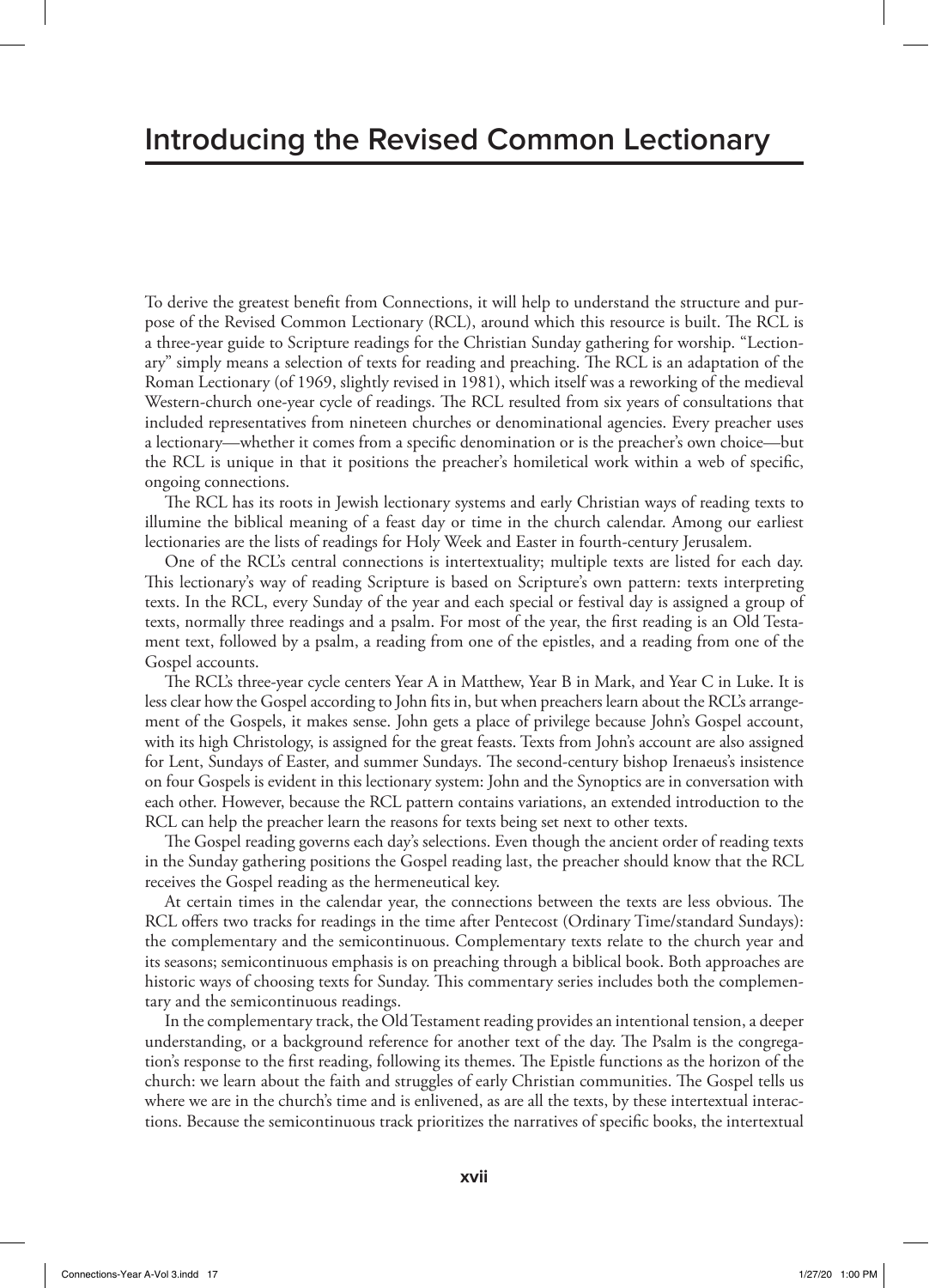connections are not as apparent. Connections still exist, however. Year A pairs Matthew's account with Old Testament readings from the first five books; Year B pairs Mark's account with stories of anointed kings; Year C pairs Luke's account with the prophetic books.

Historically, lectionaries came into being because they were the church's beloved texts, like the scriptural canon. Choices had to be made regarding readings in the assembly, given the limit of fifty-two Sundays and a handful of festival days. The RCL presupposes that everyone (preachers and congregants) can read these texts—even along with the daily RCL readings that are paired with the Sunday readings.

Another central connection found in the RCL is the connection between texts and church seasons or the church's year. The complementary texts make these connections most clear. The intention of the RCL is that the texts of each Sunday or feast day bring biblical meaning to where we are in time. The texts at Christmas announce the incarnation. Texts in Lent renew us to follow Christ, and texts for the fifty days of Easter proclaim God's power over death and sin and our new life in Christ. The entire church's year is a hermeneutical key for using the RCL.

Let it be clear that the connection to the church year is a connection for present-tense proclamation. We read, not to recall history, but to know how those events are true for us today. Now is the time of the Spirit of the risen Christ; now we beseech God in the face of sin and death; now we live baptized into Jesus' life and ministry. To read texts in time does not mean we remind ourselves of Jesus' biography for half of the year and then the mission of the church for the other half. Rather, we follow each Gospel's narrative order to be brought again to the meaning of Jesus' death and resurrection and his risen presence in our midst. The RCL positions the texts as our lens on our life and the life of the world in our time: who we are in Christ now, for the sake of the world.

The RCL intends to be a way of reading texts to bring us again to faith, for these texts to be how we see our lives and our gospel witness in the world. Through these connections, the preacher can find faithful, relevant ways to preach year after year.

> JENNIFER L. LORD *Connections Editorial Board Member*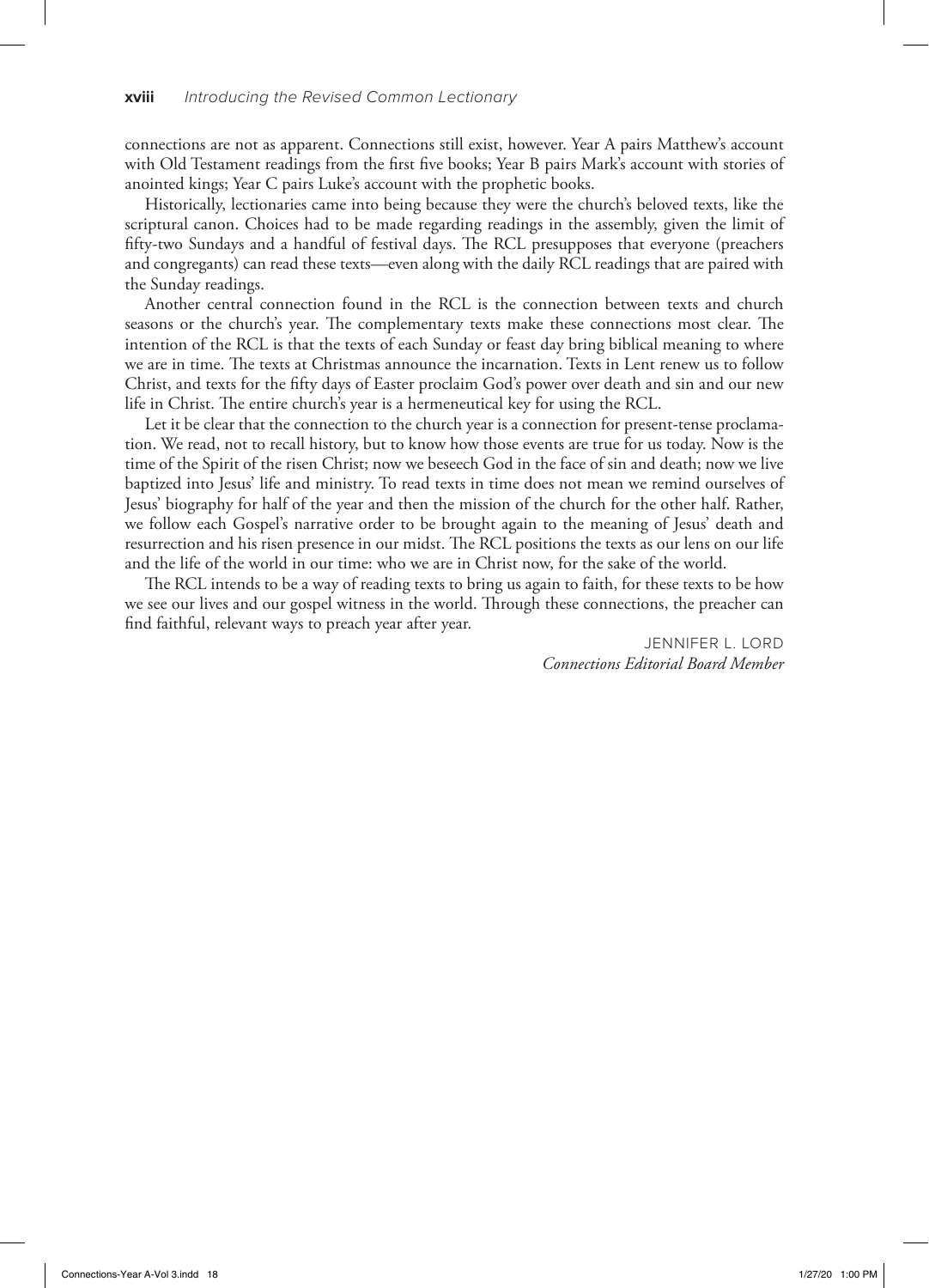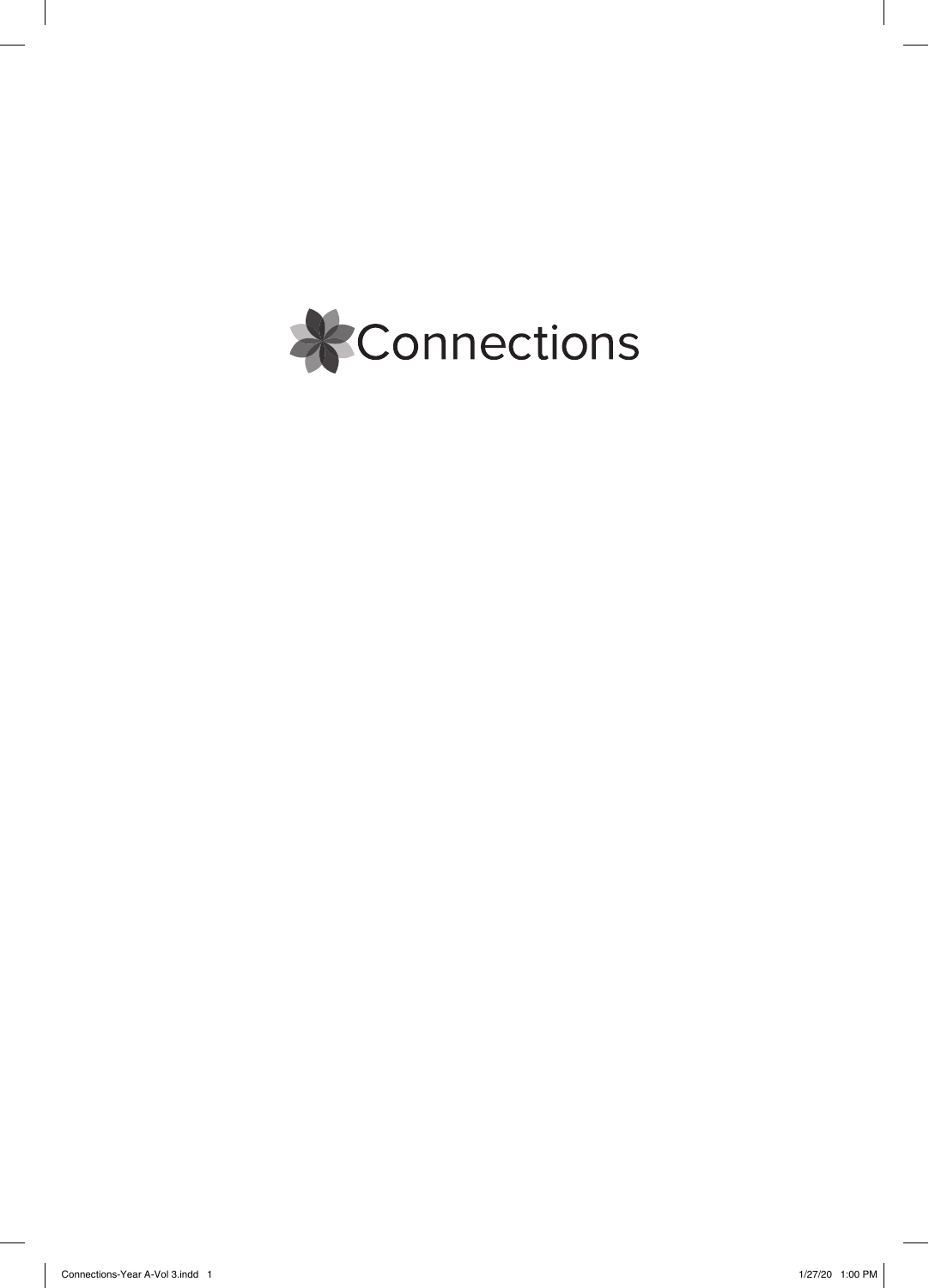# **Trinity Sunday**

Genesis 1:1–2:4a Psalm 8

2 Corinthians 13:11–13 Matthew 28:16–20

## **Genesis 1:1–2:4a**

In the beginning when God created the heavens and the earth, <sup>2</sup>the earth was a formless void and darkness covered the face of the deep, while a wind from God swept over the face of the waters. <sup>3</sup>Then God said, "Let there be light"; and there was light. 4 And God saw that the light was good; and God separated the light from the darkness. <sup>5</sup>God called the light Day, and the darkness he called Night. And there was evening and there was morning, the first day.

<sup>6</sup>And God said, "Let there be a dome in the midst of the waters, and let it separate the waters from the waters." <sup>7</sup>So God made the dome and separated the waters that were under the dome from the waters that were above the dome. And it was so. <sup>8</sup>God called the dome Sky. And there was evening and there was morning, the second day.

<sup>9</sup>And God said, "Let the waters under the sky be gathered together into one place, and let the dry land appear." And it was so. <sup>10</sup>God called the dry land Earth, and the waters that were gathered together he called Seas. And God saw that it was good. <sup>11</sup>Then God said, "Let the earth put forth vegetation: plants yielding seed, and fruit trees of every kind on earth that bear fruit with the seed in it." And it was so.<sup>12</sup>The earth brought forth vegetation: plants yielding seed of every kind, and trees of every kind bearing fruit with the seed in it. And God saw that it was good. <sup>13</sup>And there was evening and there was morning, the third day.

<sup>14</sup>And God said, "Let there be lights in the dome of the sky to separate the day from the night; and let them be for signs and for seasons and for days and years,  $15$ and let them be lights in the dome of the sky to give light upon the earth." And it was so. <sup>16</sup>God made the two great lights—the greater light to rule the day and the lesser light to rule the night—and the stars. <sup>17</sup>God set them in the dome of the sky to give light upon the earth, <sup>18</sup>to rule over the day and over the night, and to separate the light from the darkness. And God saw that it was good. <sup>19</sup>And there was evening and there was morning, the fourth day.

<sup>20</sup>And God said, "Let the waters bring forth swarms of living creatures, and let birds fly above the earth across the dome of the sky." <sup>21</sup>So God created the great sea monsters and every living creature that moves, of every kind, with which the waters swarm, and every winged bird of every kind. And God saw that it was good. <sup>22</sup>God blessed them, saying, "Be fruitful and multiply and fill the waters in the seas, and let birds multiply on the earth." <sup>23</sup>And there was evening and there was morning, the fifth day.

<sup>24</sup>And God said, "Let the earth bring forth living creatures of every kind: cattle and creeping things and wild animals of the earth of every kind." And it was so.  $25$ God made the wild animals of the earth of every kind, and the cattle of every kind, and everything that creeps upon the ground of every kind. And God saw that it was good.

<sup>26</sup>Then God said, "Let us make humankind in our image, according to our likeness; and let them have dominion over the fish of the sea, and over the birds of the air, and over the cattle, and over all the wild animals of the earth, and over every creeping thing that creeps upon the earth."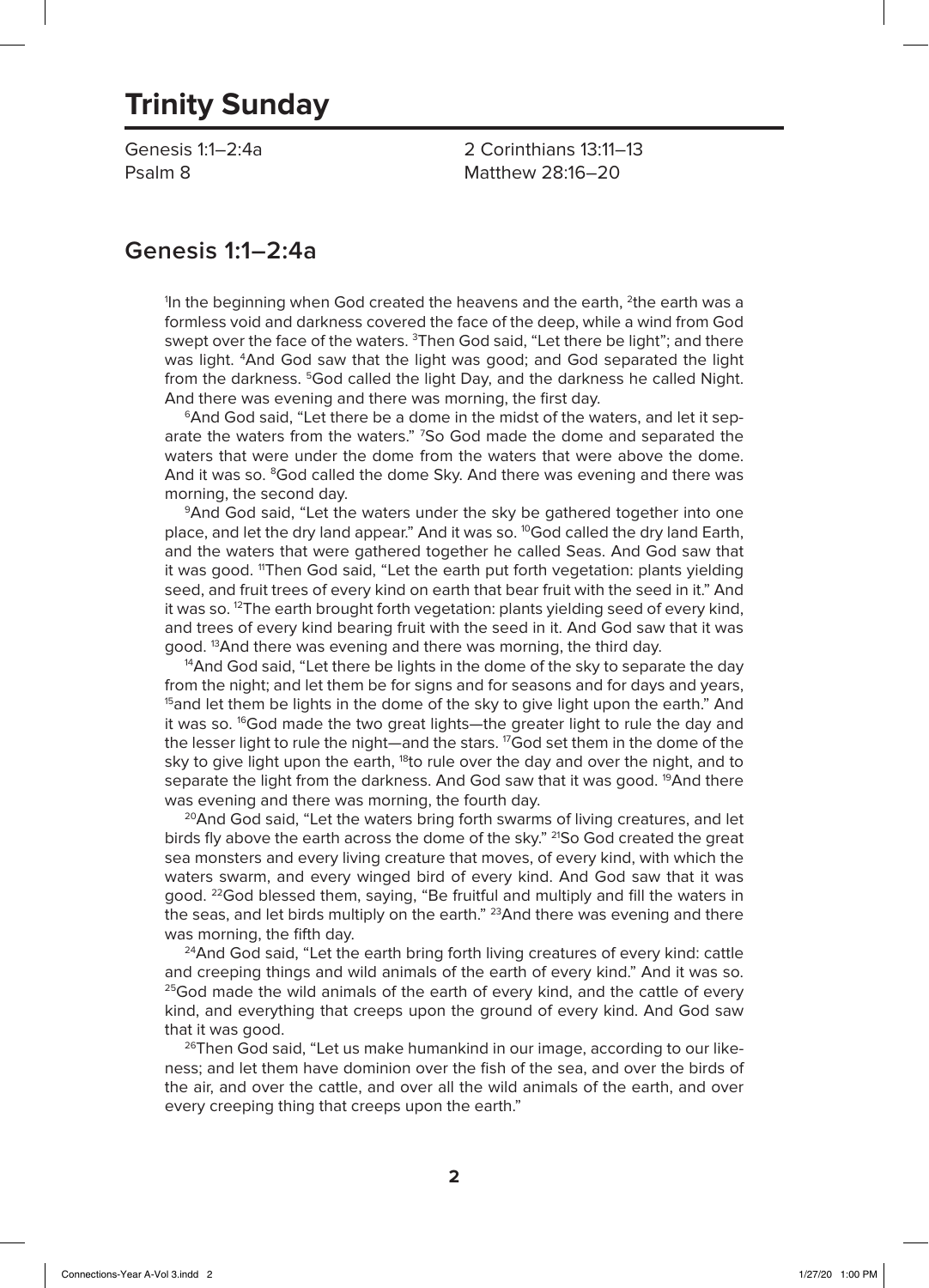<sup>27</sup>So God created humankind in his image, in the image of God he created them; male and female he created them.

<sup>28</sup>God blessed them, and God said to them, "Be fruitful and multiply, and fill the earth and subdue it; and have dominion over the fish of the sea and over the birds of the air and over every living thing that moves upon the earth." <sup>29</sup>God said, "See, I have given you every plant yielding seed that is upon the face of all the earth, and every tree with seed in its fruit; you shall have them for food. <sup>30</sup> And to every beast of the earth, and to every bird of the air, and to everything that creeps on the earth, everything that has the breath of life, I have given every green plant for food." And it was so. <sup>31</sup>God saw everything that he had made, and indeed, it was very good. And there was evening and there was morning, the sixth day.

 $2.1$ Thus the heavens and the earth were finished, and all their multitude.  $2$ And on the seventh day God finished the work that he had done, and he rested on the seventh day from all the work that he had done. <sup>3</sup>So God blessed the seventh day and hallowed it, because on it God rested from all the work that he had done in creation.

<sup>4</sup>These are the generations of the heavens and the earth when they were created.

### Commentary 1: Connecting the Reading with Scripture

The creation story in Genesis 1 is not science but poetry, and it is rooted in faith rather than biological facts. God spoke, and creation happened. The author of Genesis 1 did not debate or defend the divine role and presence but simply assumed that there was a God who created the heavens and the earth. In the beginning was chaos, "without form and void." Then God breathed over the watery mess, and God's *ruach* (breath, wind, or spirit) moved over and separated the waters. God spoke, and the world appeared. God spoke, and divided the day from the night. God spoke, and separated the water from the land. Out of chaos came order and life.

The description of creation is precisely ordered. In the first three days of creation, God made the spaces: day/night (day 1), heaven and the oceans (day 2), earth and seas (day 3). In the next three days, God filled the spaces with the corresponding items: sun, moon, and stars (day 4), birds and sea creatures (day 5), cattle and earth creatures, including humans (day 6). God did not act alone, but shared the divine power to create with the creation itself. God said, "Let the waters bring forth swarms of living creatures." "Let the earth bring forth living creatures of every kind." God gave the animals and the humans the power to create more life. God gave humankind the ability to make the world a safe place for all God's creatures.

This beautiful, poetic story has provoked a great deal of conflict over whether the account should be read literally. Did God create the world in six twenty-four-hour days, a mere six thousand years ago, or did the earth and humanity evolve over millions of years? Genesis does not answer those questions, because it is not a biology textbook or a scientific report. Rather, it is literature—albeit canonical literature—that reflects the views and explanations of those who wrote it and edited it, and continue to read it now. This account communicates truth through story and poetry.

Genesis 1 is the first of two quite different creation narratives, which are difficult to harmonize. Most preachers know this, but it can be a significant insight for those who have been taught that there is a single story. Genesis 1:1–2:4a presents an orderly account of God speaking creation into existence in six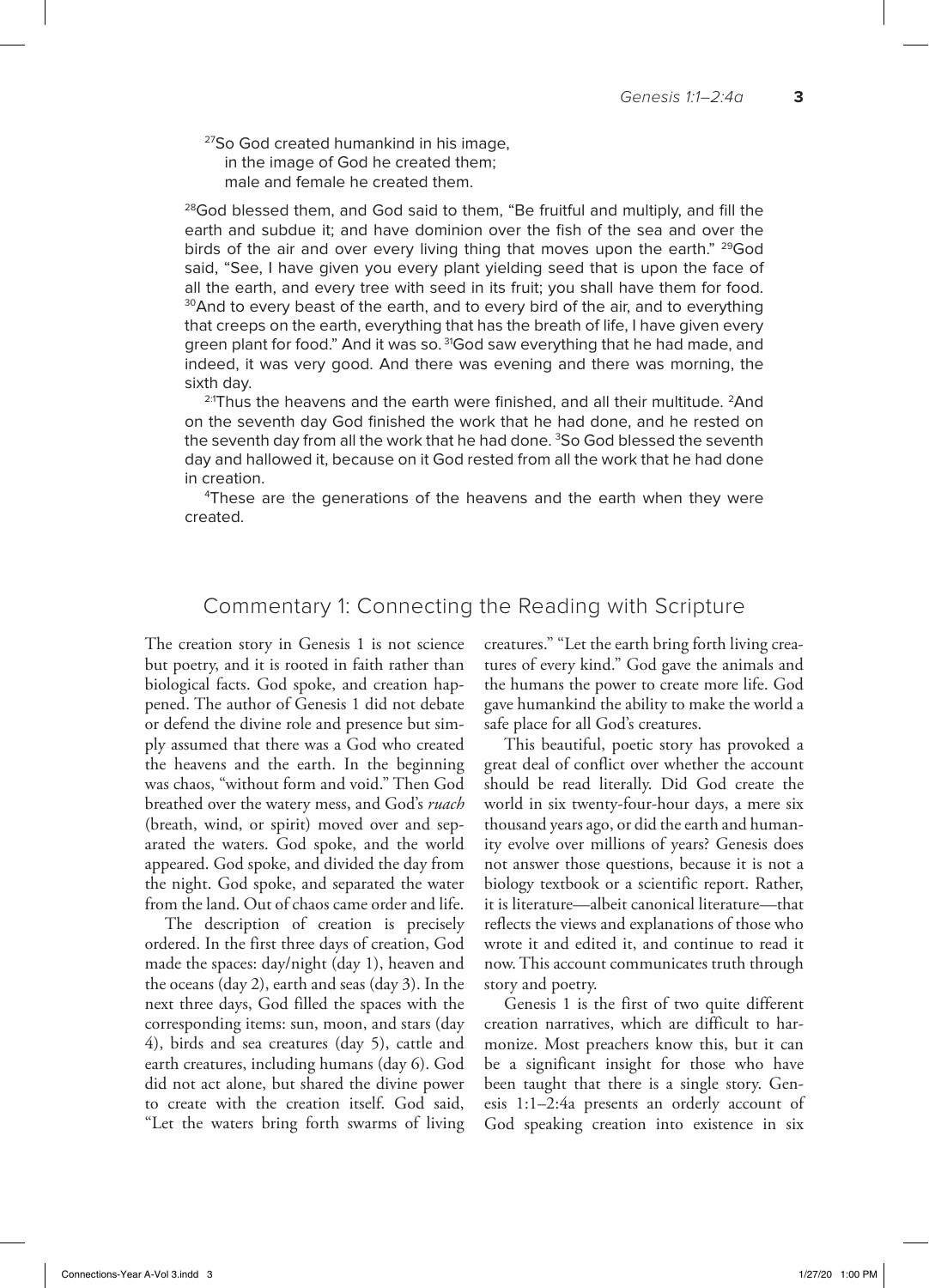#### **Alert the Ears of Your Spirit**

From visible things the soul rises to the consideration of the power, wisdom, and goodness of God, in so far as He is existing, living, intelligent, purely spiritual, incorruptible, and immutable. . . . The origin of things, according to their creation, distinction, and adornment as the work of the six days, proclaims the power of God that produced all things out of nothing, the wisdom of God that clearly differentiated all things, the goodness of God that lavishly adorned all things. . . . Therefore, whoever is not enlightened by such great splendor in created things is blind; whoever remains unheedful of such great outcries is deaf; whoever does not praise God in all these effects is dumb; whoever does not turn to the First Principle after so many signs is a fool. So, open your eyes, alert the ears of your spirit, unlock your lips, and apply your heart that you may see, hear, praise, love, and adore, magnify, and honor your God in every creature, lest perchance the entire universe rise against you. For because of this, the whole world shall fight against the unwise. But on the other hand, it will be a matter of glory for the wise, who can say with the prophet: "For you have given me, O Lord, a delight in your doings, and in the work of your hands I shall rejoice. How great are your works, O Lord! You have made all things in wisdom; the earth is filled with your riches."

Bonaventure, *The Journey to the Mind of God*, trans. Philotheus Boehner, OFM; ed. Stephen F. Brown (Indianapolis: Hackett Publishing, 1993), 9–10.

days, culminating in the creation of humanity in God's image. After creation is complete, and pronounced very good, God rests on the seventh day (Gen. 2:2–3). In Genesis 2:4b–3:24, however, God is more hands-on. God sculpts a human out of dirt, and then later, after creating the animals, makes a partner from the first human's rib.

Genesis 1 uses the word "Elohim" for God, while Genesis 2 refers to God as "Yahweh" or "LORD," which likely points to different authorship. The inclusion of two stories suggests that the intent was not to offer an exact record of what happened historically. Instead, the stories reflect two different visions or explanations of how the world came to be and how God was involved.

The variant worldviews reflected in the two accounts of creation may be explained by their different dating. Many scholars think that though placed first, Genesis 1:1–2:4a was the later account, written about 500 BCE, when the Israelites had been exiled to Babylon. The writers tried to show that, despite the destruction of their country, the God of Israel was stronger and better than the gods of Israel's neighbors and captors.

A Babylonian account of creation describes the thunder god, Marduk, who violently kills a water goddess named Tiamat and uses her broken body to form the sky and earth. The biblical God, in contrast, creates through speech, not bloodshed, and out of delight, not destruction. Moreover, the repeated declaration of creation as "good" assured the Israelites that though God appeared to have abandoned them in exile, the world was still good and reliable, and the God who created the world was still very much in charge of it.

Placed as the first narrative of the Bible, Genesis 1:1–2:4a frames the stories that follow by placing the creation story in a larger story about the origins of the world called the Primeval History (Gen. 1–11). The creation account acts as the opening scene to the divine-human trajectory that is evident in Genesis 1–11: God made a very good world, but the human beings made it go wrong. As a result, all relationships were affected: between God and humanity, between humanity and the creation, and between the humans themselves. God sent a flood to destroy it and start again (Gen. 6–9). In Genesis 12, God chooses to bless the broken through Abraham and Sarah and their descendants, the people of Israel. The rest of the Bible expands on these themes. Original goodness was corrupted, and human beings had fallen into murder and misuse of power, but God continued to love and care for and eventually redeem the world.

The placement of this creation story in the lectionary on Trinity Sunday hints of a theological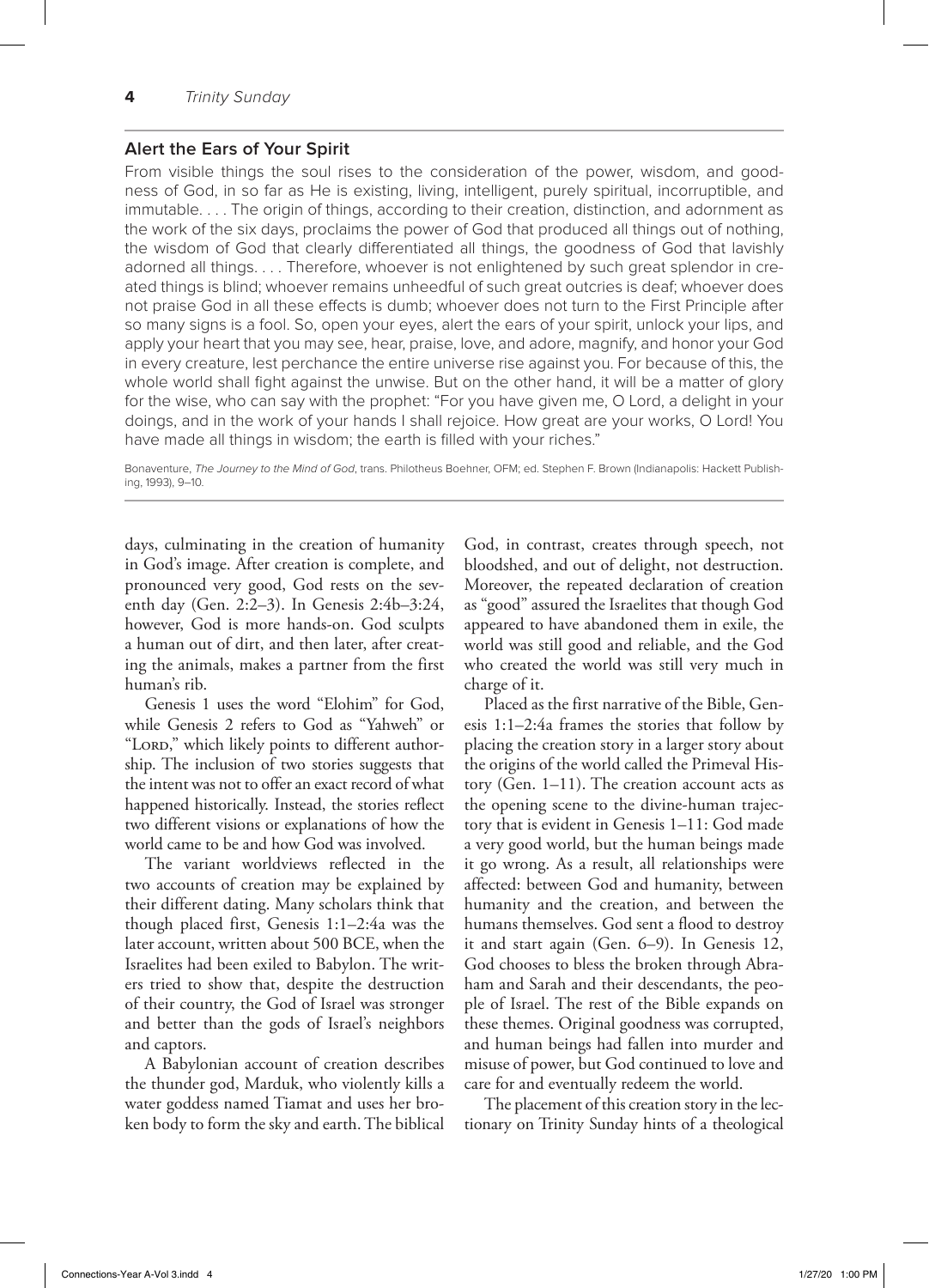claim not necessarily evident in the text. When God said, "Let us make humankind in our image," did "us" refer to Jesus and the Holy Spirit? Most commentators have argued instead that God was probably referring to a heavenly council of advisors (cf. Job 1–2). The phrase may have also been simply a use of the "royal we," which highlighted the significance of the creation of humanity. On Trinity Sunday, the preacher might lift up God's willingness to collaborate and be in relationship, without trying to find evidence for the Trinity where it does not exist.

Other sermon ideas emerge from this intriguing text. For example, the text could be used for Earth Day to encourage delight in and gratitude for the beauty of the earth. When we are busy, tense, and consumed with technology, we might see the intricate and meticulously ordered world as God's gracious gift to us. God invites us to pay attention to the world, because learning more about the world teaches us about God.

A sermon might explore what it means to be created in the image of God. Creation in God's image does not simply mean that humans are rational or spiritual, but that they are called to imitate God in the care and nurture of creation.

All people, whatever their race or gender or class, are created in God's image, which means that each person is to be respected and valued and honored. Forgetting this has led to genocide, war, abuse, and a host of other sins.

God gave humankind dominion over creation, but this responsibility has often been misunderstood as giving humanity the right to strip-mine, to clear cut the rainforest, to dispose of toxic waste in waterways. Instead, dominion means humanity is to care for creation in ways that help the earth and living beings become the best they can be. It is to create safe spaces, not to exploit and dominate.

A sermon might explore the meaning of Sabbath rest. Some people remember Sundays spent being forced to go to church. What if we experienced the Sabbath as a gift instead of demand? What if we let go of our constant need to be productive? What if we took a walk and enjoyed God's creation? What if we stopped trying to control? Rest could be a sign of grace to a weary world. This complex story of the creation of the world opens up space for a rich discussion of our place in it.

LYNN JAPINGA

### Commentary 2: Connecting the Reading with the World

As pictured in Genesis 1, creation is an act of holy speech giving order to the universe. What God speaks, God brings forth. God's speech is therefore the sine qua non for emancipation, land, exile, vocation, faith, healing, judgment, and resurrection. It is the medium through which faith is given. God redeems us through the Word; so speech is not simply an information delivery device, communicating meaning by narrowing its possibilities. It is the genesis of all life, expanding possibilities. God's words to Pharaoh, "Let my people go," initiate the exodus. God's words to Israel through the prophets announce the end of kingdoms, and later end the exile and restore the people to new life. Jesus heals primarily with words. "Talitha cum," he says.

The life of the church is centered around the Word, rooting us in the conviction that speech is the primary way that the God of Jesus Christ

is revealed to us. Indeed, every preacher knows the shock of hearing testimony from a parishioner who quits a job, forfeits significant wealth, or chooses a different path—all because of the words of a sermon, God's word to us on a particular day and time. Speech matters.

Human beings, by virtue of being made in the image of God, reflect God's creative potential and action. We too speak, create, name, and bless. We have the capacity to speak new worlds into being through the speech that organizes the chaos of activity inside of our brains. It is this human capacity for generating new creation from art to technology to knowledge itself that sets us apart from all other creatures. For example, the Declaration of Independence is nothing more than words on a page, yet it brings a new nation into being. The decision of *Brown v. Board of Education* in 1954 is but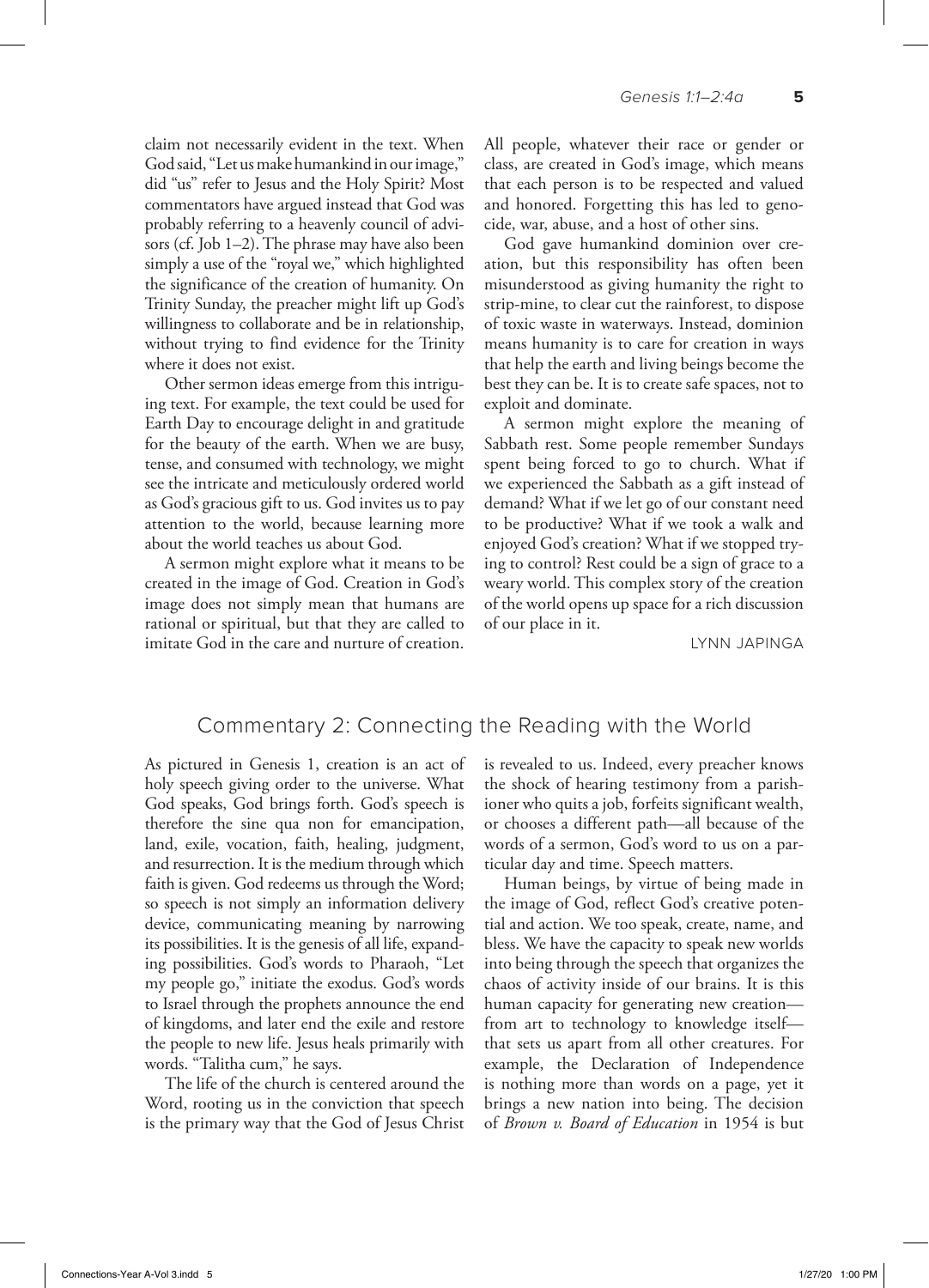speech in a document, yet it changes lives and communities. Research shows that one of the most important factors in the development of children is reading to them—speech that literally generates exponential possibilities for their future.

Yet the generative outcomes of human speech are questionable. Some geologists have proposed that the first nuclear explosion (code-named "Trinity") marked a new period in geologic time, the Anthropocene Epoch, meaning the "new human" epoch, characterized by human dominion of the earth. As the selection for Trinity Sunday, Genesis 1 therefore compels us to compare and contrast God's creative powers with our own. What is it that makes God's creative acts unquestionably good—a description that God repeatedly declares of creation (Gen. 1:4, 10, 12, 18, 21, 25, 31)—while our acts are marked by ambiguity? How might we contrast the unquestionably good fruits of God's creation with our own? Perhaps Genesis 1, in all of its beauty and life and in its declarations of "good," not only elucidates the contrast between God's idea of good with that of humans, but also provides a foundational definition for "good" from which all other notions can be judged.

A different focus emerges in the creation of human beings in Genesis 1, which varies from the "rib from Adam" and "garden of Eden" story to come later in Genesis 2. In Genesis 1, the Hebrew word *adam*, meaning "humankind," intimates humanity's close connection to the land, *adamah*. Interestingly, *adam* lacks any explicit reference to gender (1:27). *Adam* is to *adamah* as "earthling" is to "earth." Rather than issues of gender, the language clearly indicates that the text is more concerned with the close connection between humanity and the earth. This is not to dispute that binarisms are found throughout the creation account (light and darkness [1:4], land and sea [1:9–10], day and night [1:14–18], etc.), but that the focus seems to go beyond our simplistic notions of gender.

The text does argue that God creates humanity male and female, but male and female seem to be contained within *adam*," within "the earthling." Superiority of one gender over the other is neither stated nor implied. The text emphasizes humanity's shared connection between genders reflective of our origin from and connection with the earth.

This emphasis suggests several sermon ideas. This idea of the deep relationship between humanity and the earth helps to clarify the earlier problematic declaration by God that humans should "subdue" and "have dominion" over the earth (1:28). Considering that earthlings are made of earth, domination cannot entail irresponsible desecration and destruction, as the earth's demise is that of humanity as well. A wise preacher will do well to reflect on how power given by God is not a free-for-all but comes with accountability to values, commands, and regulations.

Second, the idea that both genders are included in the idea of *adam*, of humanity, hints that gender equality was an original component of the good created order. A sermon possibility might explore how things that lessen this original equality move us away from the harmonious world that God created and intended humanity to inhabit. Lastly, a possible topic worth exploring from the pulpit is the notion of harmony. Harmony is reflected in the description of near idyllic relationships between all living things in Genesis 1. A wise preacher might explore what role the church has in helping the world experience or move closer to this harmony, which God built into creation and has gifted to the world: harmony in family life, harmony in public life between citizens and their leaders, harmony between political parties, harmony between workers and owners, harmony among people and cultures.

A final connection emerges at the conclusion of this pericope, when God rests on the seventh day (2:2–3). Though the command to Sabbath rest is still a full biblical book away, the foundations are laid here at the beginning. Those foundations are rooted in God's action or, rather, absence of action. God rests, and in ceasing from work God "hallowed" the seventh day. In prior verses, creation occurs by God separating matter. Here God separates time itself, setting the seventh day apart from the rest. In her book *Sabbath in the Suburbs*, author MaryAnn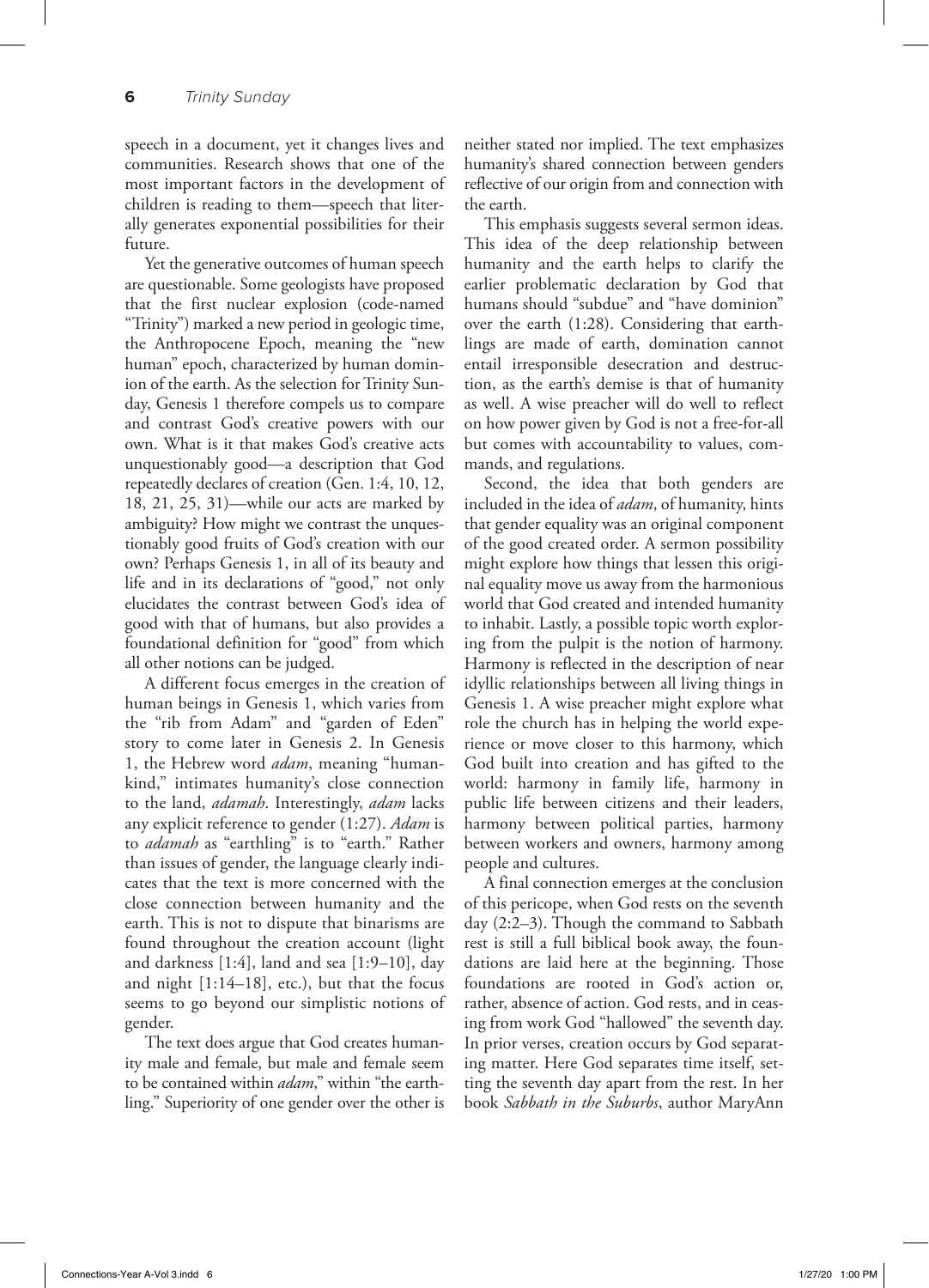McKibben Dana writes of discovering theologian Karl Barth's statement that "a being is free only when it can determine and limit its activity." Reflecting on her own family's experiment with Sabbath time, McKibben Dana writes, "It seems impossible that restricting our freedom has only increased our feeling of freedom . . . but it has."1

This realization is countercultural to the growth-driven world economies that govern so much of our living. We are valued mainly for what we can produce. Beauty and goodness lose value because their contemplation produces no concrete outcomes. God's choice to rest thus challenges the foundations of dominant world orders that overvalue productivity while undervaluing the priceless nature of the earth and its creatures: the stock market with its indices that never reflect the cost of environmental degradation. More locally, God's choice challenges the church when we fail to value nonproductive time together as essential to our life with God: church committees that do not differ in substance from those in government or business, leadership that demotes spiritual formation because it does not contribute to "getting things done." Here in Genesis we learn simply that creation—and we—are complete only when rest is built into the equation. This text invites a revaluation of our use of time, beginning with our use of time in the church.

ANDREW FOSTER CONNORS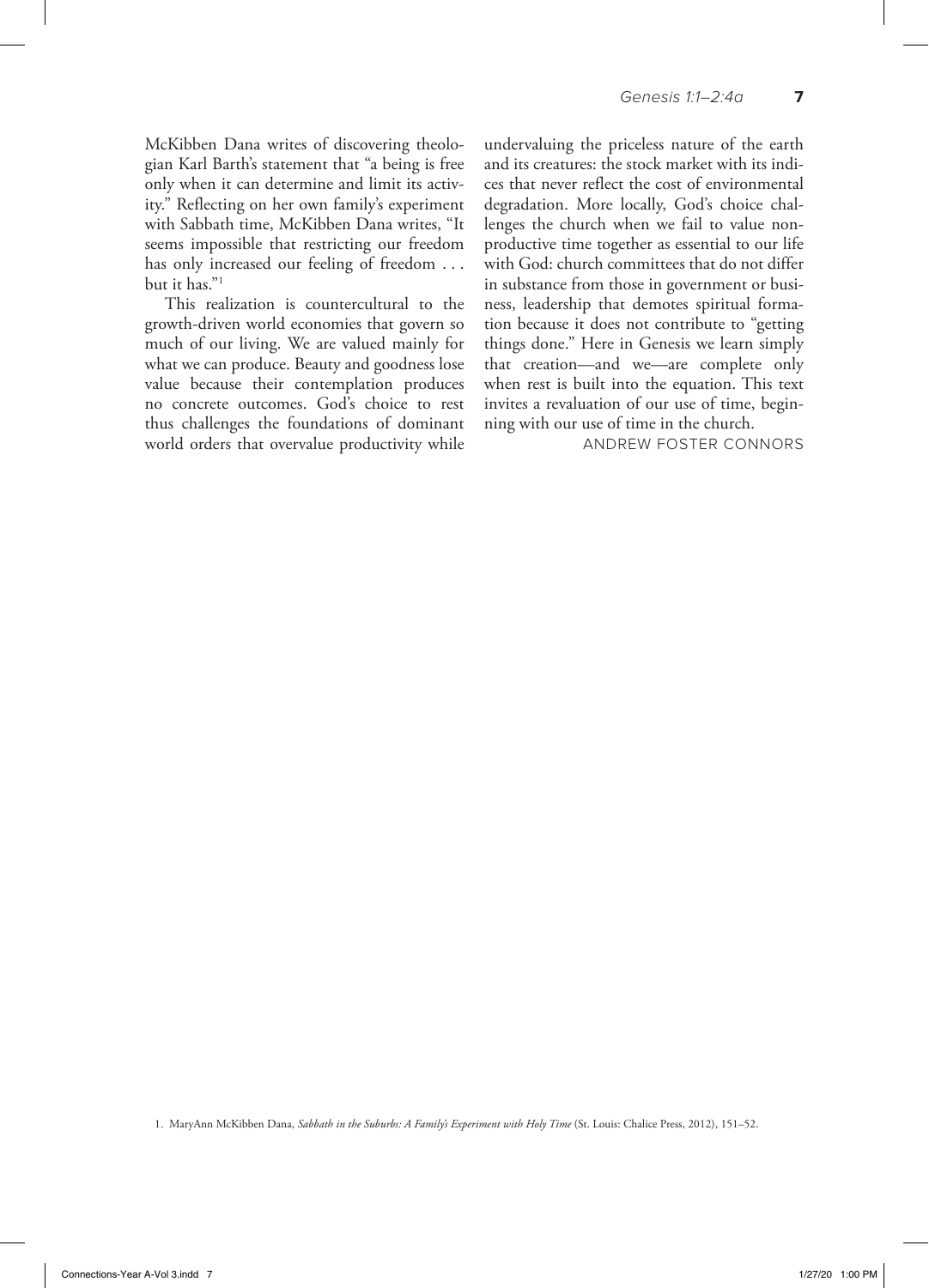#### **Trinity Sunday**

## **Psalm 8**

<sup>1</sup>O Lord, our Sovereign, how majestic is your name in all the earth! You have set your glory above the heavens. 2Out of the mouths of babes and infants you have founded a bulwark because of your foes, to silence the enemy and the avenger. <sup>3</sup>When I look at your heavens, the work of your fingers, the moon and the stars that you have established; 4 what are human beings that you are mindful of them, mortals that you care for them? 5Yet you have made them a little lower than God, and crowned them with glory and honor. <sup>6</sup>You have given them dominion over the works of your hands; you have put all things under their feet, <sup>7</sup>all sheep and oxen, and also the beasts of the field, <sup>8</sup>the birds of the air, and the fish of the sea, whatever passes along the paths of the seas. <sup>9</sup>O LORD, our Sovereign,

how majestic is your name in all the earth!

#### Connecting the Psalm with Scripture and Worship

God governs the cosmos. This central message of Psalm 8 emerges clearly through the twicerepeated phrase, "O LORD, our Sovereign, how majestic is your name in all the earth!" (Ps. 8:1, 9). The refrain is an exclamation: "How *majestic*!" It can also be understood as a question: "*How* majestic?" The rest of the psalm (vv. 2–8) provides both an answer to the question and an exposition of God's majesty.

To catalog God's majesty, the psalm describes the extreme reaches of the cosmos. Ancient readers would have understood the worldview as the psalm moves from the heavens (vv.  $1-3$ ) to the lowest points, "along the paths of the seas" (v. 8). In fact, the psalmist places these elements in a hierarchy. God's glory is "above" the heavens (v. 1). Humans are "a little lower" than God (v. 5). In turn, God puts all things "under" humans (v. 6).

The exposition of these levels of authority begins, appropriately, at the very top. Above the heavens, God sets God's glory (*hod*, v. 1). In Hebrew, "glory" conveys a sense of weightiness and power. For God's glory to reside "above the heavens" (v. 1) suggests that the scale of God's majesty exceeds humans' ability to comprehend it. It stands outside our ability to observe it, higher than anything we can see. It is invisible, but nevertheless palpable within the world, for God protects God's people (v. 2). This paradox of God's glory as both powerful and incomprehensible is expressed through a unique literary image. The sounds of babbling infants are associated with the strength of a fortress (v. 2). For the psalmist, God's glory is ultimately unknowable, like the meaning of baby talk, but also strong enough to repulse an enemy.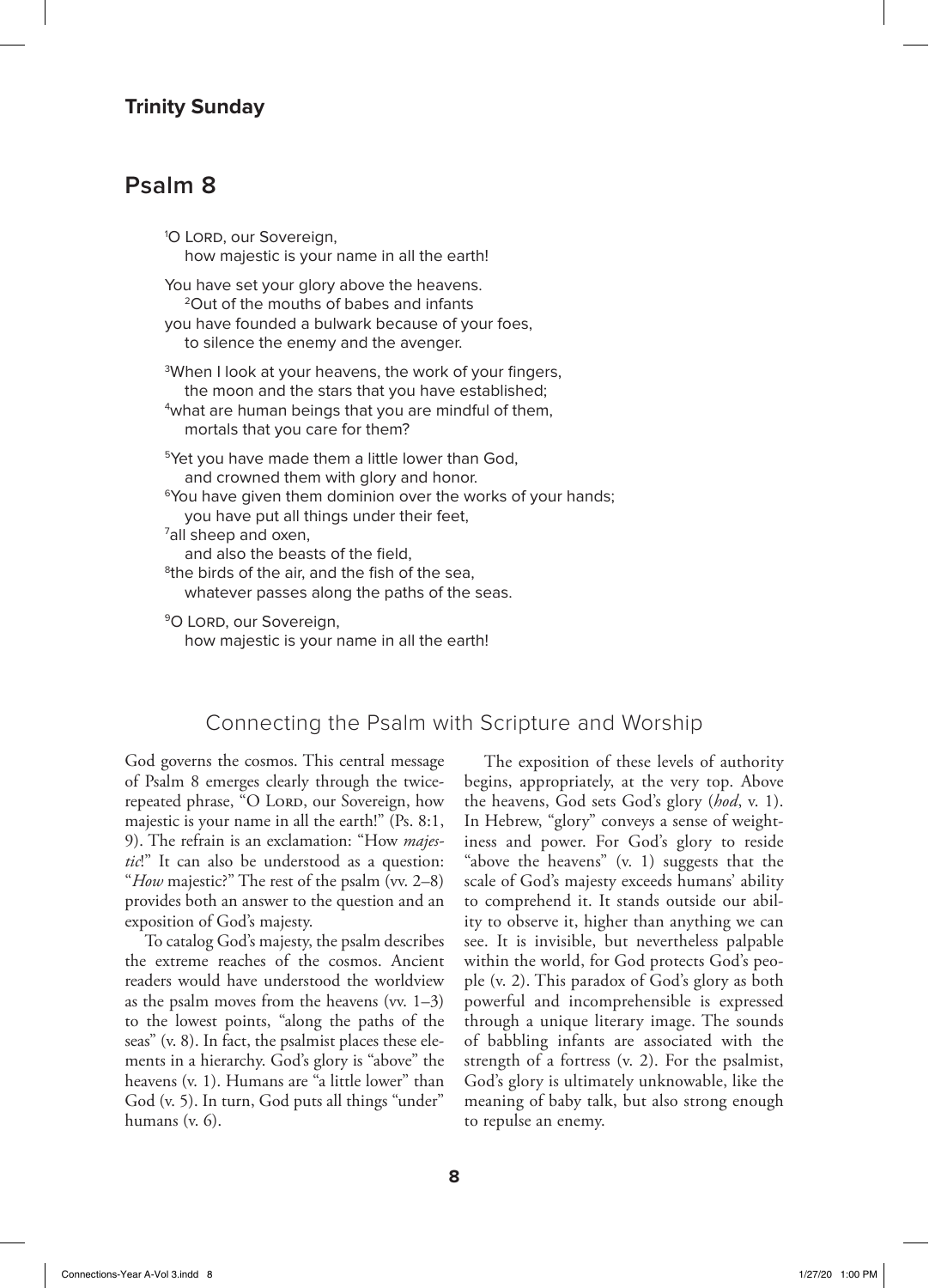Meditating on this paradox of God's glory spurs the psalmist to reflect on humanity in the context of God's creation. In verse 3, the psalmist is moving by increments downward, from above the heavens, through the heavens, and then just a little lower, to the humans whose power lies just below that of the numinous beings. Here the psalmist describes them as "gods" (*elohim*). Many Jewish and Christian traditions have taken this verse as a reference to angelic forces (so the KJV: "Thou hast made him a little lower than the angels").

In many ancient Near Eastern religions, the heavenly bodies like the moon and stars (v. 3) were understood as persons, deities in their own right with agency and volition. It may be that the psalmist, in naming these heavenly forces, is speaking about "gods" in verse 3. In any case, the psalm understands these beings as fashioned by God and thus controlled by God (v. 4). To be sure, the psalm suggests that the heavens are *not* an object of veneration, as in the rest of the ancient world. Rather, God is "above the heavens" (v. 1). The heavenly bodies only give testimony to the greatness of God (cf. Ps. 19:1) who created them.

Like the Priestly account of creation in Genesis 1:1–2:4a, this psalm is concerned with the role of humanity within the hierarchy of the cosmos. In the Priestly account, humans are created last, on the sixth day,. in the image of God (Gen. 1:26). So they represent the Deity in the world, as a proxy for God's cosmic governance. In both Psalm 8 and the Priestly creation account, humans do not have dominion on their own merit, but because of God's overarching authority. Humans have a derived authority. The psalm shows that God has set humans to govern, just as God has set God's glory above the heavens (v. 1) and established the moon and the stars in their proper places (Ps. 8:3).

The Episcopal *Book of Common Prayer* renders the first and last verses of the psalm "O LORD, our Governor, how exalted is your Name in all the world." Today, it is difficult for many listeners to hear the epithet "governor" as anything but a political designation. Most modern English translations opt for different terms like "Sovereign" or "Lord." Yet for liturgical use the language of governance should be preserved whenever possible. Calling God the governor reminds the community of the way divine authority supersedes any political authority on earth. Moreover, the repetition of phrase "our governor" in the refrain of the psalm situates all human forms of domination. All governance, governors, and government pales before God's ultimate authority.

Throughout the history of interpretation of this psalm and Genesis 1:24–31, the description of the dominion of humanity has generated extensive comments. In many homiletical and liturgical uses, Genesis 1:28 and Psalm 8:6 are removed from their context. Doing so often gives the suggestion that humans, having been granted dominion from God, have impunity to act as they see fit, to exploit natural resources for their own benefit without concern for the world.

The context of each of these passages does not support such readings, however. Genesis 1:24–31 suggests a domination of the world that does not include the killing of animals for food. The human diet described in Genesis 1:1–2:4a is entirely vegetarian. Likewise, the description of humans' dominion in Psalm 8 is encircled with the idea of God as governor. Humans govern the world, but God governs them.

So the question for both ancient and modern communities reading this text is this:What kind of governor is God? If human governing reflects God's government, then we are disabused of any notions of destruction and exploitation of the world's resources for our own good. Certainly, our governing should deny the domination of one group of humans over another. Indeed, God's government is of a different sort altogether. In God's government, the most powerful one is the one who gives up power. God's government reverses the expectations for who is valuable and important. As disciples of Jesus Christ, the Son of God, we participate in the paradox of the glory of God. All authority that we have derives from the one who gave up his authority. In our worship of the triune God, we acknowledge and affirm the incompressibility of God's majesty.

JOEL MARCUS LEMON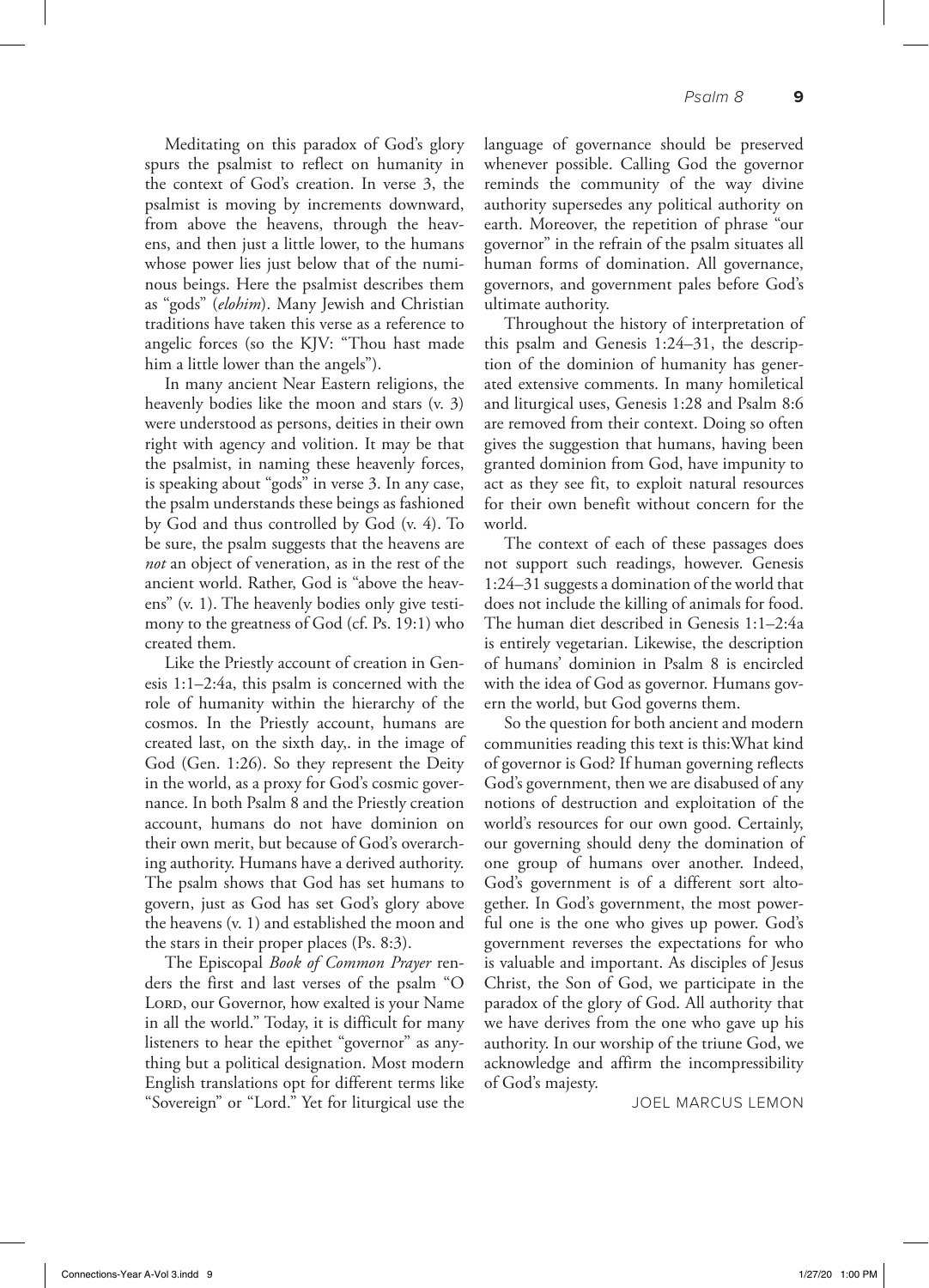## **2 Corinthians 13:11–13**

<sup>11</sup>Finally, brothers and sisters, farewell. Put things in order, listen to my appeal, agree with one another, live in peace; and the God of love and peace will be with you. <sup>12</sup>Greet one another with a holy kiss. All the saints greet you.

<sup>13</sup>The grace of the Lord Jesus Christ, the love of God, and the communion of the Holy Spirit be with all of you.

#### Commentary 1: Connecting the Reading with Scripture

Taking leave of those to whom one is close is never easy, whether in person or in writing. The last words that one says or writes in such a situation are hugely significant. They echo long after the parting, lingering in the air and in the heart until the next chance to communicate. In letters, over the composition of which one can take time to reflect, the words attain a particular level of significance.

The words with which Paul concludes his Second Letter to the Corinthians are thus hugely important, offering an insight into the final message with which Paul wishes to leave his addressees. They are especially noteworthy, given they come at the end of a letter in which Paul has sternly rebuked the members of the church in Corinth, a church riven with disputes and divisions, which has failed to heed the gospel Paul has shared with it.

Rather than repeating his admonitions and instructions, however, Paul closes his letter with a series of exhortations and encouragements to the body of Christ in Corinth. The tone is conciliatory, seeking not only to rebuild harmony between himself and his audience but also to further harmony between the rival factions in Corinth. The end of the letter is thus shot through with messages encouraging and invoking the pursuit of peace.

The first encouragement that Paul sounds in this peroration, however, is "Rejoice" (13:11, NIV; NRSV "farewell"). Despite all the earlier censuring and warning, Paul concludes by exhorting the members of the church in Corinth to celebrate. The only reason for this is that there is good news, the good news of Jesus Christ, to which the letter of Paul has earlier repeatedly adverted.

Here is a place where Paul's lesson might usefully be learned in the present. Our churches are regularly factionalized and divided, whether over matters trivial and local or issues major and churchwide. The fallout can be deep and painful, and such disunity can only cause pain and harm to the church and its witness. Yet here too, the first instruction of Paul would be to rejoice, to follow the words of the writer of this week's psalm in declaring: "How majestic is your name in all the earth!" (Ps. 8:1).

This is not a facile instruction, an encouragement to a shallow and escapist joy that is temporary and unfulfilling, that evades the real grief and injustice of conflict, within the church or between the church and others. Rather, Paul's command inspires us to bring forth true joy, that profound joy from God that touches every part of our being, from the surface to the deep, framing all our earthly delights and sorrows.

When Paul moves to further instruction, he offers words aimed at building up the Christian community in Corinth from its current fractured existence to a new integrated whole. Thus he charges the Corinthians to mend their ways, to encourage one another, to agree with one another, and to live in peace. He assures them that the God of love and peace will be with them.

There are three connections that seem important at this point.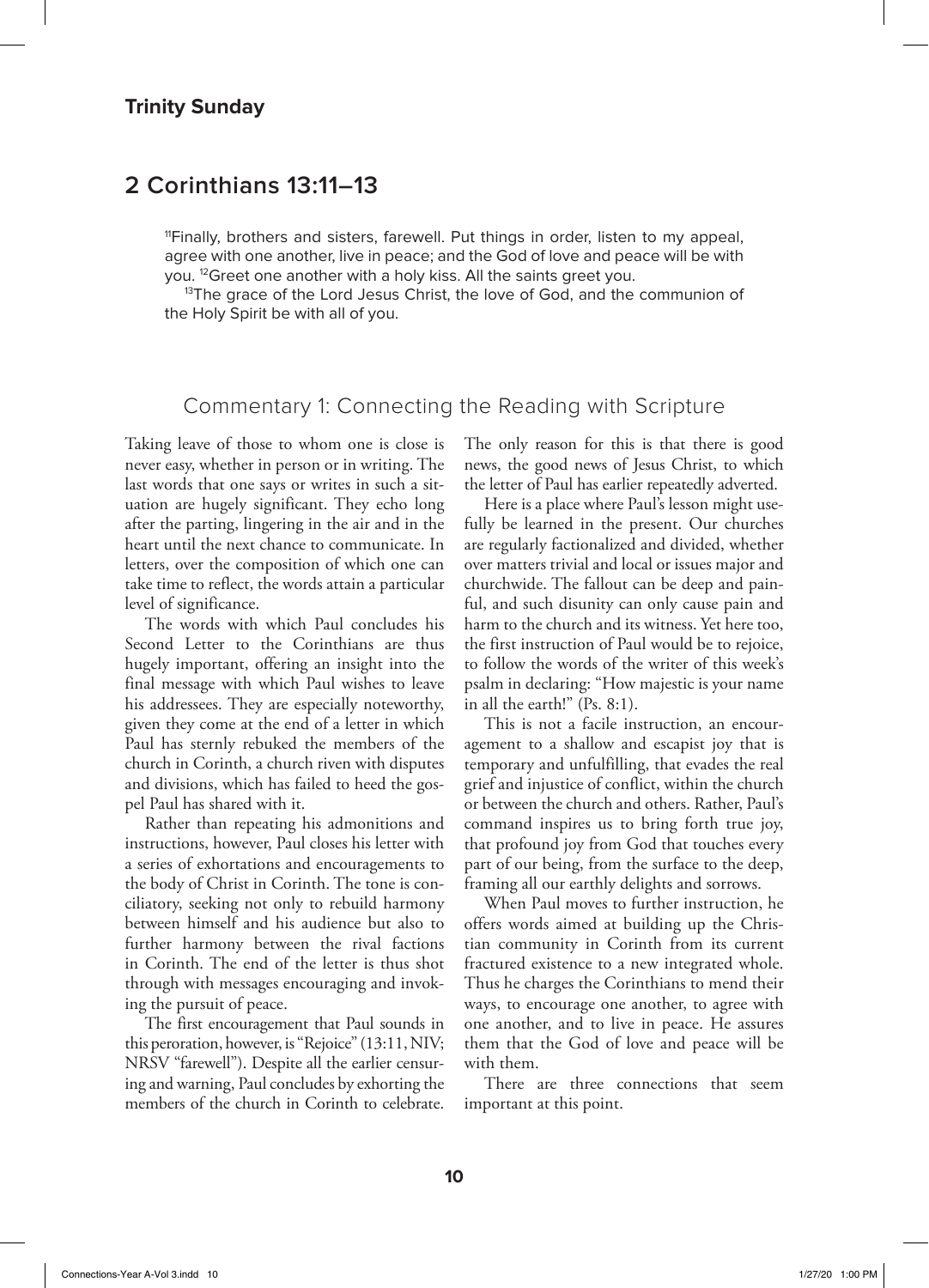The first is to the way in which Paul's instructions are directed at the community *as a whole*. In contrast with the way in which our culture—and, at times, our churches—can tend toward a highly individualistic approach to the Christian life and to Christian instruction, Paul speaks to the church at large. This involves a renewal and edification both of the community as community but also of each member as individual by the community. Even in the church, community is not just a collective noun but a collective task. We are to take care of each other and watch out for each other.

The second is to the way in which Paul's instructions are not directed toward a peace that represents a mere cessation of hostilities. Again, in our own culture and churches, it can be all too easy to declare peace or agreement on the surface without ever embracing genuine reconciliation. For Paul, peace is more than this; it is not simply a cease-fire, but a new alliance, a fresh commitment, a striving together and moving forward in which there is deep common purpose born of and forged by the gospel. Such a peace is not as the world gives, but a peace that only the Lord can give.

The third is to the way in which Paul's instructions are followed by a resolute affirmation that the Corinthians will not be left on their own in their journey, but that the God of love and peace will be with them. In situations of rancor and division, whether in Corinth or around us, the mending of divisive ways is only possible because the God who is in Godself love and peace will be there with us and for us, recreating and restoring our relationships in order that the community of God might reflect God's own peace and love.

God not only desires the community to be at peace. God is the God of peace: the source, meaning, and goal of peace. God promises peace; even in situations where reconciliation seems humanly impossible, it becomes possible by the power of God. Certainly we are called to participate in the work of peace, but it is a work that God inspires, God effects, and God concludes.

Paul ends his letter with a threefold blessing that has passed into common usage in the church. The reference to the grace of Jesus Christ indicates the sheer unmeritedness of the work of reconciliation between God and humanity effected in the cross of Jesus Christ. The reference to the love of God illuminates the ground of this reconciling work in the being of the God whom Paul has already described as the God of peace and love. The reference to the communion of the Holy Spirit highlights the new work being done by God, tearing down barriers between people and creating and sustaining fellowship, both vertically, between the believer and the Spirit, and horizontally, between believers.

What Paul offers here, then, is a compressed summary of the way in which God achieves salvation and of the way in which Christians experience that salvation. The gifts of grace, love, and communion lie at the heart of the Christian life and of the Christian church, in Corinth and today. All these blessings are said to be with *all* the Christians in Corinth, without exception in spite of the troubles and difficulties in that church, let alone the idolatry and transgressions of its members. Then as now, the promise and presence of God are true for all believers without exception.

This blessing has played a significant role in the history of Christian reflection on God, particularly in discussions of the Trinitarian identity of God. In this respect, it is similar to a text in this week's passage from Matthew: "in the name of the Father and of the Son and of the Holy Spirit" (Matt. 28:19). Some scholars have sought in such passages to find the doctrine of the Trinity, though such attempts seem premature, given that neither text details the relations of Jesus Christ, the Father, and the Spirit in the way that the doctrine does. However, the 2 Corinthians text does clearly articulate a distinction between the three spiritual gifts invoked and their givers, and in this way serves (and did serve) as a starting point for further reflection on the Christian experience of the being of God as triune. Thus at least the roots of that doctrine are nonetheless clearly discernible here.

PAUL T. NIMMO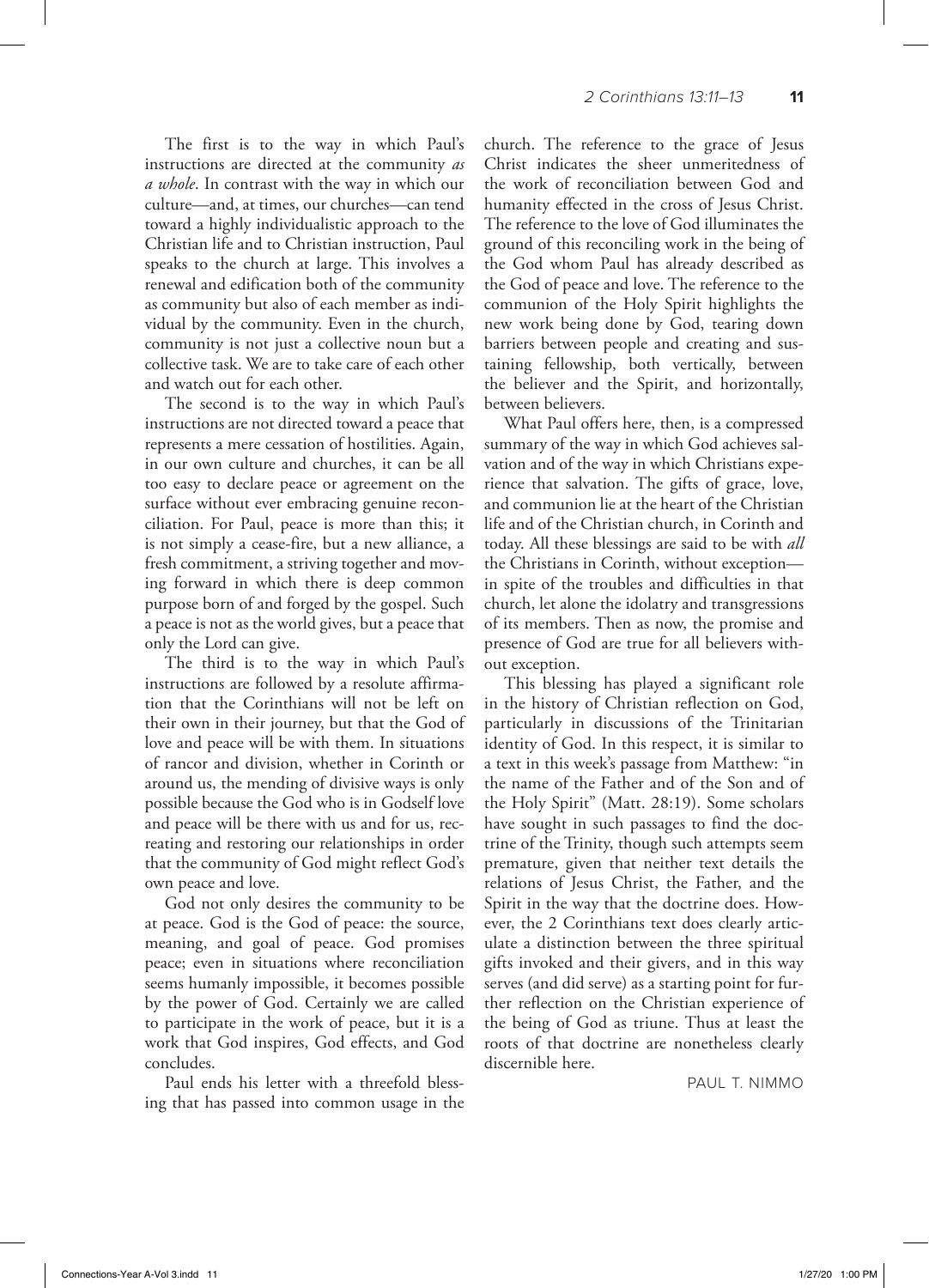## Commentary 2: Connecting the Reading with the World

These few verses from the very end of 2 Corinthians are included in the lectionary readings for Trinity Sunday for a clear reason: Paul refers to Father, Son, and Holy Spirit in his benediction of this congregation with whom his relationship has often been tense and stormy. These few verses heard alone veil a letter charged with stern admonitions, strong emotions, and Paul's defense of his ministry. Were congregations to hear all of 2 Corinthians 13, they would likely be surprised by the juxtaposition of Paul's warnings to the Corinthians, his clear call for selfexamination in regard to faithfulness, his claims to be using his God-given authority to be severe with them, and then these words of prayer for peace, love, and communion (*koinōnia*).

Perhaps the most important learning from these verses is not to convince ourselves that Paul had a concept of the Trinity anything like the postconciliar confessions that shape later theology. The most important word for us comes precisely in the juxtaposition of Paul's blessing in the name of God—Father, Son, and Holy Spirit—and the tension he experiences with these early Christian communities.

Paul knows something very important: without God's Holy Spirit, our koinonia—community, communion, fellowship—is impossible. In the power of God's Holy Spirit, it is possible for us to live together in our differences. Indeed, it strengthens and grows us as Christ's body to live together in our differences.

Even though not all of 2 Corinthians 13 will be read on Trinity Sunday morning, the tension between Paul and the Corinthians (or at least some of them) is implied even within our short passage in verse 11. A string of present imperative verbs reminds the Corinthians and us that much continues to be required of us. The verbs carry the weight of urging folks to continue to rejoice, to continue to put themselves in order as if God's Holy Spirit served as a metaphysical chiropractor to realign this out-of-sync group. They are to continue to be either comforted or admonished by Paul, or both. They are called to share the ethos of Christ and to live in peace. The triune blessing is not somehow to fall upon

them, but rather to infuse them and empower all they will yet become.

How much vitality we might identify within our own congregations if we imagine God's unfathomably vast and intimate life flowing among us! The blood of Christ is the blood of God, infusing and enabling our very life.

Krister Stendahl identified the "love" extolled by Paul in 1 Corinthians 13 as a kind of elasticity—the amount of stress and strain a community's relationship could take without breaking. Love must stretch to hold us together precisely when we *feel* least inclined toward it. Love then is a commitment and a gift rather than a feeling. It is this love, twice mentioned in these verses, that is with us, often unrecognized. Love is the field in which we exercise our lives together with all those whom God has called. The Corinthian correspondence highlights the difficulties of such a life together then and now.

It is hard not to think of all the ways in which our contemporary lives have become disordered, fractious, and out of order. It is so much easier for us to cut off those with whom we disagree by ignoring them, deriding them, or simply moving on. Am I thinking of politics? Racism? Faith communities of various sorts? Am I thinking of family life, marriage, partnerships? Am I thinking of our relationships with medical personnel and retailers? Yes. We go quickly to where we think our best advantages lie. Remaining in the field to rumble it out with someone, being vulnerable to learning that may challenge us or even hurt us, seems a quaint notion.

Yet it is precisely the notion Paul claims as part of the life of a people who are one body. In 2 Corinthians 4:1–2, Paul offers a model for how persons within communities of the faithful are called to live and work together. Again in a few words, Paul highlights our reality: God's mercy and continued engagement with us surround us in our interactions. There is an egalitarian quality to commending the truth before the conscience of everyone: all are called to speak the truth together, all to hear, and finally all to live and act in the sight of God.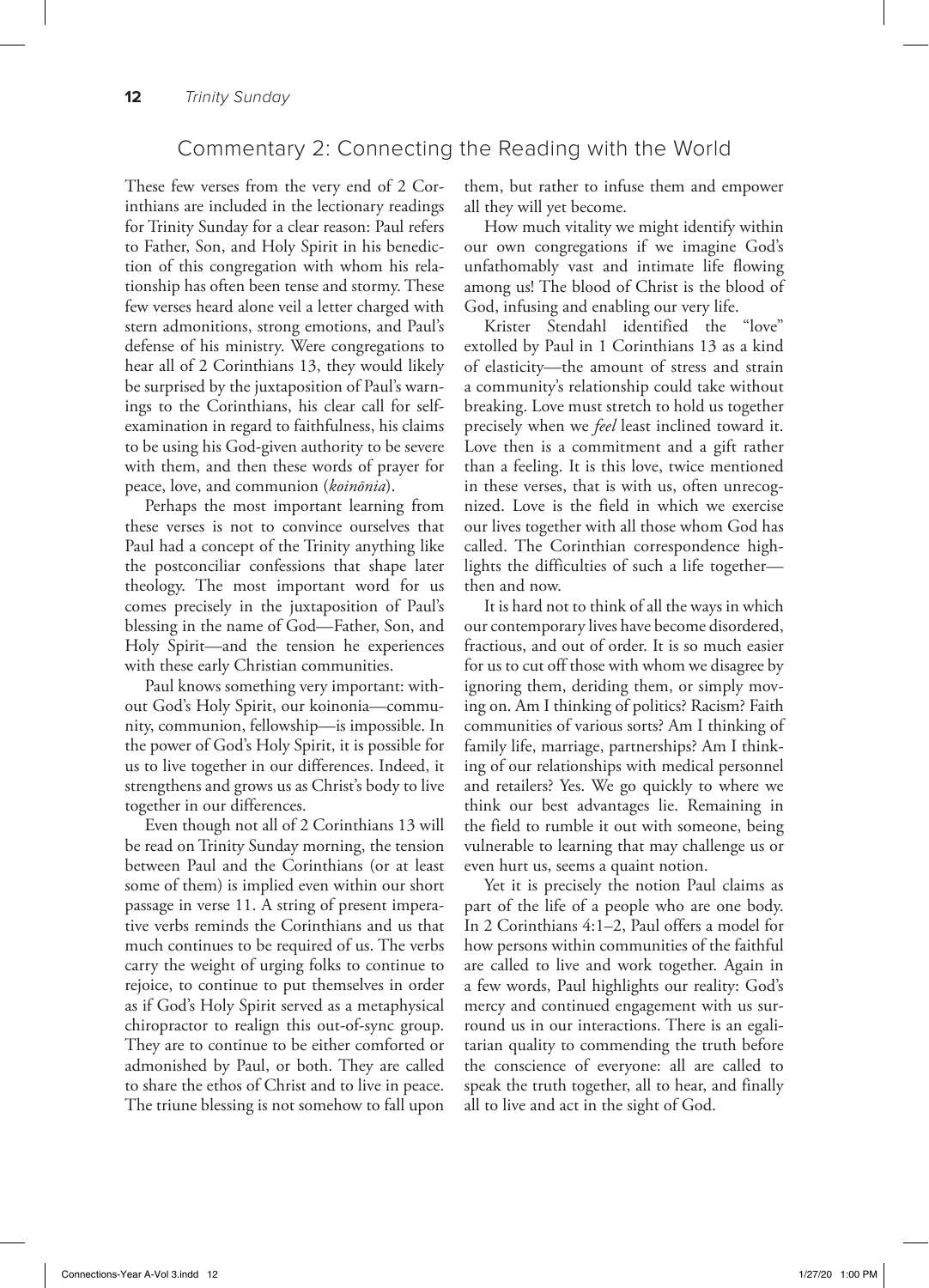It is in such a life that we find ourselves realigned as one body, sharing the peace of God. It takes continuous practice, for each new truth we learn opens us to more and more. God casts a much bigger net of love than any of us can spread out on our own.

What does this look like in real life? In a gripping book, *Enrique's Journey* by Sylvia Nazario, the author tracks people who are desperately trying to escape from Central America, such as one young man who is determined to find the mother who left her family to seek work in the United States. Nazario does not sentimentalize the lives of those left behind, life in the States, or even the life her lead character has to rebuild with his mother when he finds her. Love is the driver, the call to make painful decisions with long-term consequences. It is also the field in which human beings try to live and grow.

A secular, citizens' group launched in 2016, Better Angels, works to bring self-acknowledged "red" and "blue" Americans together to find ways to talk together. It is demanding work, but the goal—to help us hear each other as real people with deep concerns and passions, as people who are capable of love and growth, though we differ in how to express these things—is more than worthy. It is essential.

Our country cannot belong to just one group. The challenges that face us require all of our best thinking, all of our financial contributions, all of our goodwill. How might we speak our truth remembering that we are blessed by

God to do so, blessed by God to love even in the midst of tension?

Our congregations likewise are in sore need of that kind of open and honest speech that Paul uses *and* for which he also provides checks and balances in 2 Corinthians 4. The only conformity Paul calls for is to give up the assertion of being right, in order to hear other voices.

If your congregation celebrates the Lord's Supper, that is what you are doing. Communion, the koinonia of the Holy Spirit of God, is grounded in God's blessing in the heart of our differences. God invites us to this feast and gathers us at table so that we all receive, together. We are all in need, together. It is a feast shining with the light of cross and resurrection, reminding us, in-forming us really, that God never gave up on life for God's creatures. Neither do we give up on each other when the going gets tough.

That is what Paul models with this generous benediction by God's power for God's argumentative and self-seeking people—and that would be all of us, sometimes for good reasons, sometimes not! Patiently receiving the blessing of realignment (or a "blood" transfusion), in order to be Christ's body, requires us to hear each other's truth and by small steps learn to embrace one another when we agree *and* when we do not, knowing that God's entire being has chosen to love us and "those others" for the restoration of the world.

SARAH S. HENRICH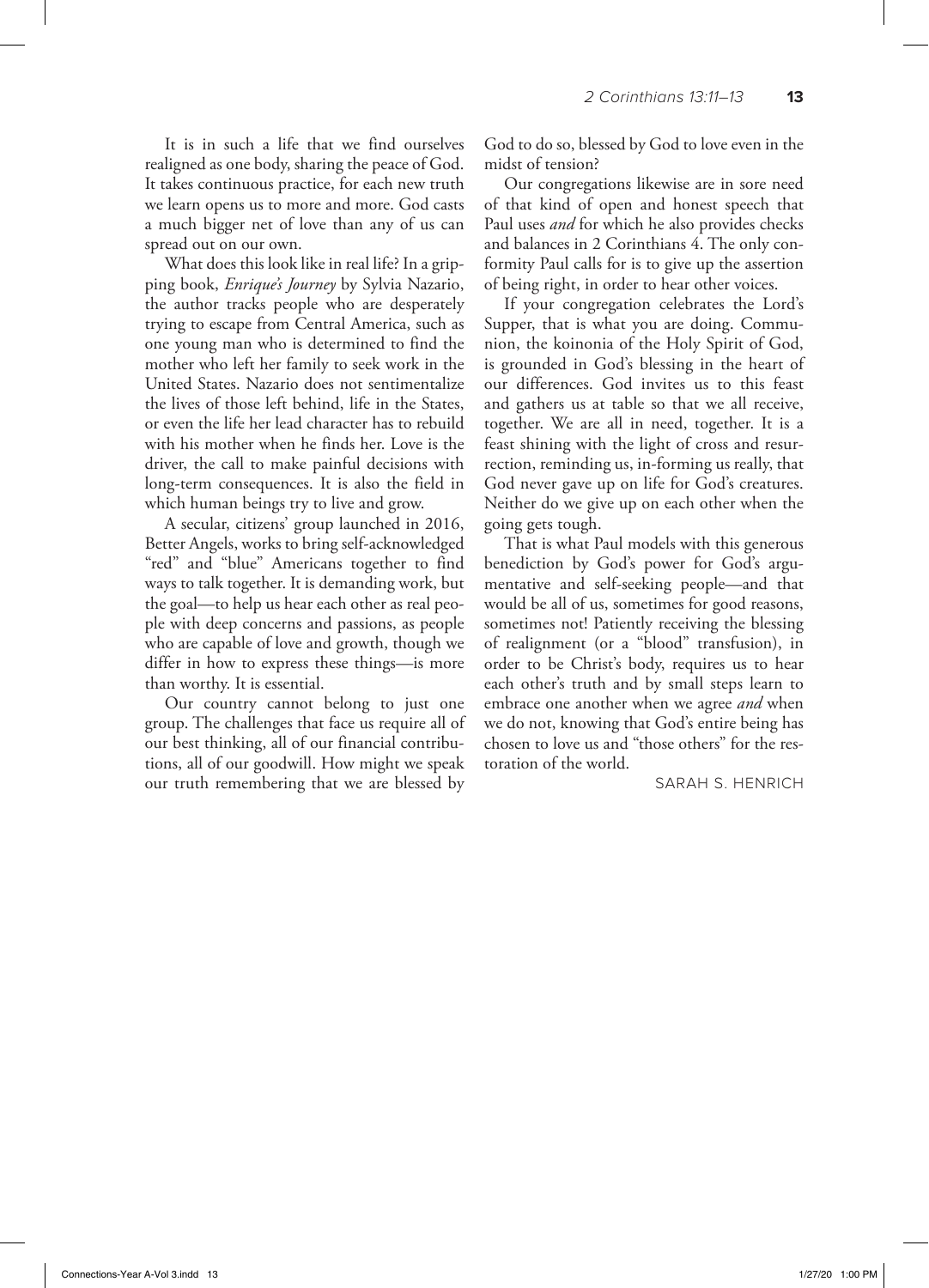## **Matthew 28:16–20**

<sup>16</sup>Now the eleven disciples went to Galilee, to the mountain to which Jesus had directed them. <sup>17</sup>When they saw him, they worshiped him; but some doubted.<br><sup>18</sup>And Jesus came and said to them, "All authority in heaven and on earth has been given to me. <sup>19</sup>Go therefore and make disciples of all nations, baptizing them in the name of the Father and of the Son and of the Holy Spirit, <sup>20</sup>and teaching them to obey everything that I have commanded you. And remember, I am with you always, to the end of the age."

#### Commentary 1: Connecting the Reading with Scripture

The Revised Common Lectionary follows the Western liturgical calendar in designating the Sunday after Pentecost as Trinity Sunday*.* In Year A, the readings express this theme most clearly in Jesus' command to baptize "in the name of the Father, the Son, and the Holy Spirit" (Matt. 28:19, CEV). Luke's references to Baptism in the name of the Lord Jesus Christ in Acts 2:38; 8:16; and 10:48 show that in the first century baptismal customs differed. Paul's response to reports about factions among the Corinthians based on baptismal formulas indicates that sharp divisions could occur (1 Cor. 1:10–17). With the development of Trinitarian theology and the creeds that gave voice to it, Matthew's language became standard for Christians everywhere—even if the shaping of the creeds also gave rise to sharp divisions that continue to affect the body of Christ.

In light of these divisions, one approach to preaching on the Gospel for Trinity Sunday in Year A is to focus on what holds Christians together and affirm the need for continued ecumenical dialogue. In the first century, the phrase "in the name of" defined the limits and boundaries of groups, both in Jewish and Greco-Roman cultural settings.<sup>1</sup> Though Matthew 7:21–23 suggests the community from which the Gospel of Matthew emerged experienced divisions over who evangelized "in the

name of the Lord," Jesus' words in the day's Gospel directed his followers to expand their boundaries, not limit them.

The epistle for the day helps us see this, for in his farewell and benediction in 2 Corinthians 13:11–13, Paul uses Trinitarian language to emphasize the attributes of God that inform his appeal for order, unity, and peace within the Corinthian community: "the grace of the Lord Jesus Christ, the love of God, and the communion of the Holy Spirit." He is concerned with defining the community with respect to the nature of God and not with marking its boundaries.

This accords with the immediate context of the baptismal saying in Matthew, Jesus' last words to the disciples. The center of the passage is commonly referred to as the Great Commission (Matt. 28:16–20), a saying that opens another way into preparing a sermon on the day's Gospel. Its core is "making disciples." The means of carrying it out are "baptizing" and "teaching." By placing this commissioning at the end of the Gospel and representing it as Jesus' last words, the author of the Gospel of Matthew emphasizes the importance of the commission; and by declaring that the disciples are to teach obedience to everything Jesus had commanded them, the author sends readers back through the Gospel to discern just what it is Jesus taught.

<sup>1.</sup> See Lars Hartman's article "Baptism" in the *Anchor Bible Dictionary* (New York: Doubleday, 1992), 1:583–94.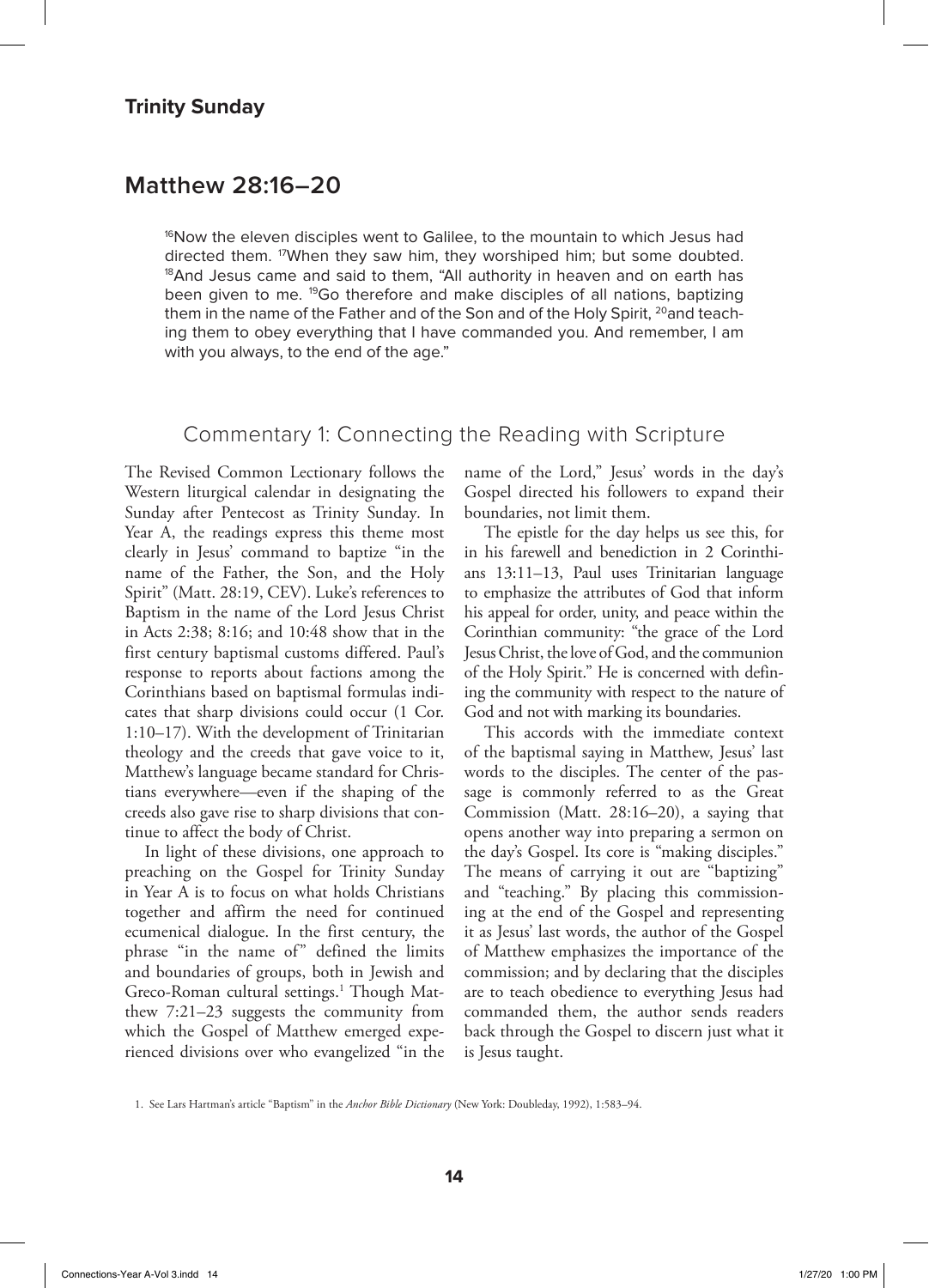Matthew introduces the passage with the observation that when the disciples saw Jesus they "worshiped him," noting, however, that "some doubted" (v. 17). These are not two different groups, believers and doubters. For in Matthew many stories about the disciples link worship and doubt. This is borne out in its account of the stilling of the storm (14:22–33) and the description of the disciples as "you of little faith," in reference to Peter in 14:31 and to the other disciples in 6:30, 8:26, and 17:20. Signficantly, in all of these passages Jesus encourages those of little faith; he does not belittle them. Later the disciples who doubted when they saw the resurrected Jesus were among the disciples who were sent to make disciples. Thus, it should be reassuring for both the preacher and the congregation that worshiping on Trinity Sunday does not require full understanding of Trinitarian theology. Worship that recognizes the grace, love, and communion that define the triune God is more than enough to sustain us both to be and to make disciples—but there is more.

Jesus' very last words in the Gospel for the day express similar reassurance, for they exhort the disciples, "Remember, I am with you always, to the end of the age" (v. 20). Jesus' presence in the community of faith is an important theme in Matthew, as the first prophecy of Jesus' birth, drawn from Isaiah 7:14, makes clear: "'They shall name him Emmanuel,' which means, 'God is with us'" (1:23). In 18:20, Matthew applies the notion of Jesus' abiding presence again, this time in a saying that appears only in Matthew: "For where two or three are gathered in my name, I am there among them."

Referring to Jesus as Emmanuel also introduces us to Matthew's first interweaving of terms that foreshadow the baptismal formula of the Great Commission, for in 1:20–23 we see the work of *the Holy Spirit*, the prophetic word of *the Lord*, and the naming of *the Son*. Matthew uses a similar configuration at the baptism of Jesus in 3:13–17: the *Spirit* of God and God's *heavenly voice*, declaring, "This is *my* 

*Son*, the Beloved, with whom I am well pleased" (3:17). It appears yet again in the account of Jesus' temptation in the wilderness (4:1–11), where *the Son* of God, led by *the Spirit,* overcomes temptation by his worship of *the Lord [his] God*.

Finally, in 12:18–21 Matthew quotes Isaiah 42:1–4 and 9, using terms similar to the ones in the Great Commission *and* linking them to a mission to the nations: The Lord declares, "Here is my *pais* ["servant" or "child"], whom I have chosen, my beloved, with whom my soul is well pleased. I will put *my Spirit* upon him"—to "proclaim justice to the Gentiles" and in whose name "the Gentiles will hope."2 This list of references to three (varying) terms for the identity of God is not meant to suggest Matthew has a fully developed notion of the Trinity, but only that its author is aware of multiple ways God engages the world—and how this informs and sustains discipleship.

Matthew first mentions discipleship immediately after Jesus' baptism and temptation, with Jesus saying to Peter and Andrew, "Follow me, and I will make you fish for people" (4:18– 22). Then, after a brief summary of Jesus' first tour through Galilee, Matthew introduces the teachings that define the essence of discipleship, the Sermon on the Mount (chaps. 5–7). "The cost of discipleship" is high in Matthew, as Dietrich Bonhoeffer makes clear in his classic study of the Sermon on the Mount.<sup>3</sup> Instructions on how to fish/make disciples follow in chapter 10, based on Jesus' compassion for the crowds (9:35–38). Then in chapter 13 he explains the parables of the kingdom of heaven, concluding that as scribes "trained for the kingdom of heaven" they must "bring out of [their] treasure what is new and what is old" (13:51–52). In chapter 18 Jesus teaches the disciples about organizing and administering a community of disciples, but here only after teaching them about true greatness in the kingdom of heaven, which means becoming humble like children, welcoming others in his name, not harming little ones, and forgiving brothers and sisters

<sup>2.</sup> The NRSV uses "Gentiles" in 12:18 and 21 and "nations" in 28:19, though the same Greek word appears in all three verses.

<sup>3.</sup> Dietrich Bonhoeffer, *The Cost of Discipleship* (New York: Touchstone, 1995).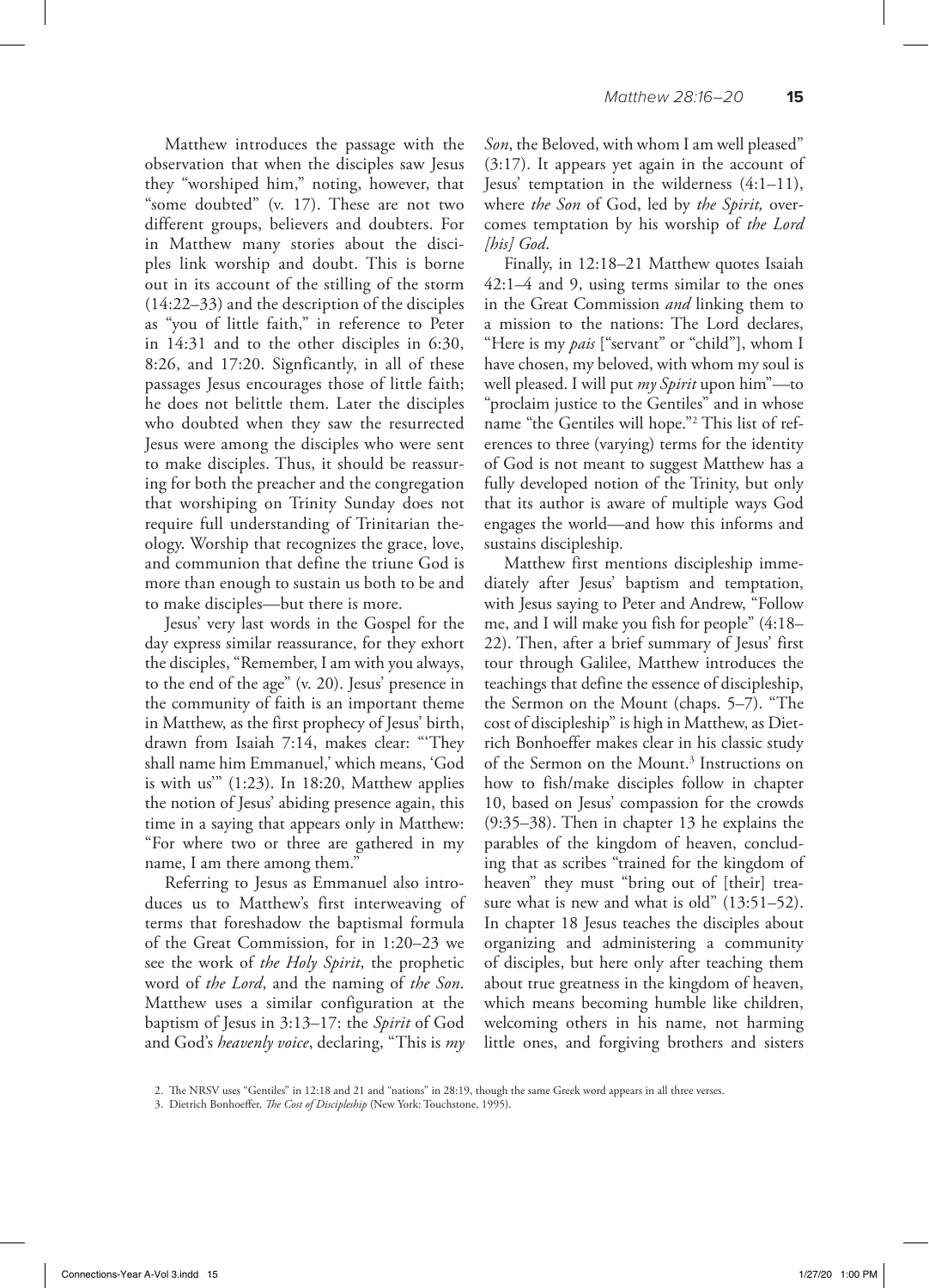from your heart—all of which complement the themes of the Sermon on the Mount.

Making disciples grows out of being disciples. Matthew makes this clear by placing the Great Commission at the end of the Gospel, *after* his readers (we) have learned what discipleship means.

OLIVER LARRY YARBROUGH

## Commentary 2: Connecting the Reading with the World

Many churches throughout the world read Matthew 28:16–20, one of the most well-known passages in the New Testament, on Trinity Sunday. Its inclusion in the lectionary, no doubt, was to provide congregations the opportunity to reflect on and affirm the Christian doctrine of the Trinity. This is apt and fitting, as this special Sunday follows on the heels of Pentecost, where we celebrate the outpouring of the Holy Spirit upon the gathered community, which is recounted in Acts 1:8 and 2:1–4. Like these passages in Acts, Matthew 28:16–20 affirms the continuing and empowering presence of the Holy Spirit following Jesus' ministry and the truth of Jesus' promise that his followers will not ever be left alone. It is, for today's churches, a resounding confirmation of God's enduring presence in a world full of challenge and change, in a time when many churches find themselves navigating new and uncharted territory.

As then, so now, change is underway, and no one can predict precisely what the church will look like in the future. The current growth of churches in the Global South signals an important historic shift, the movement of the center of Christianity from Europe and North America. These constant shifts and changes remind us that the church is formed, shaped, and informed by human diversity and diverse contexts. At the same time, steadily declining church attendance in the United States, and tensions within denominations and between so-called conservatives and progressives underscore particular challenges facing American congregations.

Despite the transformations and challenges, wherever the church is found, it will continue to be called to live into the gospel it proclaims and to address the human need in its midst. Given the many crises that congregations today face, including climate change, hunger, disease, violence, economic and racial injustice, global inequalities, and more, the scale of human need is easily overwhelming. Matthew's assurance of God's presence at the close of the Gospel is a much-needed and very welcome word. A sermon on any of one of these individual crises in light of God's assurances would be worthy topics of discussion at the pulpit. Moreover, considering the increase in isolation and loneliness today, a preacher would do well to reflect on Jesus' assurances of companionship.

Written in a time of great challenge and change itself, the Gospel of Matthew was likely composed in 80–85 CE, in the wake of the Jewish War, an event that culminated in the destruction of the Second Temple in 70 CE. The Gospel of Matthew can therefore be seen, in part, as a response to the cataclysmic losses and devastation incurred by the protracted conflict. Thus this text provides an opportunity to discuss current conflicts—personal, ecclesial, or national—and the role of the people of God in mitigating the suffering. Matthew does not directly address the war or the religious upheaval it generated, but he does place great emphasis on the church's identity and future, an idea that is worthy of thinking about anew. No wonder it is this Gospel that includes Jesus' instructions for how the church (*ecclesia*) is to live. Writing in the aftermath of war, Matthew aims to share the gospel and shore up his readers' certainty about the future.

Thus in his concluding verses Matthew confirms the promise of Jesus' continuing presence with his disciples. The narrative's ending, incorporating what is commonly known as Jesus' Great Commission, is best interpreted in relation to all that precedes it in the narrative: The pericope's reference to Galilee fulfills Jesus' sayings in 26:32 and 28:7; the focus on Jesus' authority in heaven and on earth echoes 11:27;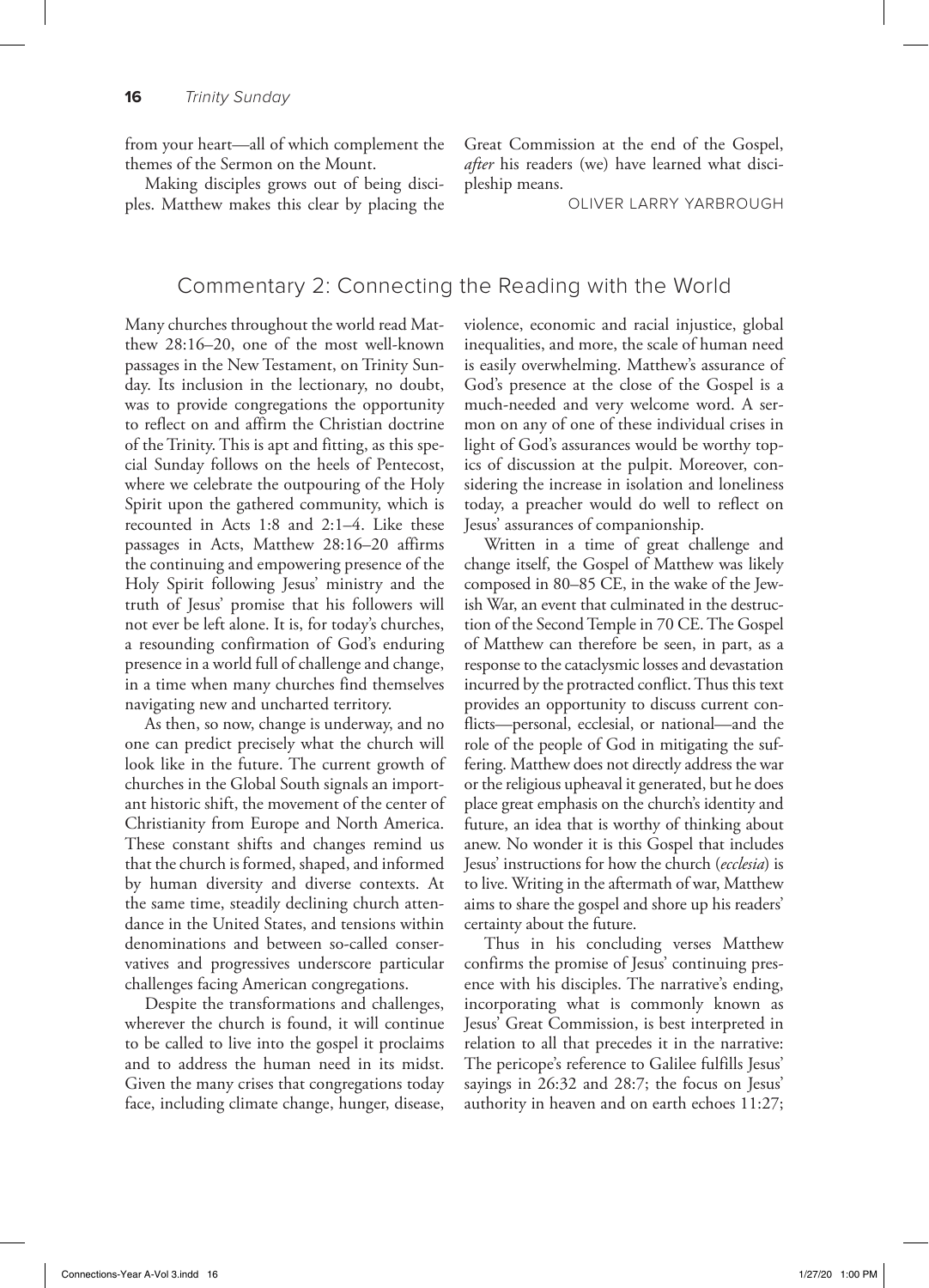Jesus' closing words, "And remember, I am with you always, to the end of the age," recalls the Gospel's early reference to Jesus as "'Emmanuel,' which means, 'God is with us'" (Matt. 1:23); his directive to the disciples to "make disciples of all nations" is reminiscent of earlier references to what the whole world will hear and remember (24:14 and 26:13). Matthew's ending thus prompts the reader to recall the entire Gospel as the story of divine presence in a world besieged by the powers that would oppose it.

In so doing, this text pushes us to ask, What in our current context acts as an opposing force to the manifestation of divine presence? More importantly, the text urges us to think about the role of the church in the manifestation of God's continual presence. Just as Matthew's birth narrative includes Herod's brutal massacre (2:16–18), the story of Jesus is immersed, from beginning to end, in violence and injustice. Yet, as Matthew insists, it is rooted in the profound truth of God's ongoing presence, especially in the trenches of human existence. As churches today seek to respond to the overwhelming needs they face, Matthew reminds us that there is nowhere that eludes God's presence. The people of God are never alone as they seek to live into the gospel in the midst of the world.

Matthew's conclusion (28:16–20) is also very much forward looking, functioning as a bridge to what Matthew broadly envisions as the future. In sharp contrast to the Gospel of Mark's original ending, Matthew notes that the disciples did indeed follow Jesus' instruction that they go to Galilee to meet him after the resurrection (28:16, cf. 26:32; 28:7; and 28:9–10). Even when the disciples see Jesus, where some "worshiped him; but some doubted" (28:17), the emphasis focuses less on their response and more on Jesus' authority to commission them to the work for which he has prepared them. His postresurrection appearance thus serves as the validation of all he has done and taught,

concluding Jesus' ministry even as it points to the future activity and leadership of his disciples.

Matthew not only underscores Jesus' authority (v. 18); he also illustrates the authority that Jesus confers upon his disciples, such as the curing of disease and sickness (10:1). Most importantly, in 18:18–20, Jesus establishes a circle of followers to carry out his vision for all the world. The one whose name means Emmanuel, or "God is with us" (1:23), is also the one who, having fulfilled the promise to meet the disciples in Galilee, will always be with them, "to the end of the age" (28:20). So this text offers an ideal moment to reflect upon the church's identity as part of Jesus' inner circle, to whom he gives such great power and authority. Indeed, this passage also provides an opportunity for the wise preacher to reflect upon the disconnect between Jesus' great promises and our lived lives, in which loved ones and friends still suffer from and succumb to disease and illness.

This conclusion to Matthew's Gospel serves as a powerful word for Trinity Sunday. As churches throughout the world celebrate the triune God, they acknowledge both the intrarelational nature of the Divine and the relational nature of God's interaction with the community of faith. The name Emmanuel emphasizes that God is with *us*, and Jesus' presence is made known where "two or three are gathered" in his name (18:20). Jesus' followers are neither unflawed nor imbued with any authority of their own. They are called, and they are called *together*. The authority they come to inhabit derives only from Jesus, who abides with them. For according to Matthew, it is Jesus who animates and empowers the church in all its diversity. As congregations live into their calling to proclaim the gospel, they may be assured of the divine presence that will remain ever with them, even in the trenches of responding to the world's great challenges.

MARY F. FOSKETT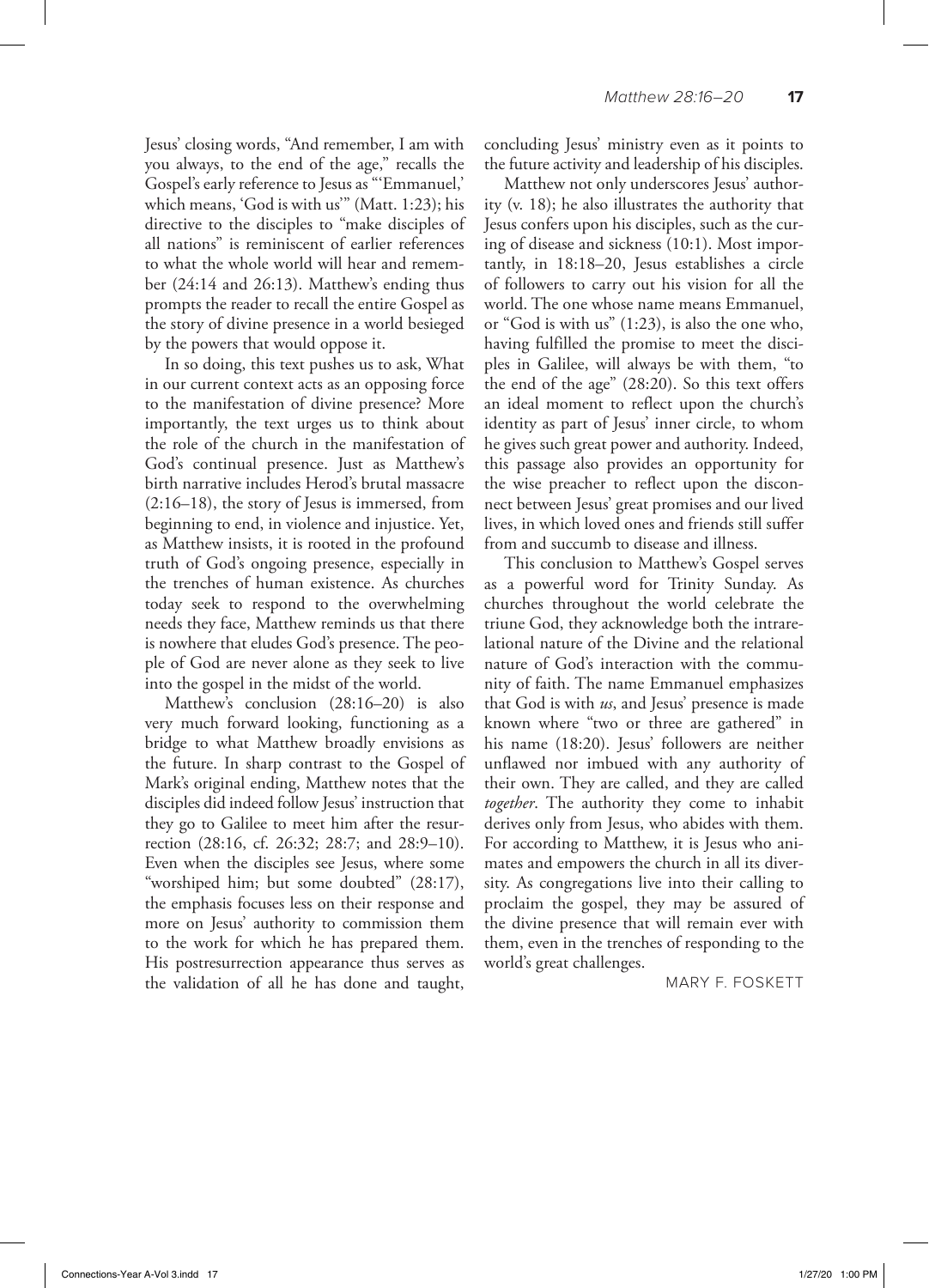# **Proper 3 (Sunday between May 22 and May 28 inclusive)**

Isaiah 49:8–16a Psalm 131

1 Corinthians 4:1–5 Matthew 6:24–34

# **Isaiah 49:8–16a**

<sup>8</sup>Thus says the LORD: In a time of favor I have answered you, on a day of salvation I have helped you; I have kept you and given you as a covenant to the people, to establish the land, to apportion the desolate heritages; <sup>9</sup>saying to the prisoners, "Come out," to those who are in darkness, "Show yourselves." They shall feed along the ways, on all the bare heights shall be their pasture; <sup>10</sup>they shall not hunger or thirst, neither scorching wind nor sun shall strike them down, for he who has pity on them will lead them, and by springs of water will guide them. 11And I will turn all my mountains into a road, and my highways shall be raised up. 12Lo, these shall come from far away, and lo, these from the north and from the west, and these from the land of Syene.  $13$ Sing for joy, O heavens, and exult, O earth; break forth, O mountains, into singing! For the LORD has comforted his people, and will have compassion on his suffering ones. <sup>14</sup>But Zion said, "The LORD has forsaken me, my Lord has forgotten me." <sup>15</sup>Can a woman forget her nursing child, or show no compassion for the child of her womb? Even these may forget, yet I will not forget you.

<sup>16</sup>See, I have inscribed you on the palms of my hands.

## Commentary 1: Connecting the Reading with Scripture

People living in deep despair and grief often lose their ability to envision a more hopeful future for themselves. Isaiah 49:8–16a is addressed to the Israelites who had been carried off to exile in

Babylon and forced to live under their political enemies. They lost their land and their homes. Their temple was destroyed. They assumed that God had abandoned them as punishment for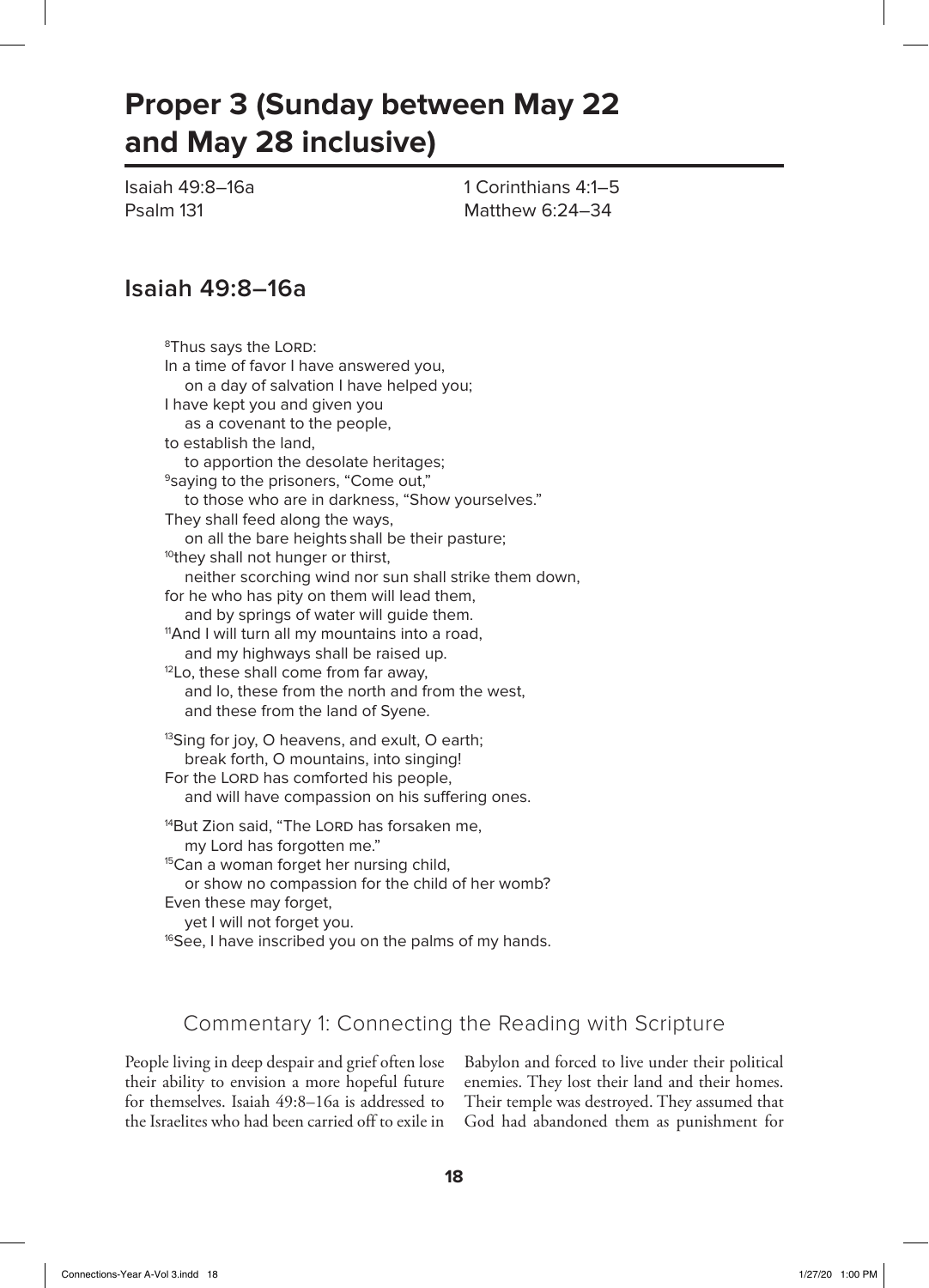their failure to obey the covenant. The prophet, however, announces otherwise. God has not left them. Rather, the Israelites have underestimated the God of Israel. The prophet offers several images of salvation that encourage the Israelites to plan for the future and remain hopeful.

Isaiah 49:8–16 immediately follows a Servant Song, one of a series of prophecies about a Suffering Servant of Yahweh (Isa. 42:1–4; 49:1–6; 50:4–7; 52:13–53:12). As such, Isaiah 49 is bifurcated in terms of gender: it moves from an image of the male Suffering Servant at the beginning of the chapter to that of the suffering maiden, Zion, at the end. Zion, another name for Jerusalem, was frequently imagined in the biblical texts as a female (Hos. 2; Jer. 3:8; Isa. 1:8; 10:32; 16:1; 62:11). With the destruction of Judah, Zion was imagined as a woman bereaved of her children (Isa. 49:21). In the passage for this Sunday, God assures Zion that she and her children have not been forgotten.

The prophet asserts that though the Israelites may be in exile, this is part of God's larger plan to make Israel a light to the nations, a channel for God's salvation to reach to the ends of the earth (49:6). The Israelites may have been tempted to passively wait for God to act. Instead, God invites the Israelites to take initiative and move themselves out of their difficult situation. To the prisoners, God says, "Come out." To those cowering in darkness, God says, "Show yourselves" (v. 9). This is puzzling, because prisoners cannot usually free themselves, and people who feel trapped in darkness cannot simply move into the light upon command. Perhaps the prophet is thinking of people who have been so beaten down, so demoralized, that they prefer the dark, safe place that they know to the risk and challenge of light and freedom. To the Israelites, and to all of us who are afraid, God offers liberation and help.

God also encourages active participation. Use your voice. Come out of the darkness. Tell your story. Resist injustice. Do not allow yourself to be imprisoned by guilt, fear, and shame. It is scary to move into this future, so the prophet assures the Israelites that God will care for them just as sheep are cared for by a loving shepherd. God will give them food and water, protect them from the wind and sun, and lead them on a smooth road (vv. 9–11).

The prophet also encourages the Israelites to rejoice in the Lord's compassion and to trust in God's ability to return them to the promised land. Here, however, the radically hopeful promises for a better future hit the wall of grim present reality. Zion was having none of this: "The LORD has forsaken me, my Lord has forgotten me" (v. 14). To put it more colloquially, the people reply to God, "We are in exile and are miserable! God must have abandoned us. There is no salvation in our future. Do not give us false hope."

God responds to this cry of despair and hopelessness with a powerful image: "Can a woman forget her nursing child, or show no compassion for the child of her womb?" (v. 15). The answer to this powerful image and rhetorical question is obvious. Women who have experienced the uncomfortable, even painful fullness that results when feeding is delayed would have said, "No, we cannot forget!" Women who find after delivery that they love this child more than they ever imagined possible would have said, "No, we cannot forget." So also God's love is equally permanent. God, the mother, cannot forget. God, the mother, will not abandon.

This is a relatively rare example of a feminine image for God in the lectionary. Liturgical language for God, probably reflecting the patriarchal context of the Scriptures, has generally been overwhelmingly male. Words like "King," "Lord," and "Father" can suggest that God is more like a man than a woman, and that women do not reflect the image of God as much as men do. This text offers the opportunity to help people begin to expand the metaphors they use to speak of the Divine. God can be compared to a nursing mother, just as God can be compared to a loving father. Both metaphors say something true about God.

Envisioning God as a mother as Isaiah does here offers a profoundly intimate picture of the Divine as sheltering, nurturing, and giving birth to a child, then feeding and caring for it. It goes against our assumption of a distant, mysterious, demanding, and punishing God. God is both immanent and transcendent, both approachable and mysterious, but the distant God may ironically seem safer and more familiar. A God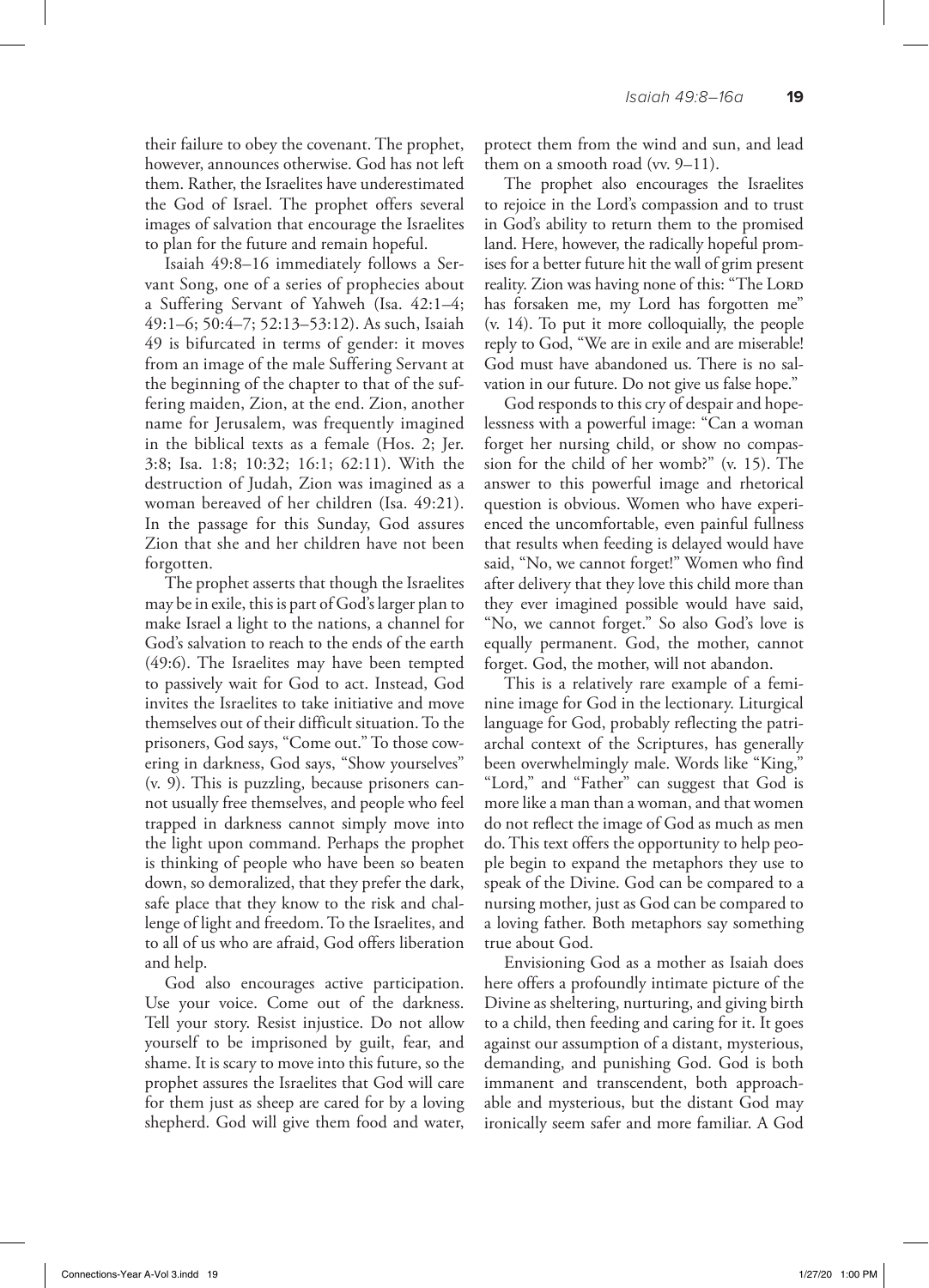who is too close for comfort brings her own challenges. We may find that she is as fiercely protective as a dangerous mother bear (Hos. 13:8). We may find that we cannot escape the intensity of her love (Ps. 139:1–18).

Isaiah 49, interestingly, is paired in the lectionary with Psalm 131, which also offers a feminine image of God as a mother of a weaned child. They provide interesting metaphors for different moments in a relationship with God. A nursing child needs the mother for survival and is often eagerly, even desperately, seeking the food she can give. A weaned child takes solid food and is no longer dependent on the mother's body for sustenance. The weaned child is content to sit on the mother's lap without need of anything but her comforting presence. Similarly, there are times when people feel desperate need for divine intervention and help, and other times when they are content to be in a relationship with God based more on gratitude and delight. Both are good and appropriate at different stages of life and spirituality.

The Gospel lection continues the themes of divine immanence, intimacy, and tender care. God is compared to a heavenly father who feeds and clothes his children. Fathers have

usually been the ultimate source of these necessities, since they have done the paid work and "brought home the bacon." When it comes to the actual purchase, preparation, and delivery of food and clothing, mothers have been the more common providers.

In a final image of perpetual care and connection in the Isaiah text, God says that the Israelites have been inscribed on the palms of God's hands. Imagine God stretching out her palms to the tattoo artist, to be repeatedly pricked with a needle that would spell out the name of God's own people. God would never forget that tattoo, any more than a mother would forget the infant that she carried and birthed and nursed and raised to independence.

God with a tattoo, God as a mother, God as a father. These metaphors can never capture the fullness of God, but they speak profound truth about the God who will never forget, never give up, never sever the tie to God's people. When it is difficult to hear good news because we feel abandoned, when we cannot sing for joy, when despair and grief make it difficult to envision a hopeful future, these intimate images remind us that we belong to God, who will never let go.

LYNN JAPINGA

### Commentary 2: Connecting the Reading with the World

Isaiah's vision of return from exile articulates a future vision of God's restoration, rooted in God's record of faithfulness from the past. One way to think about these various points of location is to organize them into the categories of character, time, and place.

Scholars have long pointed out the difficulty of precisely identifying the Servant in Isaiah 49. Rather than an obstacle to be overcome, this ambiguity opens up the possibility of multiple and diverse connections with the Servant in the text. When we locate ourselves in the role of Servant, emulating (but not erasing) traditional identification of the Servant with Israel, we gain a greater clarity on the process and nature of Christian vocation. Vocation is rooted in the strong verbs of God's activity: I answered you,

I helped you, I kept you, I gave you (Isa. 49:8). These verbs authorize the Servant's purpose: "to establish the land, to apportion the heritages," that is, to transform into the kind of shepherdlike leader that eventuates in the homecoming of the people who will return from the suffering of their exile. Just as the word "vocation" is rooted in the verbs "to call" or "to speak," so Christian vocation rises from the voice or call of God.

From the vocation of the Servant flow extraordinary promises—so extraordinary that the heavens and the earth will break into song (v. 13)—for the transformation of the people under the Servant's compassionate charge. According to this passage, when we find our true vocation, not only does God use us to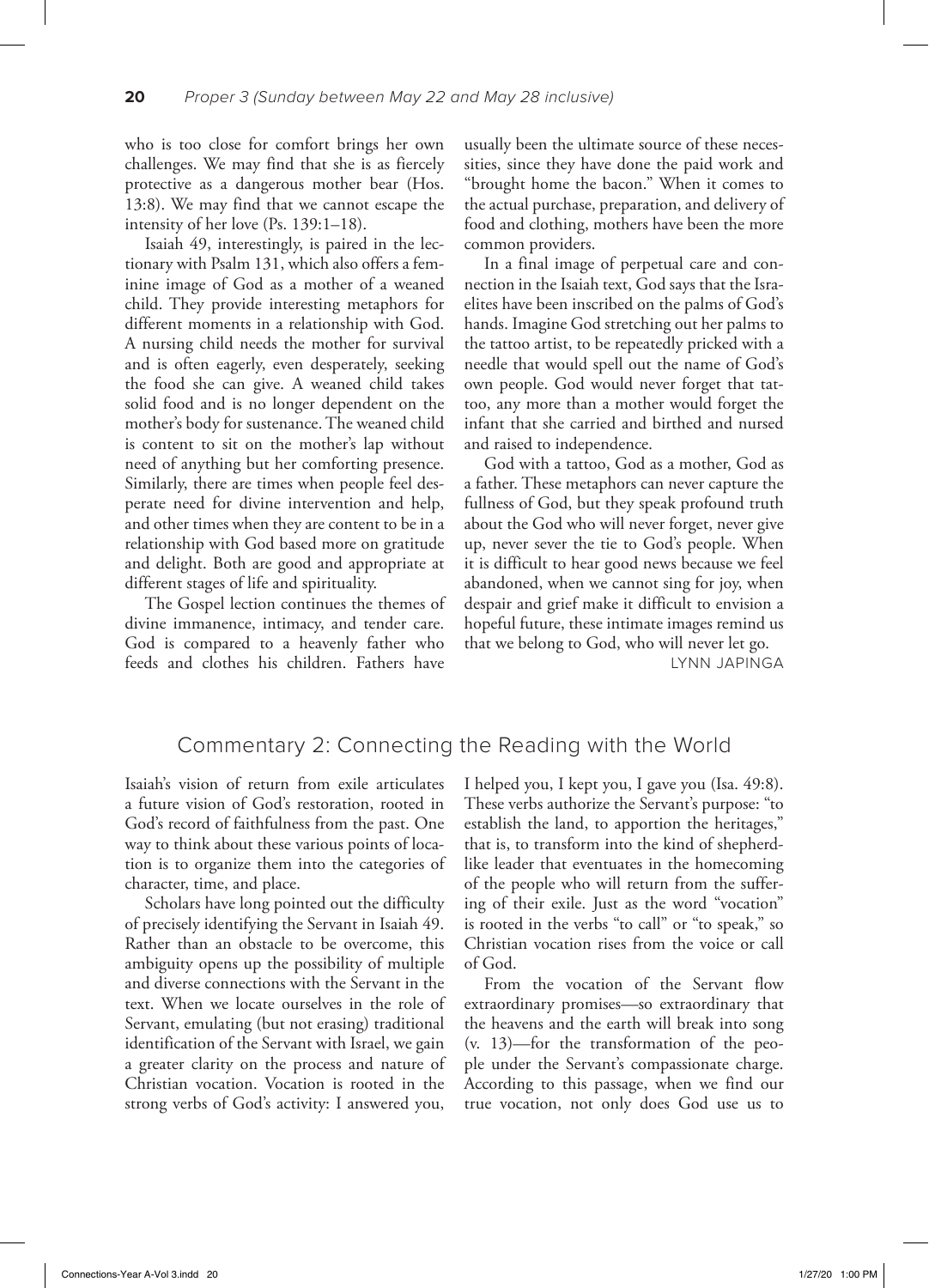accomplish more than we imagined but also we experience deep joy. This is as true for individual disciples as it is for the church. When the fruits of our vocation contain neither transformation nor joy, we do well to reexamine our calling for signs that God might have us be elsewhere.

Though the Suffering Servant in Isaiah 49 is unidentifiable, the church has seen in the Servant a prefiguration of Jesus. If we follow this reading, Jesus as the Servant brings hope to a sometimes beleaguered church that is apt to echo the words of Zion in verse 14: "the LORD has forsaken me, my Lord has forgotten me." The promises of restoration (49:8ff.) assure the people of God not only of God's steadfast love, but God's commitment to change our present into a different future marked by joy, compassion, and community. Yet even here, the poetry allows for more than just God's established family to find their liberation in God. The prisoners and those who are in darkness (v. 9) receive a word of liberation and inclusion. Isaiah's hope seems to outsize even the best dreams of God's faithful. A sermon could recall points in a local congregation's history when God's blessings surpassed the church's expectations. A different sermon could challenge notions of supersessionism, offering a basis for interfaith generosity through God's blessings that expand beyond the bounds that we recognize or establish.

Another point of connection is Isaiah's notion of time: past, present, and future. The future is the focus of Isaiah, as evidenced by the sheer number of promises that reside there. "They shall feed," "they shall not hunger or thirst," "I will turn all my mountains into a road, and my highways shall be raised up," "I will not forget you," and others. The future is bright and promising. It can be enlightening to examine the life of a congregation to see whether we spend as much time speaking about the future as we do longing for the past or worrying over the present. The future is where possibility resides.

This does not mean that the past is unimportant. Indeed, we can trust that future because of what God has done in the past: "I have answered," "I have helped," "I have kept" and "given" (v. 8). However, the past is not where the church lives. Rather, the present is where most of the activity of human agents occur. It is where the Servant announces good news to the prisoners and those in darkness (v. 9). The volume of human activity certainly pales in comparison to God's movement in the text, reflecting the order of power in the relationship between God and human beings. Even so, the importance of human activity need not be minimized. Human activity is essential to Isaiah's vision, precisely because God calls forth human proclamation and compassionate leadership. The effects of this activity are multiplied exponentially by God's power. Our faithful work in the present is not insignificant. It is validated and vindicated by God's covenantal faithfulness.

These shifts between past, present, and future are not entirely linear. This selection from Isaiah ends in verse 16 with yet another assurance brought to mind from God's activity in the past: "I have inscribed you on the palms of my hands." Rather than completely disentangling past, present, and future, we can observe God's movement through time: the past to remind us of God's promises and the future to assure us of where God is leading, both edifying us to live with joy in the present in spite of our limitations.

A connection with place is also evident in the text. The Servant is assured that the covenant between God and the people for a homeland is secure. God will "establish the land," and "appoint the desolate heritages," which may be a reference to the ruined temple and other places of historic significance to the people. This specificity challenges the church to hear in Isaiah more than simply a heavenly "spiritual" vision detached from the particularly of land and place. Isaiah has in mind a specific land, a specific location, with specific people. The promises of God are realized in the life of human beings. While the images allow for strong metaphors of healing and homecoming, those metaphors are rooted in physical nourishment and restoration: food, springs of water, comfort, compassion, and a child feeding directly from her mother's breast. The promises of God are more than metaphor. These promises must be seen in history, but can also grow beyond it. Particularity is important.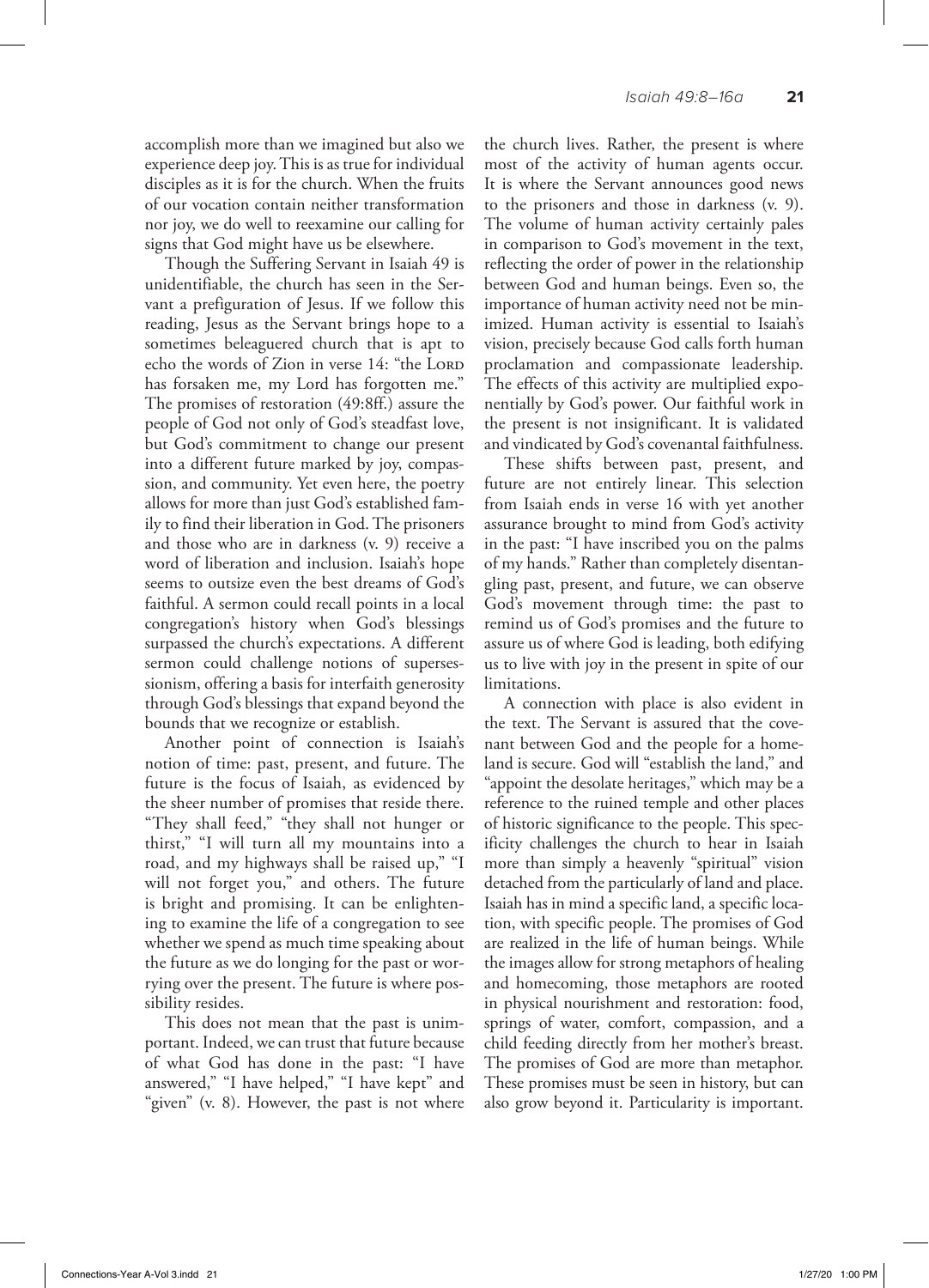#### **The Spirit Bestowed on Us by God**

If one reads the extraordinary examples of glorious virtues which have shone forth in individual Christians, one can only be deeply moved by them. What an ardent love of God it was that caused Christians to hasten toward the most horrible martyrdom rather than be terrified by it when confession of their dear Savior was at stake! How fervent was the love among themselves when they not only called one another by the endearing names of "brother" and "sister" but also lived in such a fraternal fashion that they were ready, if need be, to die for one another! . . . The condition of the early Christian church puts our hot-and-cold condition to shame. At the same time it demonstrates that what we are seeking is not impossible, as many imagine. Hence it is our own fault that we are so far from deserving similar praise. It is the same Holy Spirit who is bestowed on us by God who once effected all things in the early Christians, and he is neither less able nor less active today to accomplish the work of sanctification in us. If this does not happen, the sole reason must be that we do not allow, but rather hinder, the Holy Spirit's work. Accordingly, if conditions are improved, our discussion of this matter will not have been in vain.

Philip Jacob Spener, *Pia Desideria*, trans. and ed. Theodore G. Tappert (Philadelphia: Fortress, 1964), 84–85.

A strong connection point is with the Lord's Prayer, which speaks of daily bread, forgiveness, and God's will that is done "on earth," that is, here in this specific place.

While Isaiah's concept of place is strongly rooted to the specific, the church can also find strong encouragement to embrace the places where congregations are sent. While mission has come to be known in recent years by its Latin root, "sending," perhaps another way to view our vocation is through the metaphor of "homecoming." What would it mean to view the lands where we have been sent as concrete signs of God's covenant to the people? How would we better care for those lands if we viewed them as the actual place to witness and anticipate God's healing blessing? What would it mean for our

warming planet and many of our neglected communities if, instead of viewing Isaiah's vision of homecoming as "somewhere else," we anticipated it where we actually live?

A final point of connection is with the pathos of God. This text offers a strong antidote to the Marcionite heresy expressed by many Christians who speak of the Old Testament God as wrathful and judgmental, while the New Testament God is loving and compassionate. Here in Isaiah, God is compared to a breastfeeding mother, the human being least likely to forget her child. This personal, compassion-driven God, who does not forget, is good news to anyone who feels forsaken or forgotten. We have been inscribed on the palms of God's hands (v. 16).

ANDREW FOSTER CONNORS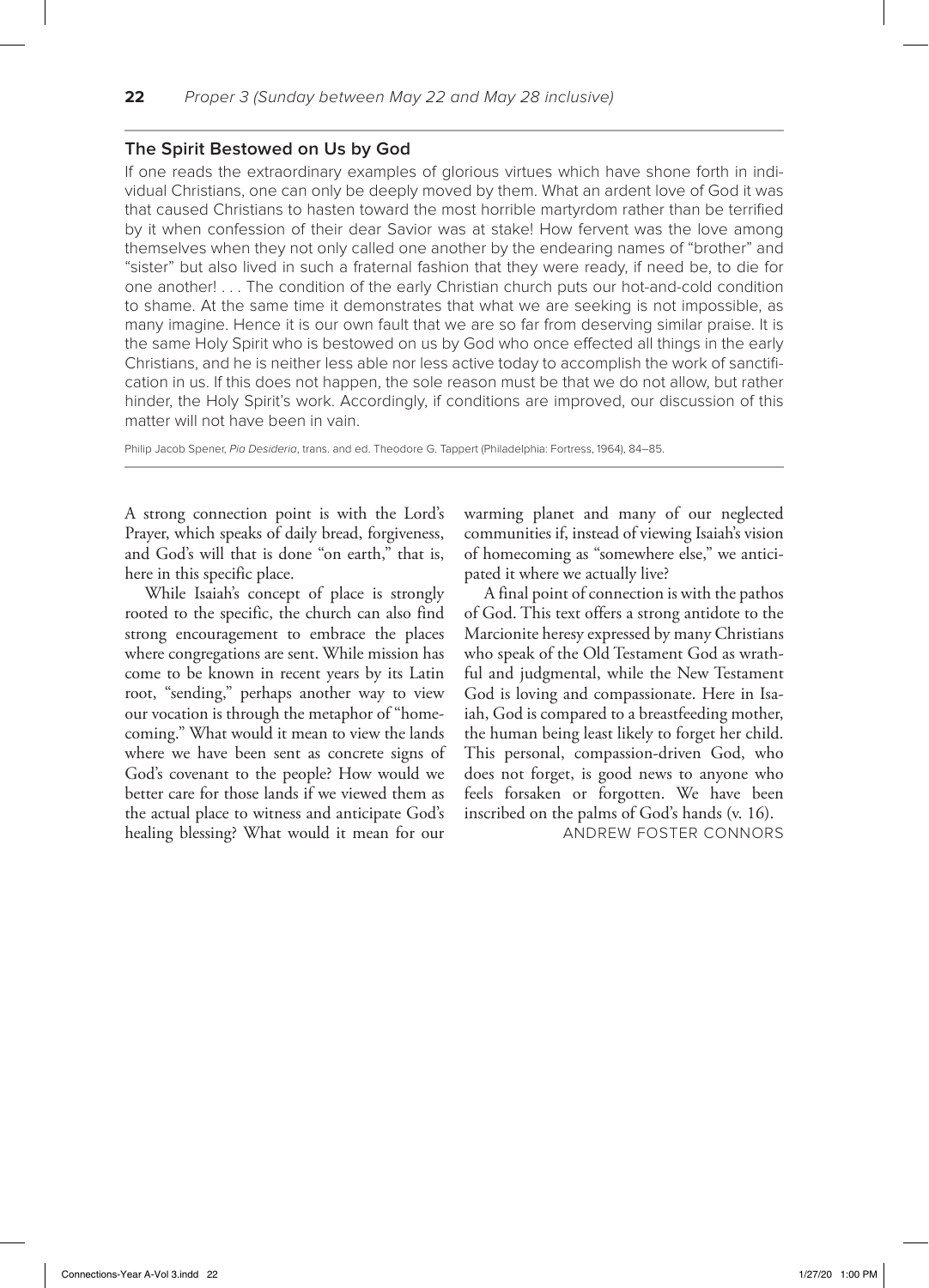## **Psalm 131**

<sup>1</sup>O LORD, my heart is not lifted up, my eyes are not raised too high; I do not occupy myself with things too great and too marvelous for me. 2But I have calmed and quieted my soul, like a weaned child with its mother; my soul is like the weaned child that is with me.

<sup>3</sup>O Israel, hope in the LORD from this time on and forevermore.

## Connecting the Psalm with Scripture and Worship

The lections for this Sunday, Psalm 131 and Isaiah 49:8–16a, call upon images of motherhood to encourage the community to trust in God. Together, these texts invite us to hear the voices of women in prayer and to imagine God as mother.

**A Woman's Prayer and Exhortation.** A prayer lasting just three verses, Psalm 131 gives us a glimpse into how an ancient Israelite woman would have expressed her faith. The text begins with the psalmist's portrayal of her own disposition (Ps. 131:1–2) and concludes with an address to the community, a call for Israel to rely on Yahweh (v. 3).

Initially, the psalmist characterizes herself by saying who she is not*.* She does not have a proud heart (v. 1a). Neither does she look about with haughty eyes (v. 1a). She does nothing to suggest that she has an overblown estimation of herself (v. 1b). The verb that NRSV translates "occupy myself" (*hillakti,* v. 1b) comes from the root *hlk*, meaning "to go, walk." Thus, another viable translation would be "to walk around constantly doing things." The psalmist presents a picture of someone moving here and there,

striving for unachievable greatness. To be clear, that is *not* who she is. Instead of frantically running around, she rests. Instead of aggrandizing herself, she remains quiet.

The psalmist describes her calmness in verse 2b with a metaphor, one that hinges on the difference between a weaned and a nursing child. Children who have not been weaned will, of course, root around restlessly when with their mothers.They quiet down only when they are nursing and have found nourishment. Weaned children, by contrast, can sit at ease in their mothers' laps Since the child no longer relies on her body for basic sustenance, the child can benefit from her presence in other ways, by embracing her and being embraced by her, by learning from her and receiving other forms of support. So, while the imagery in verse 2b conveys a sense of maternal care, it also suggests a certain level of maturity on the part of the child.

It is worth noting that verse 2b presents many difficulties for translators.<sup>1</sup> Some have suggested that the words of the psalm come from a mother's mouth.2 Other translations do not go so far in identifying the psalmist as the mother of "the weaned child." Despite these challenges, most

<sup>1.</sup> See Melody D. Knowles, "A Woman at Prayer: A Critical Note on Psalm 131:2b," *Journal of Biblical Literature* 125 (2006): 385–89; and Brent A. Strawn, "A Woman at Prayer (Psalm 131:2b) and Arguments 'from Parallelism,'" *Zeitschrift für die Alttestamentliche Wissenschaft* 124 (2012): 421–26.

<sup>2.</sup> Strawn, "A Woman at Prayer," 421. See Marianne Grohmann, "The Imagery of the 'Weaned Child' in Psalm 131," *The Composition of the Book of Psalms*, ed. Erich Zenger, Bibliotheca ephemeridum theologicarum lovaniensium 238 (Leuven: Peeters, 2010), 513–22.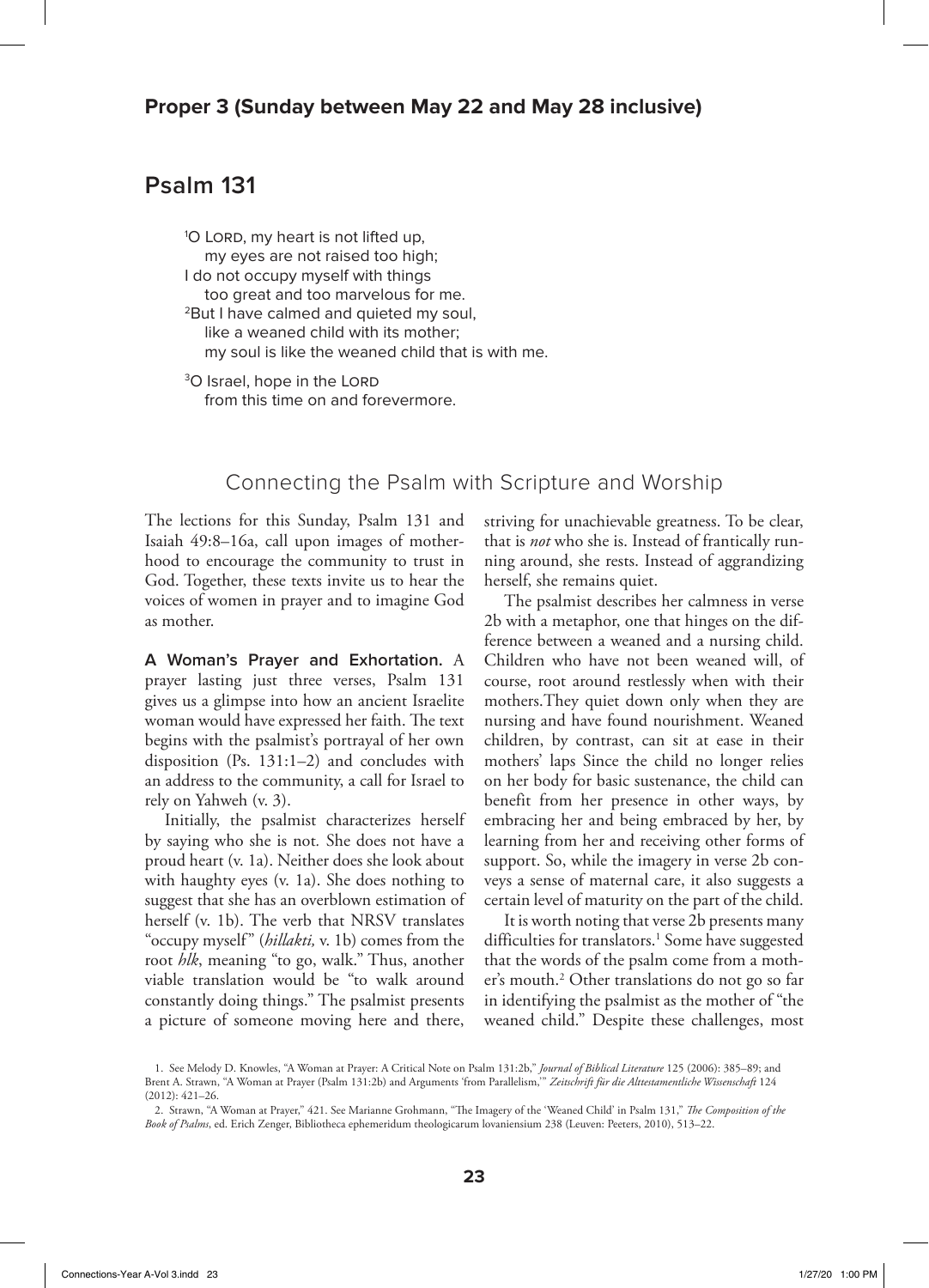scholars agree that this psalm does in fact give us access to a woman's voice in prayer, however fleeting and incomplete.

What starts as a prayer ends as an exhortation, one that stands at odds with the patriarchal milieu of the text and with the psalmist's own self-description in the previous verse. This quiet, reserved woman lifts her voice to address the whole assembly of Israel in verse 3. She encourages everyone to wait on Yahweh, to hope (*yahel*) in God day in and day out. By appending this word of encouragement to her prayer, she suggests that her own disposition—her calmness—can serve as an example for the community to follow. Her demeanor is an expression of her trust in Yahweh.

**Imagining God as Mother.** Metaphors open up possibilities, creating networks of associations that can surprise and challenge us. Psalm 131 introduces the metaphor of the psalmist as a weaned child. The reader wonders, if the psalmist is the weaned child with its mother, who is its mother? The psalm does not say, at least not directly, yet, as the psalmist affirms her quiet reliance God in verse 3, we are invited to imagine God as mother in the metaphorical world that the psalm creates.

Picturing God as a mother might be unfamiliar for some, accustomed as we are to masculine imagery for God throughout the Bible and the Christian tradition. Yet maternal imagery for God appears in Isaiah 49:14–15 as well, where Israel is not the weaned child, but the nursing child, and Yahweh, Israel's God, appears as its mother.

The prophet asks, "Can a woman forget her nursing child?" The answer, of course, is no. It is painful for a mother not to nurse her child. Her body will not allow her to forget the fruit of her womb. So it is between God and God's people, here described as "Zion" (Isa. 49:14). In the world of images that the prophet creates, God is a mother with engorged breasts longing to nourish the ones whom she loves.

**Women's Voices Today.** To be sure, there are challenges in highlighting the ways that these texts employ feminine imagery. Because the texts reflect the patriarchal milieu in which they were written, they essentialize womanhood as motherhood. Of course, the experience of motherhood is not universal among women today, nor was it ever. Moreover, the mode of femininity found in Psalm 131 is problematic. It idealizes meekness and quietness as a woman's primary virtue. The text could also be used to tell women to content themselves with their marginal status and never to be concerned with "things too great" or "marvelous." In other words, one could read this text as a warning for women not to transgress the social boundaries that limit them to the sphere of child rearing and other domestic duties.

Yet these texts also work against their patriarchal milieu in subtle but powerful ways. It is important to recognize that the prophet's description of Yahweh as a nursing mother pushed against predominant notions of masculinity and femininity within the ancient Near East. Likewise, in Psalm 131, even as the text affirms an ideal of femininity as quiet and reserved, it upends these ideals by having a woman's voice address all of Israel, encouraging Israel to trust in Yahweh.

Thus we must proceed with care when utilizing these texts in worship. We should highlight their unique portrayals of God and women, while not reinforcing the patriarchy endemic to the ancient world from which the texts emerge. Indeed, we must break down the patriarchy that still exists today. On this Sunday especially, we should not shy away from referring to God as mother. Such references appear in the lectionary readings. We should be sure that women lead worship in all roles, just as a woman leads the worship of God in Psalm 131. This service and all services for that matter—should include music and hymns composed by women. Many mainline denominations have produced indices of hymns with texts and/or music written by women. So programming this music is not hard. Of course, we should elevate the voices of women within the liturgy. Throughout the centuries, these saints have guided the church's understanding of what it means to trust in God. Women are leading the community of faithful today.

JOEL MARCUS LEMON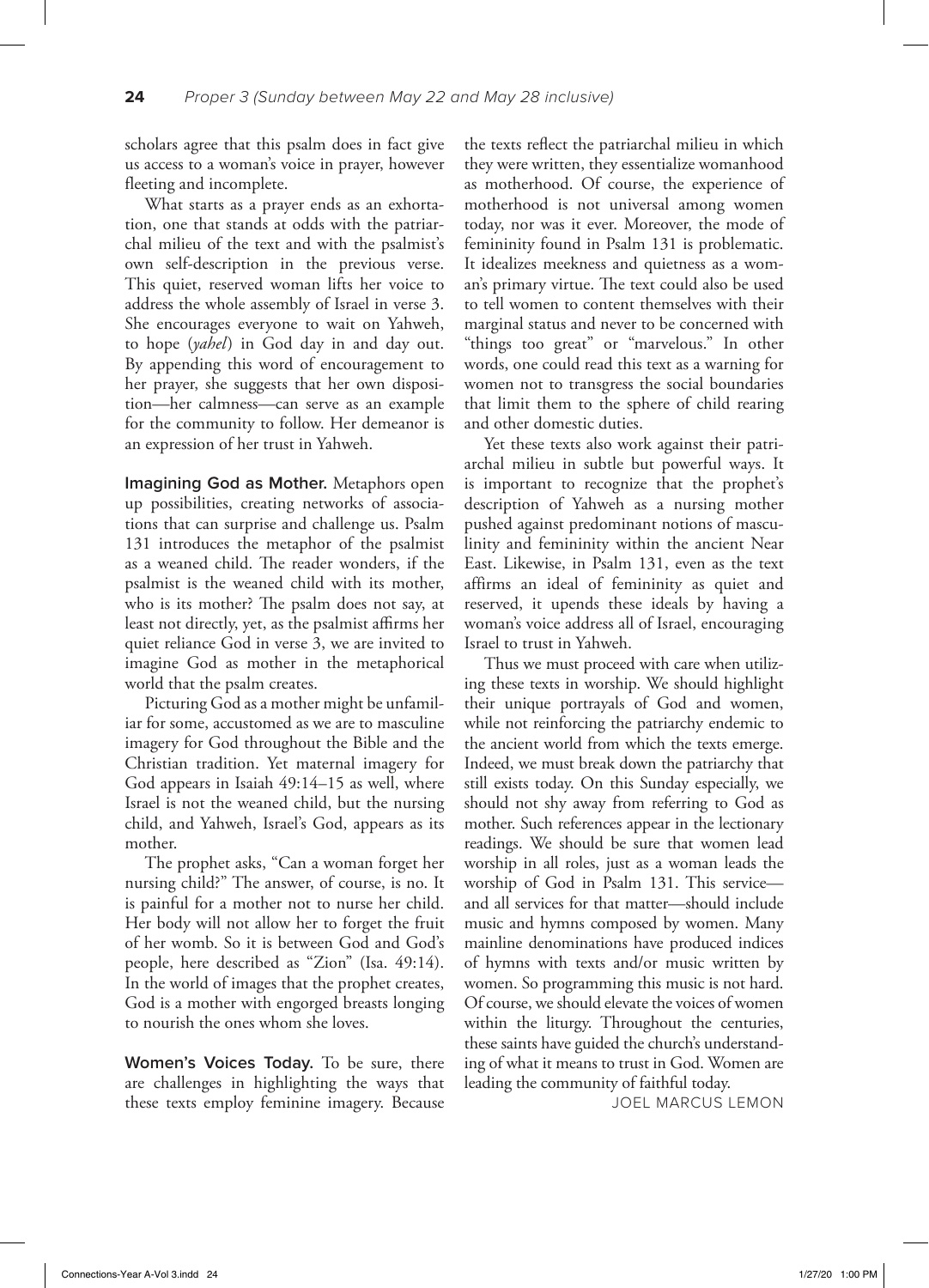## **1 Corinthians 4:1–5**

1 Think of us in this way, as servants of Christ and stewards of God's mysteries. <sup>2</sup>Moreover, it is required of stewards that they be found trustworthy. <sup>3</sup>But with me it is a very small thing that I should be judged by you or by any human court. I do not even judge myself. <sup>4</sup>I am not aware of anything against myself, but I am not thereby acquitted. It is the Lord who judges me. 5Therefore do not pronounce judgment before the time, before the Lord comes, who will bring to light the things now hidden in darkness and will disclose the purposes of the heart. Then each one will receive commendation from God.

#### Commentary 1: Connecting the Reading with Scripture

What does it mean to be a servant of Christ and a steward of God's mysteries? For the apostle Paul, facing a church in Corinth that was beset by different factions, sexual immorality, and downright idolatry, and that scrutinized and questioned his authority, this is no hypothetical question. Rather, it is a question posed in a volatile and pressing situation where there has been a direct challenge to his ministry. So too for those working in and for churches today, this same question is often posed in the heat of pressure and conflict. Thus now—as then—it is a question that demands clear answers, and Paul's guidance in this regard is as relevant for us as it was for the Corinthians.

Before turning to Paul's insights, however, it is important to acknowledge that Paul's language here is not without conceptual freight. The language of servanthood typically bespeaks a hierarchical relationship in which obedience is demanded and independence of thought, initiative, and action is discouraged. Even where the basic idea is softened into the more gentle language of stewardship, there are attendant risks of disempowerment and dehumanization looming close to the conceptual surface. This language demands careful handling, therefore, in order to make clear the very precise way in which it is here being used by Paul, and the way in which our inherited concepts of servanthood and stewardship are reformed and transformed in the process.

The first connection that we might draw between Paul's time and our own time relates to the one to whom the service is to be addressed, Jesus Christ; and to that over which stewardship is to be exercised, the mysteries of God. This latter term refers to the revelatory events of the life of Jesus Christ, particularly his crucifixion, in which the secret of the reconciliation of God with human beings is hidden. In view, then, is no earthly master or lord, but the eternal Lord of creation. The good news is that this one is the mediator between God and humanity.

The one whom we are called to serve is thus the same one who emptied himself and became a slave for us (Phil. 2:7). Herein lies a radical subversion of our notions of the hierarchy that is at the center of the concept of service: we do not inhabit an ordinary Lord-servant relationship, but a relationship without parallel or likeness. Our Lord, who is the greatest of all lords, comes as a servant who is least of all. Hence our conventional notions of what it means to be a lord or to be a servant are shattered by the event of Jesus Christ and the reversal that event brings. As fuller exploration here might develop, it is precisely in our *service* of Jesus Christ that there arises—paradoxically—our own true *freedom*, a radical freedom of rehumanization and empowerment.

A second connection between the text and our world relates to the qualities considered desirable in a steward. In almost proverbial fashion, Paul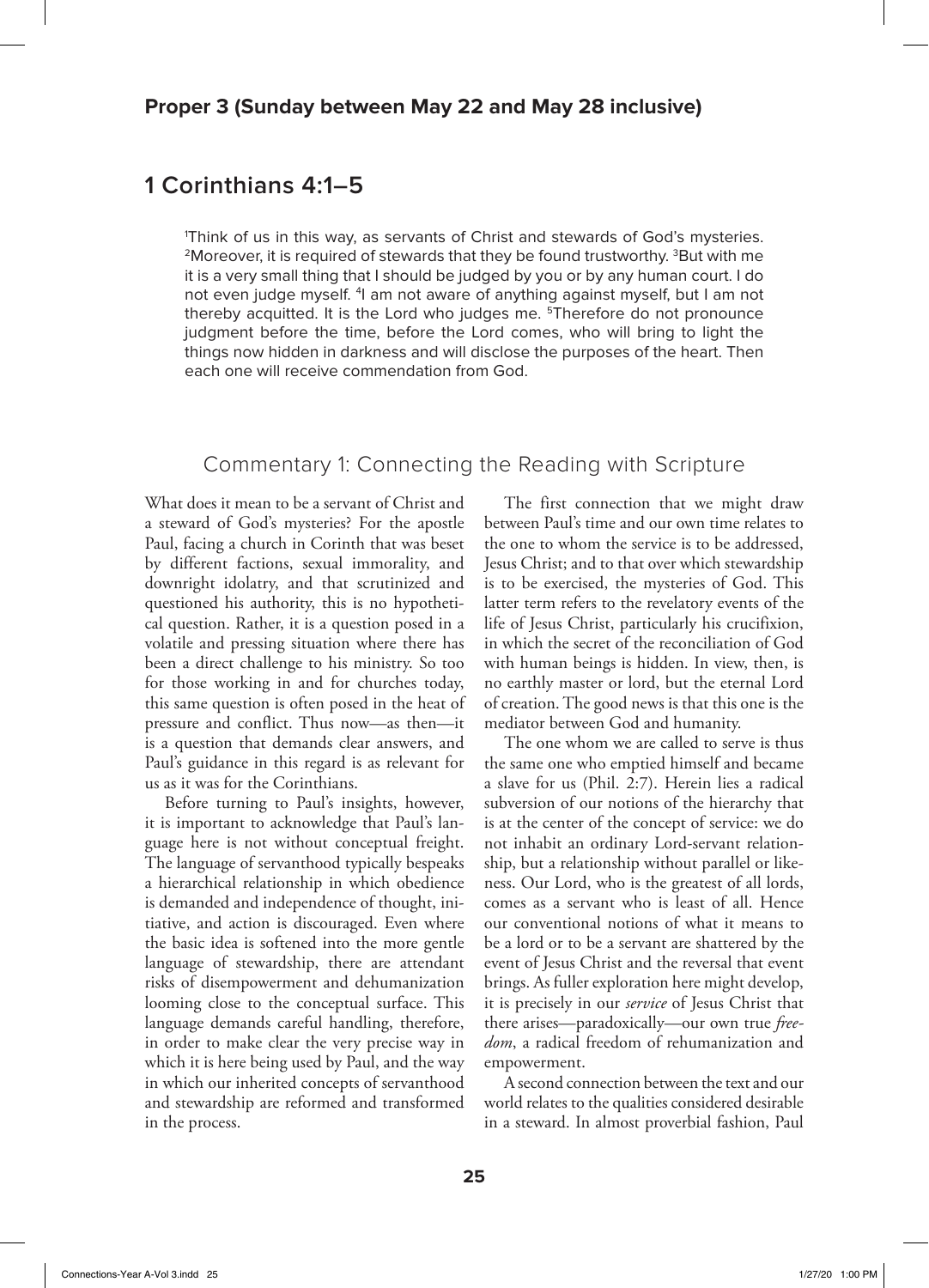declares that stewards must be trustworthy, but this deserves further unpacking. On the one hand, a steward is an important figure, a valued functionary with major responsibility and even privilege. This indicates that as stewards we are answerable for the mysteries of God, having the honor of representing these mysteries to the world. What might this mean for Christians today, to be stewards of such wonders? It would mean proclaiming the gospel in our particular contexts, building up the church and each other in faith, and living a life of witness to the glory of the God revealed in the gospel.

On the other hand, a steward has such responsibility only as is delegated to them. They have no significance or authority of their own, but only as they are the presence and representative of their superior. Their success or failure is measured by only one thing: the extent to which they are held trustworthy by their superior. For us, that means seeking in all things fidelity to the gospel—not our own advancement or reputation—in obedience to Jesus Christ. Our stewardship is not about our wisdom, our eloquence, or our effectiveness, but only about our *faithfulness*.

A third connection between this letter of Paul and the church of today relates to the evaluation of Christian servants. Paul is under no doubt that he is there to serve the church in Corinth. He is also quite clear that his service in this capacity is not to be judged by that church. As he reflects upon his ministry, he declares that the only authority qualified to judge his performance is the Lord, that same Jesus Christ whom he is serving as steward. The time of that judgment will be at the return of that Lord.

Thus, even though the language of accounting and judging in this passage is related to the drama of the courtroom, the irony is that the courtroom to which Paul is referring is no earthly courtroom. We will be judged only by the one who sends us and whom we serve. The judgments of others—whether our congregations, colleagues, friends, or families—are only penultimate. Moreover, we will not ultimately be judged *by ourselves*. We can be our own worst advocates and our own worst critics, and neither is salutary or helpful in the Christian life. There is, of course, a place for self-reflection—just as there is for friendly or collegial evaluation!—but it is neither the first place nor the last place.

The key lesson of this passage is that our service of the gospel will be judged instead by Jesus Christ. This should strike us as both challenge and comfort. It is a challenge because our steward is no ordinary earthly superior, but the Lord of heaven and earth, who rules over all things and who will bring to light the hidden secrets of our hearts and our invisible deeds in the darkness. However, it is also—and to a far greater extent—a comfort, because we will not ultimately be judged by the collection plate or by the attendance roll, by our worst enemies or by our anxious consciences. Instead, we will be judged by the one who gave himself for us, and who justifies us so that we do not need to justify ourselves. This note of grace is made explicit in this week's reading from Isaiah: "The LORD has comforted his people, and will have compassion on his suffering ones. . . . I have inscribed you on the palms of my hands" (Isa. 49:13, 16).

On the day this Lord returns, those stewards who have proven themselves to be trustworthy will receive commendation from God for the faithfulness of their service. In the interim, we are freed from the need to judge (or be judged) by the Judge who was judged in our place.

This lesson is crucial, not only for those in ordained ministry, for whom it may regularly be necessary to go against the grain of popular culture, or to offer a word of criticism that raises hackles, or to venture a prophetic intervention in the face of injustice. It is also crucial for all Christian believers, who are just as surely called to be faithful stewards of the gospel mysteries, yet who also labor in the same, sometimes harsh and inhospitable fields, with the same dedication and selflessness.

PAUL T. NIMMO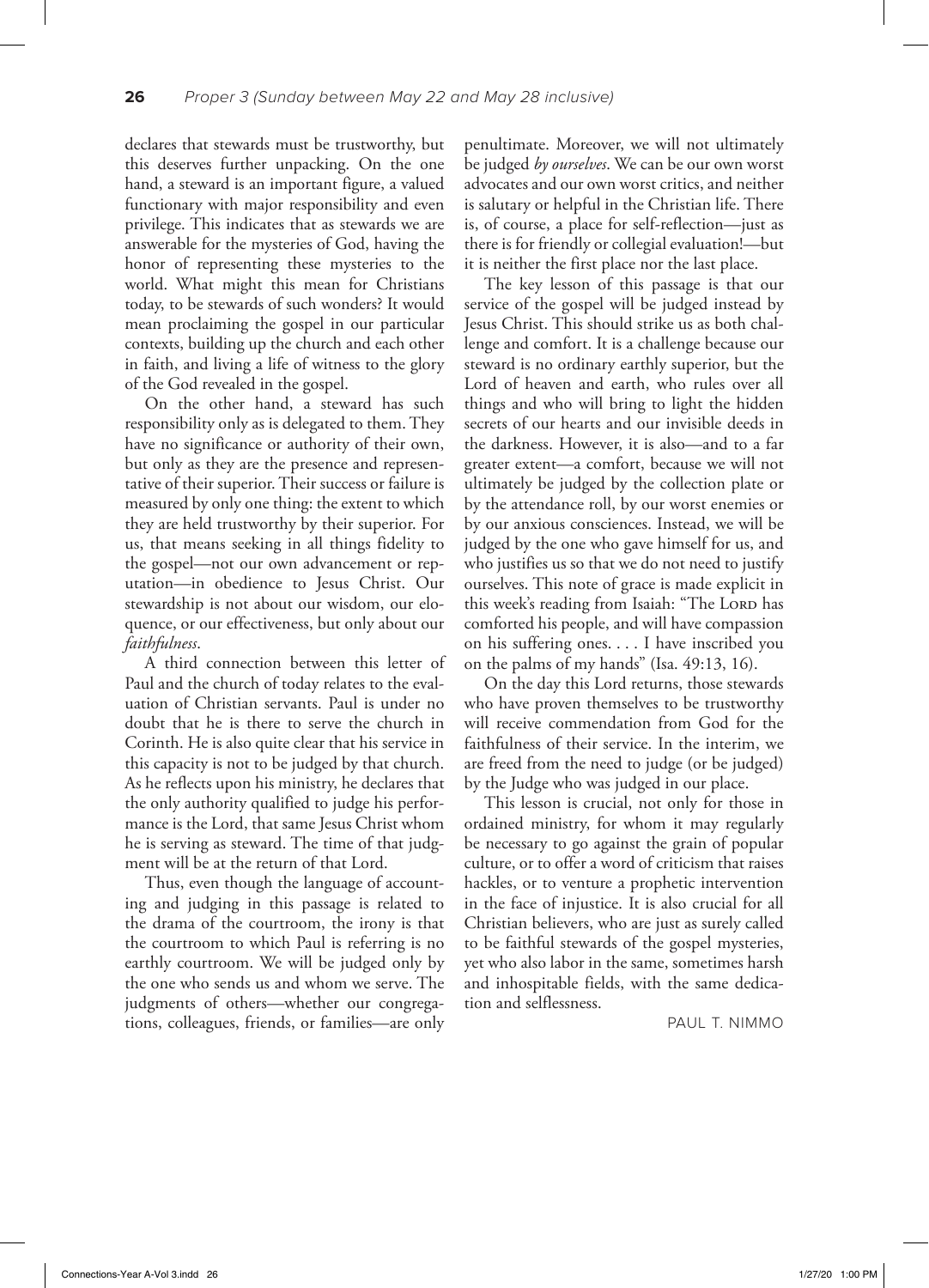### Commentary 2: Connecting the Reading with the World

In a recent essay, David Brooks asks the question "What holds America together?" He turns to Walt Whitman (1819–92), who had every reason to be pessimistic about the future of his beloved, war-torn country. Despite noting that there was never "more hollowness at heart than at present, and here in the United States," Whitman still had hope. That hope was that the shared commitment of the American experiment dedicated to the "full flowering" of each person might be rediscovered in a religious and social, even "mystical" purpose. Or faith.<sup>1</sup>

Whitman and Brooks sound a bit like Paul when he wrote to the Corinthians, both longing and demanding that they look to the mystical center and faith in God's purposes to shape their lives, to shape even the way they imagine the world and its realities. In these few verses from 1 Corinthians, Paul wove together three threads: the mysteries at the heart of a Christian's life, trustworthiness in sharing those mysteries in life together, and the ways in which judgment can undermine our confidence when we worry about the wrong judges.

This passage from Paul's First Letter to the Corinthians follows three chapters in which Paul called the Corinthians to a new life as people both sanctified and still in process of being sanctified. The fractiousness and many divisions among the Corinthians, springing straight out of their patronage culture, ran counter to their new reality as one body of Christ. Their lives as sanctified members of Christ's body deteriorated when their shared commitment to God's gifts was no longer at the center. Competition for status, value, and honor was a way of life among the Corinthians and most of the ancient Greco-Roman world. In this letter, part of a web of communication among early Christian communities in and around the newly rebuilt Roman city, competitive strife was front and center. It remained so for decades, at least. Corinthian fractiousness was still a matter of note when Clement of Rome wrote in about 90 CE (*1 Letter of Clement of Rome*, esp. section 46).

Paul insisted that the "mystical center" of the Corinthians' lives was Christ and the "mysteries" of God (1 Cor. 4:1). Paul used the word *mystērion* relatively frequently in 1 Corinthians, precisely as a reminder of the flawed self-perceptions in the Corinthian worshiping communities. In 1 Corinthians 2:1, 7 Paul reminds his hearers that such mysteries, now proclaimed, come only from God. The gift of God's wisdom is not understood, let alone meted out, by "rulers of this age," whose ways are not God's ways. No human can become a patron of these mysteries, of God's wisdom, handing it out to the highest bidder, so to speak. A Christian is a servant of the mysteries or an overseer at best. Self-aggrandizement through claims to be the franchised distributor of God's mysteries is the gravest of errors and makes one "nothing" rather than something (13:2).

In none of our sociopolitical arrangements in the United States are we an overtly patronage culture, but we know something about the importance of "who you know" and the attractions of power. In every arena—be it our country, congregation, family, own selfunderstandings, schools, or Wall Street—we are smitten by leaders who we believe "can fix it," forgetting that all human "fixing" is limited in scope and effectiveness. Choosing and allying with such leaders offers an old, old model when we forget the "mysteries" at the center of life and our call to steward them. Paul reminds us that such a human model of leadership in which the "fixer" draws us into a web of obligation subverts trustworthiness. Neither self-aggrandizement (forgetting that one is a steward of God's reconciling work) nor allegiance to such a person is our human calling.

Trustworthiness for all of us requires clarity about oneself, thoughtfulness about what is needed for repair or restoration, and willingness to subordinate one's personal popularity to a greater cause. It also requires the ability to see and take whatever small steps are possible toward human thriving, no matter who takes notice and judges.

<sup>1.</sup> David Brooks, "What Holds America Together," *New York Times*, March 19, 2018, https://www.nytimes.com/2018/03/19/opinion/what -holds-america-together.html.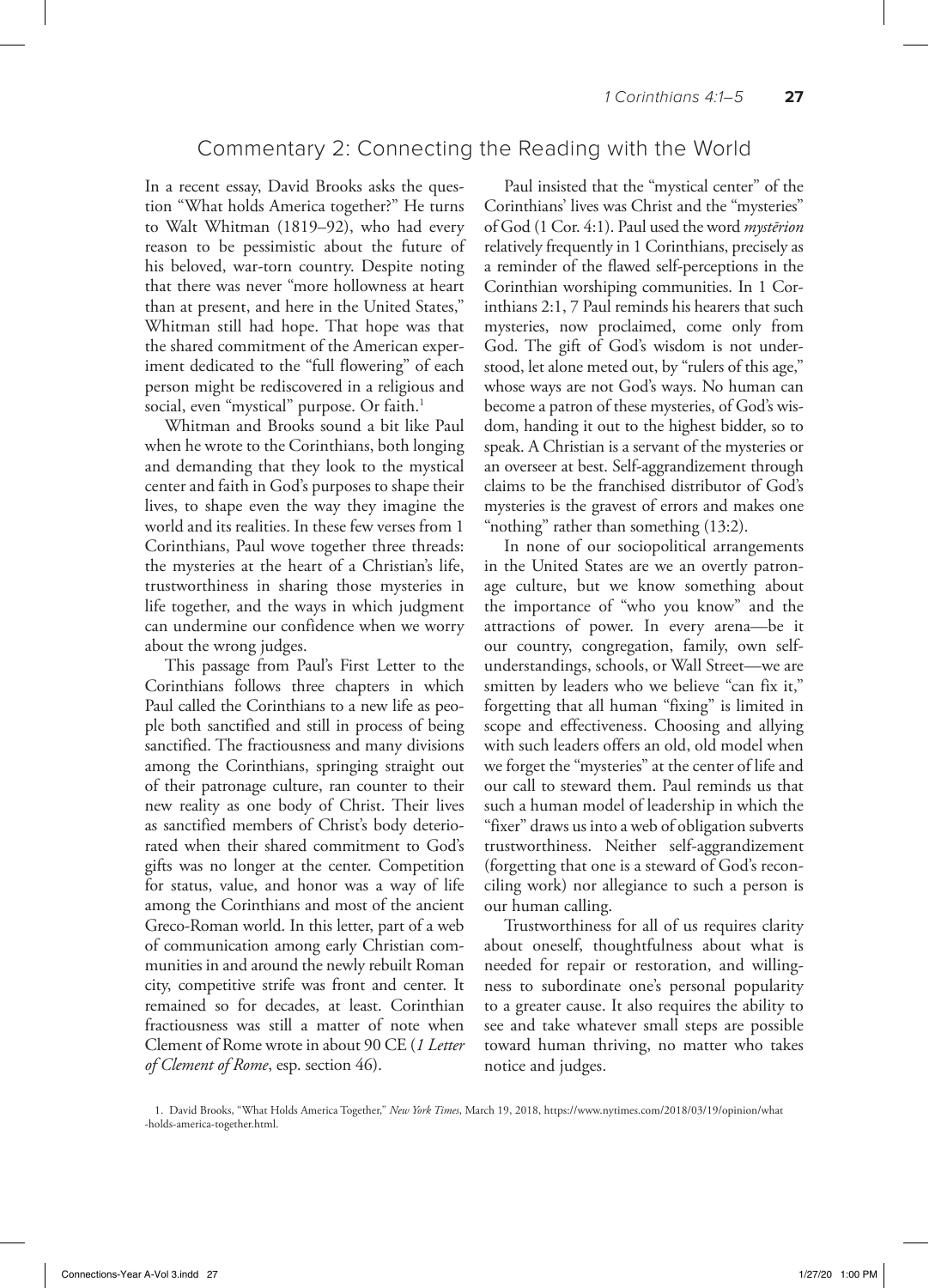Paul knows about trustworthiness at such a deep level it almost takes us by surprise. For assemblies of worshipers to be commendable (11:2, 17) is for them to abide in the great mysteries of God's love, freely given, of God's Son given to live among us and for us, of God who created all that is calling us all home. When the body is divided by claims to better truth or more powerful leaders or an inside position vis-à-vis God, it no longer discerns the body. It despises the gathering and humiliates others (vv. 22–29).

Trustworthy stewardship of our central truths and values allows all of us to hope to be a part of this body of people. It allows those who have been penalized again and again for marginalized status to continue to hold us all accountable to the truths we affirm. Trustworthiness in stewardship of such truth is at the very heart of a community. When folks are no longer able to trust that values are held in common trust, there are dire repercussions. Recall the deep grief and anger over betrayal by those particular Roman Catholic priests and bishops ordained to protect their people. Keep in mind the traumatized lives of those abused by parents and relatives they trusted to have their well-being at heart. In such cases, "the center cannot hold," and the community crumbles around its wounds.

"Whose judgment matters to us?" we should always be asking. If it is God's judgment that matters—not because we are frightened of it but because we are in a relationship of love and respect with God—that love and respect is at the center of our lives in a complex and diverse world. The regard for self and others founded on

God's love of each of us and all of us is the very heart of life together in all our relationships.

Paul writes to move the Corinthian believers to a richer, deeper discernment of how Christdiscipleship speaks to them in their complicated world of diverse social and economic realities. He reminds them of the privilege of belonging to Christ. This is a privilege that fills us, as Brooks says, "with gratitude and humility. That privilege unites us across division and disagreement. It calls forth great energies."2

Can acknowledgment of the privilege, the sheer mystery of belonging to God through Christ, unite us in these days? As an epistle lectionary reading appearing only some years here or late in Epiphany (Epiphany 8, Year A), Paul's words may seldom be on our preaching radar. Yet what a powerful reading for emphasizing who Jesus is and how lives bound up in his are different from the lives we often unconsciously live. This passage is powerful proclamation that Jesus the Lord is at the very heart of our lives, neither distant nor neutral. We are empowered and called (sanctified and in the process of being sanctified) to be trustworthy stewards of the great love and mercy God has given us in Christ. Paul reminds us that our lives are truly judged not by the passing standards of the day but only by Christ. Thus, he concisely opens to us our need for repentance, that is, for turning to God again from a world that draws us away.

How does the God-given privilege of being loved and called into new life shape our imaginations today?

SARAH S. HENRICH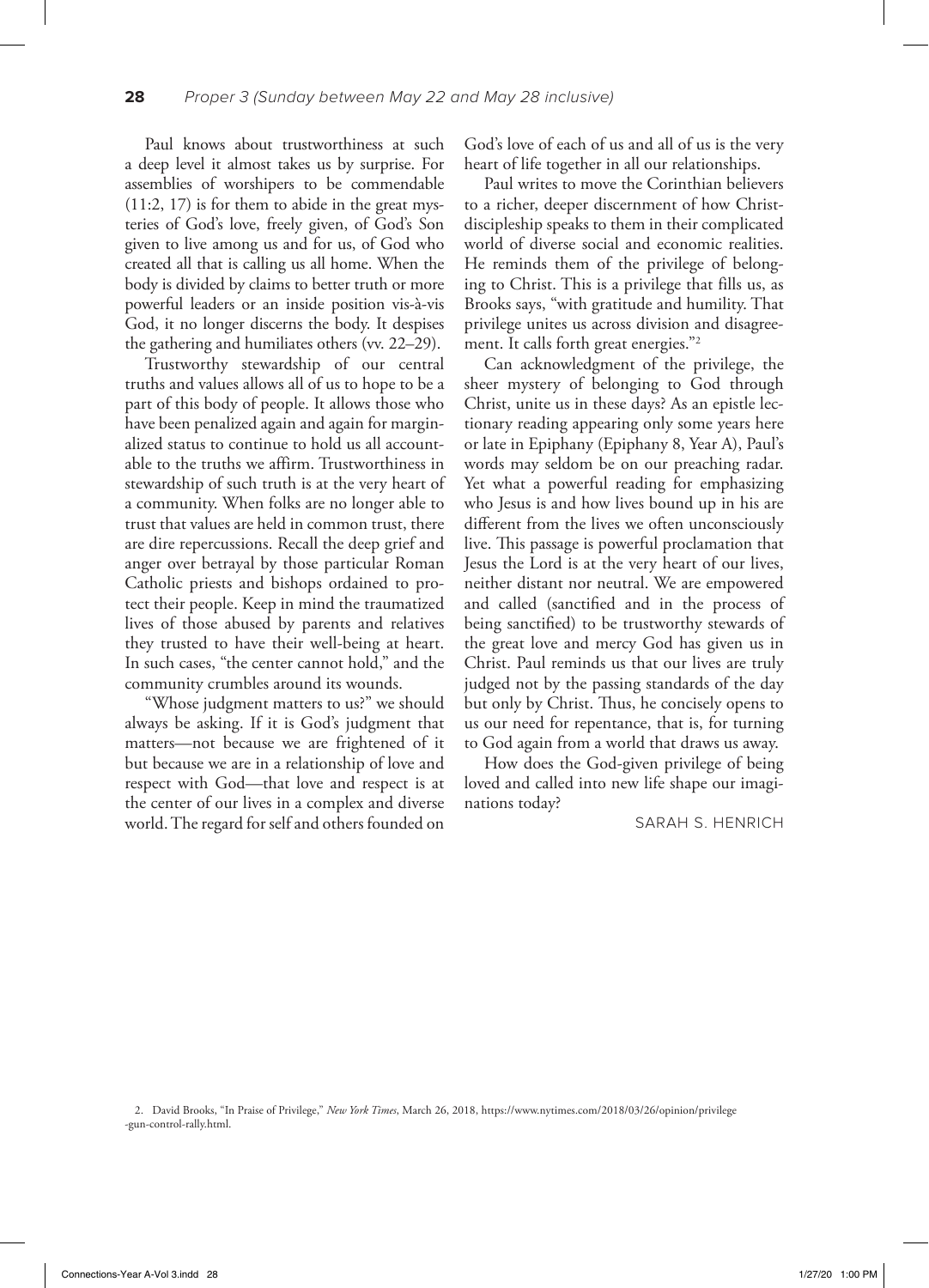## **Matthew 6:24–34**

 $24^{\circ}$ No one can serve two masters; for a slave will either hate the one and love the other, or be devoted to the one and despise the other. You cannot serve God and wealth.<br><sup>25</sup>"Therefore I tell you, do not worry about your life, what you will eat or what

you will drink, or about your body, what you will wear. Is not life more than food, and the body more than clothing? <sup>26</sup>Look at the birds of the air; they neither sow nor reap nor gather into barns, and yet your heavenly Father feeds them. Are you not of more value than they? <sup>27</sup>And can any of you by worrying add a single hour to your span of life? <sup>28</sup>And why do you worry about clothing? Consider the lilies of the field, how they grow; they neither toil nor spin,  $29$ yet I tell you, even Solomon in all his glory was not clothed like one of these. <sup>30</sup>But if God so clothes the grass of the field, which is alive today and tomorrow is thrown into the oven, will he not much more clothe you-you of little faith? <sup>31</sup>Therefore do not worry, saying, 'What will we eat?' or 'What will we drink?' or 'What will we wear?' <sup>32</sup>For it is the Gentiles who strive for all these things; and indeed your heavenly Father knows that you need all these things. <sup>33</sup>But strive first for the kingdom of God and his righteousness, and all these things will be given to you as well.

34"So do not worry about tomorrow, for tomorrow will bring worries of its own. Today's trouble is enough for today."

#### Commentary 1: Connecting the Reading with Scripture

The Gospel for the day consists of a proverbial saying about serving two masters (Matt. 6:24), sage advice on discerning what matters (vv. 25–33), and an admonition to live in the present—whatever trouble it brings (v. 34). Wisdom sayings like these are drawn from life, distilled to express the essence of experiences humans share and readily recognize. Consequently, they can be as contradictory as human experience. Consider, for example, the proverb "Absence makes the heart grow fonder" and its opposite, "Out of sight, out of mind." They can both be "true," but not at the same time or in all instances. Sometimes the meaning of a saying, proverb, or maxim is clear; at other times it is more like a riddle to be solved. So making sense of wisdom sayings requires determining the moment to which they apply and who is authorized to give them voice. Preaching on the

Gospel for the day will require consideration of just such questions, especially with regard to sayings that can be either deeply profound or profoundly empty, depending on who says them, to whom, and when.

In Matthew 6:24a, Jesus' proverb states categorically, "No one can serve two masters," clearly implying one must choose. The sharply contrasting phrases hate/love and devotion/ despising in verse 24b suggest the choice reflects one's core values and demands a deeply personal commitment, like the one Jesus makes when tempted in the wilderness (chap. 4). In the application of the parable in verse 24c, however, the choice Matthew presents is not between God and Satan, but between God and wealth. For Matthew, that is, the choice is ethical as much as theological.<sup>1</sup> Strikingly in this saying, the right choice regarding whom one should

<sup>1.</sup> The Greek text preserves the Aramaic term *mammon* in the application of the parable, which for some ancient readers may have suggested a semidivine agent, like Satan in chapter 4.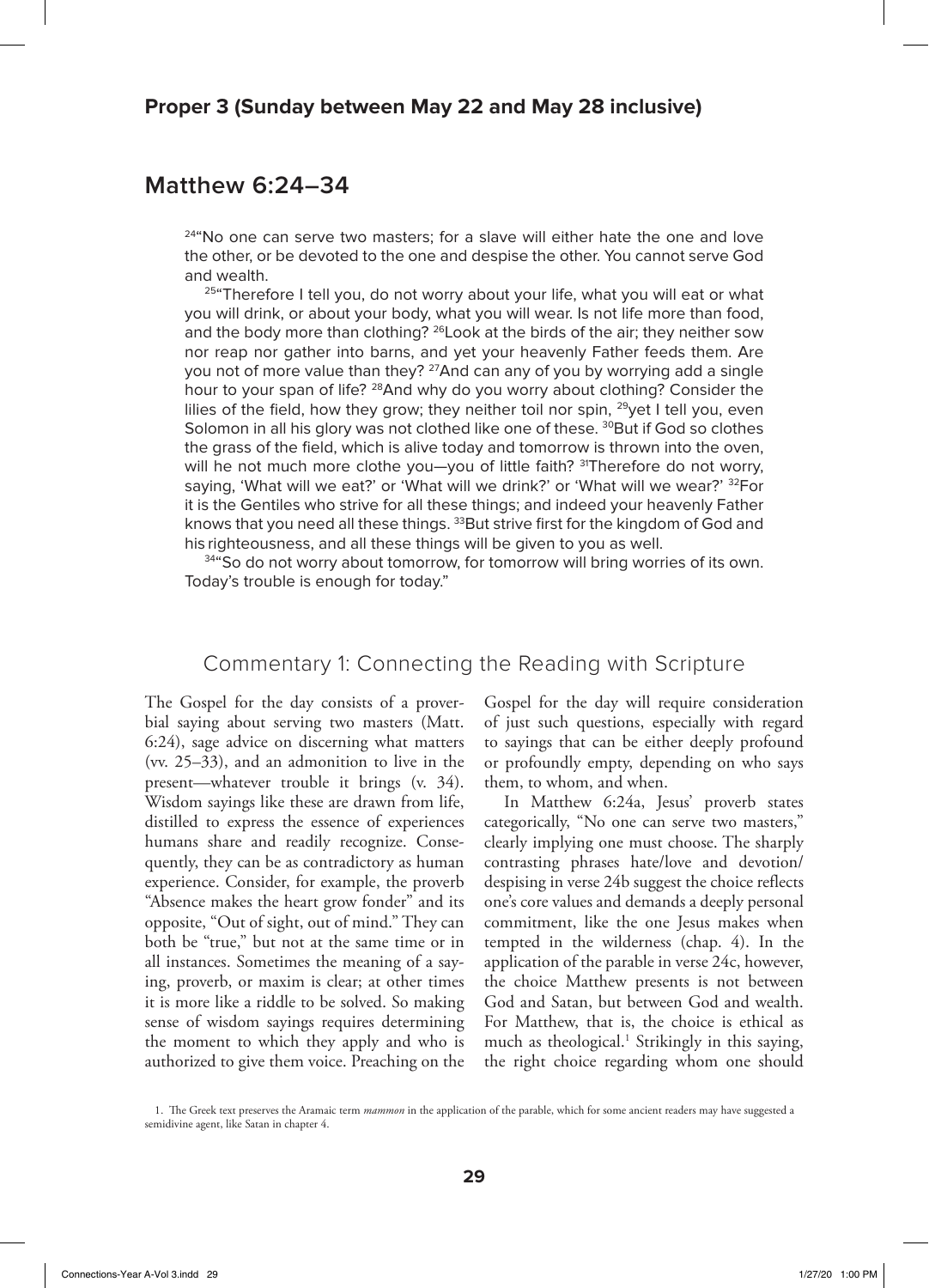serve is so obvious that neither Jesus nor Matthew states it: one *must* serve God.

The sage advice about worrying in 6:25–34 intensifies the choice in the proverb about the two masters in verse 24, surprisingly applying it to basic human needs—what you will eat, and what you will drink, and what you will wear (6:31). How can this be? After all, it is one thing to say, "Do not worry about amassing wealth" (as Luke does), and quite another to say, "Do not worry about where your next meal is coming from," as Matthew seems to say.<sup>2</sup>

Preaching on these texts is one of those occasions requiring discernment regarding the moment to which the proverb or sage advice applies and who is authorized to give it voice. A sermon on this text will certainly address the "worries" of the congregation to which it is delivered, whether they derive from a crisis or from the general anxieties of contemporary life. However, a sermon attuned to the profundity of Jesus' teaching in the passage will also be concerned with how a congregation might come to appreciate the "worries" of those whose worries literally concern what they will eat, what they will drink, and what they will wear. The preacher will also tread carefully when the congregation is composed—in whole or in part of those who have real concerns about what (or when) they will eat. In such cases, the admonition not to worry will sound profoundly empty, if it does not address solutions.

Matthew offers several approaches for preparing a sermon on these issues. The immediate context for approaching them is the Sermon on the Mount, the first and deepest exploration of discipleship in this Gospel. Taking this context into account, the preacher might begin by exploring the language Matthew uses, looking for similarities and differences between key terms and phrases. How, for example, might one compare "*worrying*" (6:25) and "*striving*" (v. 33)? Is one healthy and the other not? Is there a point when "striving" becomes "worrying"? In exploring this, it might help to look at other translations—"being anxious about" (RSV) rather than the NRSV's "worrying about," for example. Similarly, is "striving" different from

Another approach to the Gospel for the day might lead one to a sermon on the premise that undergirds the whole of verses 25–33: God cares for creation, and it works. Birds do what birds do; flowers do what flowers do; grass does what grass does; and it is all more glorious than Solomon, a king renowned for his splendid living. The passage also presumes that humans are part of the created order, and that God knows we need food, drink, and clothing every bit as much as the birds and lilies. Life may be more than these necessities, but the necessities are part of life, and God provides them. It is worth noting that the Greek term for "life" here is not the generic term *zōē* but the word that connotes what makes one fully human, *psychē*, something like "life-soul." It is that life that is more than food, drink, and clothing. *Worrying* or *being anxious* about it does not do much good; but considering one's life-soul in the context of God's care for creation does, just as looking at (and relating to) the birds of the air and the lilies of the field does.

Related to this approach is the statement in verse 33 that "all these things" will be given to those who "strive first for the kingdom of God and his righteousness." This raises significant questions related to fundamental theological issues well beyond the scope of these brief comments. Within the Gospel reading for the day, however, it is important to note that Jesus says basic needs will be given to those who strive first for the kingdom of God and his righteousness. He does not say God will provide "the abundance of possessions." Similarly, the day's Gospel ends with a matter-of-fact acknowledgment that both today and tomorrow will have a sufficiency of troubles. They too belong to God's created order in Matthew's Gospel. There is no suggestion that striving first for the kingdom of God and his righteousness will change that.

Still, at the beginning of the Sermon on the Mount, the Beatitudes promise a reversal of the

<sup>&</sup>quot;seeking" (KJV, RSV), "setting your heart on" (NJB), or phrases such as "being concerned with," "attending to," or "focusing on"? Unfamiliar translations can sometimes give a familiar saying new meaning.

<sup>2.</sup> For Luke's treatment of these passages, see 12:13–31 and 16:1–13.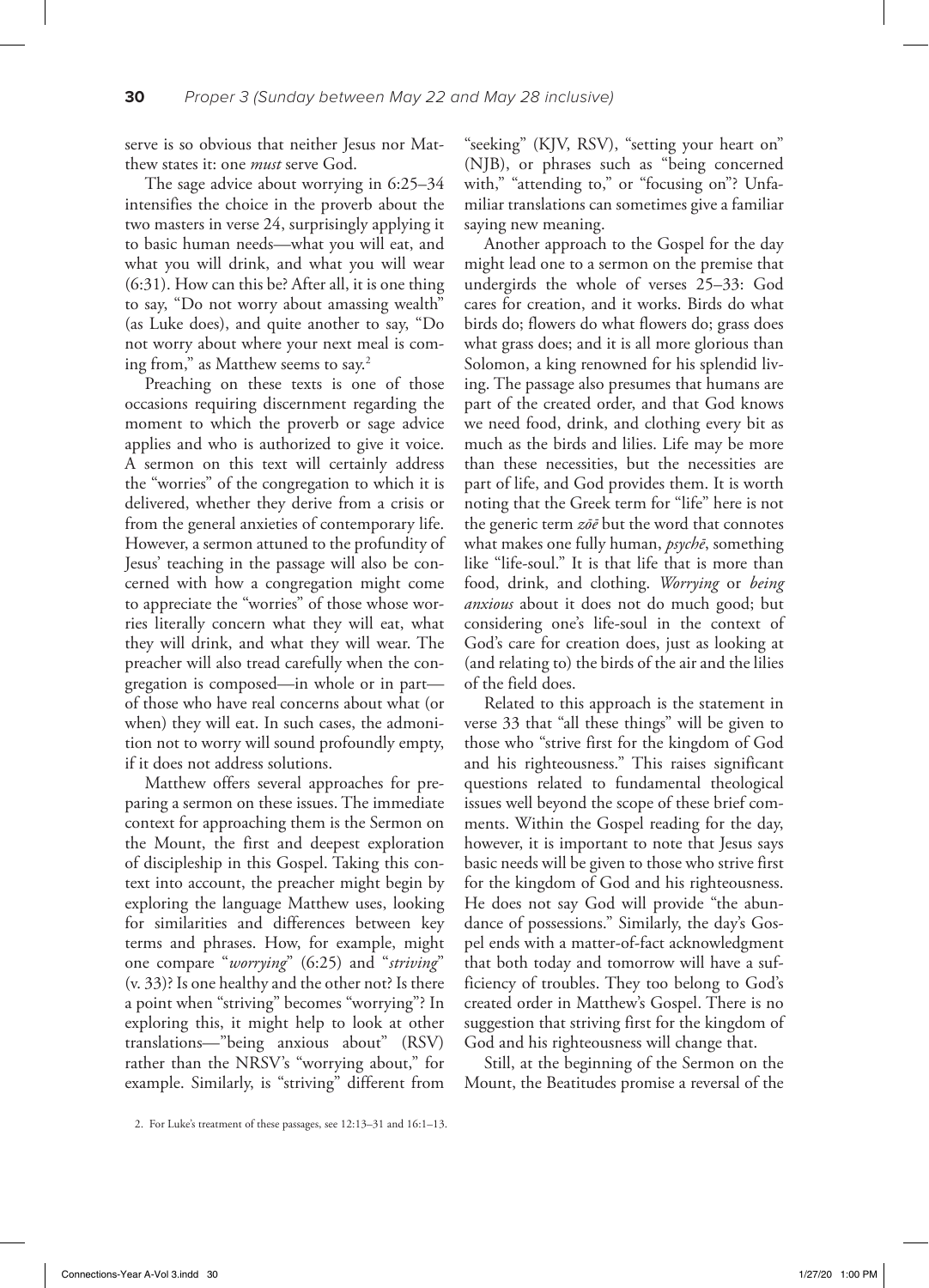created order for the poor in spirit, those who mourn, the meek, those who hunger and thirst for righteousness, and those who are persecuted for righteousness' sake. The Gospel of Matthew holds both views in tension, acknowledging the mystery of God's providence.

Whatever approach one takes to the Gospel of the day, the preacher will do well to note that Matthew returns to food, drink, and clothing in the last of the parables of judgment in chapter 25, the parable of the Sheep and Goats. Bearing this parable in mind will ensure that exhortations to strive first for the kingdom of God and his righteousness will call the comfortable to be concerned not only for their own life-souls and basic needs, but also for the needs of those who are hungry, thirsty, naked, sick, in prison, and strangers in the world around them. God's righteousness demands nothing less.

OLIVER LARRY YARBROUGH

#### Commentary 2: Connecting the Reading with the World

Jesus' teaching in Matthew 6:24–34 falls in the middle of the Sermon on the Mount, considered by many to be both Jesus' most well-known and most challenging instruction. The Sermon on the Mount lays out Jesus' vision of life lived according to God's vision for the world, which Matthew calls the kingdom of heaven. In the midst of what many churches refer to as Ordinary Time, or the period in which Sundays are numbered in order, Jesus' instruction serves to guide Christians through the ins and outs of the everyday.

The teaching that unfolds in Matthew 6 may seem particularly personal for today's readers. Whereas some might initially think that Jesus' words about marriage and divorce in the Sermon on the Mount constitute his most personal teaching, that may very well not be the case. For in today's world, money and financial status are frequently regarded as at least as private a topic as marriage. In congregational contexts, where money often takes on moral, ethical, and theological meaning, some of the most difficult and awkward Sundays are those that address financial stewardship, annual pledges, or capital campaigns. Talking about money in the church requires people to weigh and consider everything that they value and why.

In the Sermon on the Mount, Jesus probes his hearers about this very question. Earlier in Matthew 6, Jesus cautions his listeners to refrain from storing up treasures on earth, which can be easily lost, and instead invites them to "store up for yourselves treasures in heaven. . . . For where your treasure is, there your heart will be also" (Matt. 6:19–21). The contrast that Jesus draws between treasure on earth and that in heaven is inherently a question of values. Rather than valuing the material goods that humans tend to prize most, Jesus exhorts his listeners to focus on the things of heaven, which cannot corrode or be taken away.

The contrast between those that are lasting and those that corrode clearly plays on the distinction between earth and heaven that the Sermon on the Mount assumes. Indeed, the entire Sermon rests on the conviction that the values that correspond with God's vision for the world often oppose conventional wisdom and common understanding of what is desirable and good. Matthew's Gospel argues that those who would be disciples of Jesus are to align their lives with his teaching. For as 6:24 contends, "No one can serve two masters; for a slave will either hate the one and love the other, or be devoted to the one and despise the other. You cannot serve God and wealth."

This is a difficult word to receive in the current context, when so many of the world's economies and global markets place unquestioned priority on profit making and the acquisition of wealth. By suggesting to his hearers that they must choose between "two masters," Jesus makes use of the metaphor of enslavement, well known in antiquity and utilized by the apostle Paul. Here the metaphor deftly illustrates how we are owned by what we most value and serve. As Matthew's parables of the Hidden Treasure (13:44) and the Pearl of Great Price (13:45–46) suggest, the things to which we devote ourselves indicate a lot about who we are.